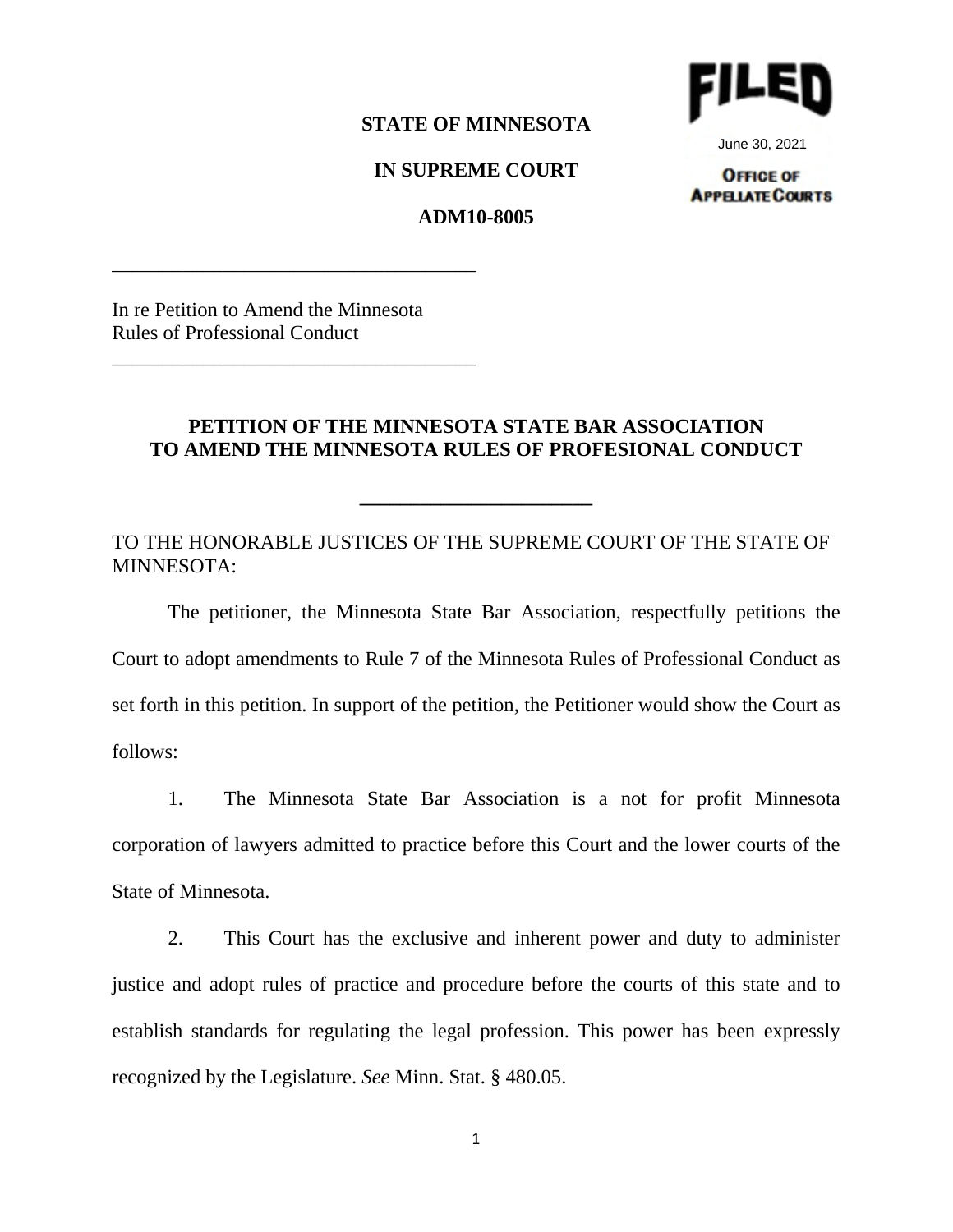3. This Court has adopted the Minnesota Rules of Professional Conduct to establish standards of conduct for lawyers licensed to practice law in the State of Minnesota. This Court has amended the Minnesota Rules of Professional Conduct from time-to-time for good cause shown.

4. Petitioner requests that the proposed amendments to Rule 7 of the Minnesota Rules of Professional Conduct set forth in Attachment A hereto be adopted and that the proposed amendments to the comments to the Minnesota Rules of Professional Conduct, as also set forth in Attachment A, be acknowledged so that they may be published to the bar and the public.

#### **BACKGROUND**

5. Since the Minnesota Rules of Professional Conduct were adopted by this Court in1985, they have been based upon the Model Rules of Professional Conduct published by the American Bar Association, as adapted and modified by the Court to conform to Minnesota standards and practices.

6. From time to time, the American Bar Association has amended its Model Rules of Professional Conduct based on experience and to adapt them to changing conditions and expectations in society and in the practice of law. When it has done so, the Petitioner has studied the amendments through its committees and task forces, and made recommendations to this Court about whether and in what form the amendments to the Model Rules should be incorporated into the Minnesota Rules of Professional Conduct. The Petitioner has petitioned this Court to amend the Rules to conform to changes in the ABA Model Rules in 2003 and 2014. The Court has published the proposed amendments,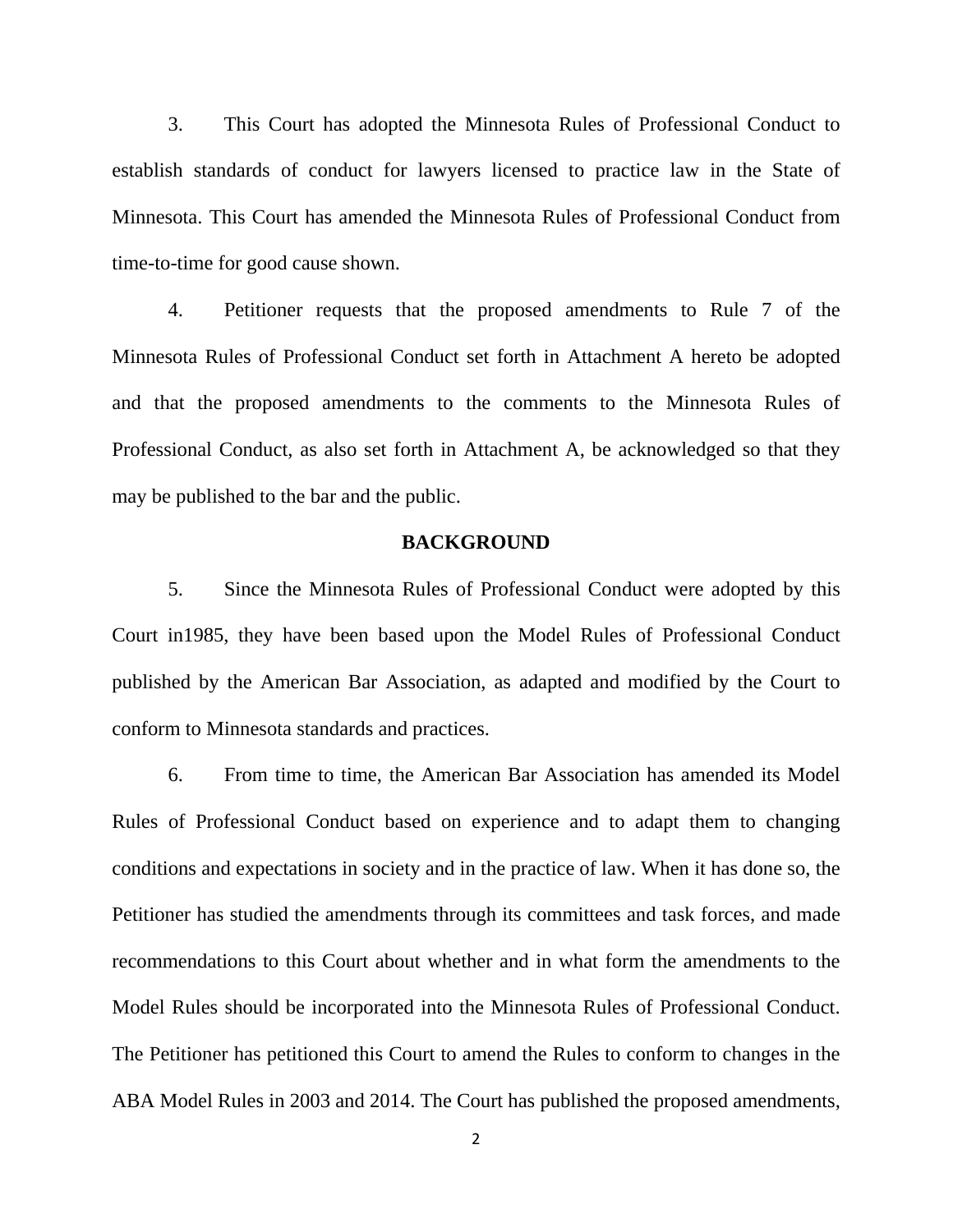and, after public comment and a hearing, amended the Minnesota Rules of Professional Conduct adopting as much of the proposed amendments as it deemed proper.

7. In August 2018, the American Bar Association amended Rule 7 of its Model Rules of Professional Conduct, which governs lawyer advertising and communications with potential clients. Following that amendment, Petitioner's Standing Committee on the Rules of Professional Conduct [the "MSBA Committee'] studied the amendments to ABA Model Rule 7 and recommended that Rule 7, Minn. R. Prof. Conduct be amended to conform to the amendments to the ABA Model Rule.

8. Based upon the recommendation of its Committee, and following extensive debate and deliberation, the Assembly of the Minnesota State Bar Association adopted proposed amendments to Rule 7, making one substantive change regarding "specialist" advertising, and authorized the filing of this Petition at its meeting on June 27, 2019.

9. During the development of the recommendations contained in this petition, the MSBA Committee worked closely with the Minnesota Lawyers Professional Responsibility Board and its Rules Committee with a view toward filing a joint petition, if possible, with this Court to adopt the 2018 amendments to ABA Model Rule 7. At its Assembly meeting in June 2019, the MSBA Assembly amended the language of proposed revised Rule 7.2(c) to delete the words "certified as" in the first line of that provision. The MSBA Assembly also amended the proposed comments [9] and [11] to that Rule to conform to the proposed amended text of the Rule. The effect of the change made by the Assembly was to preserve the approach to "specialist" and "specialty" advertising that is in the current Rule 7.4. This approach is designed to avoid misleading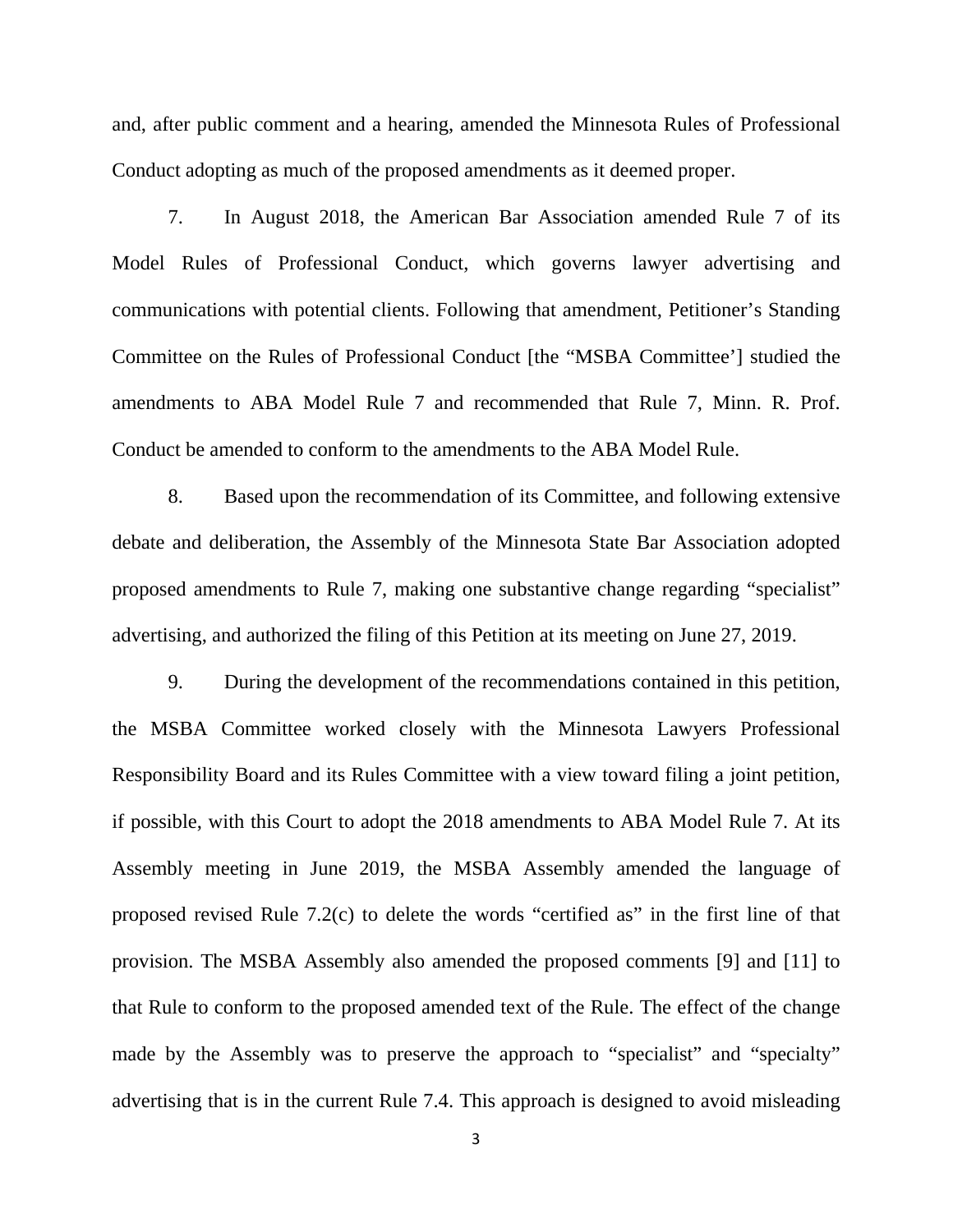the public about claims of "specialist" or "specialty" by requiring such claims include a full disclosure of whether there is certification by an organization accredited by the Minnesota Board of Legal Certification and the identity of the certifying organization, if any. The LPRB did not concur in the MSBA's amendment to proposed Rule 7.2(c), preferring the language as set forth in the ABA Model Rule. Consequently, the LPRB and the MSBA are filing separate petitions.

10. Both urge the adoption by this Court of the 2018 amendments to Rules 7.1 to 7.3 ABA Model Rules of Professional Conduct to become part of the Minnesota Rules of Professional Conduct, save that the two organizations are proposing different language in the new proposed Rule 7.2(c) and the comments thereto.

#### **THE NEED FOR THE AMENDMENTS**

11. The practice of law has become increasingly complex in the years since the adoption of the Rules of Professional Conduct governing lawyer advertising and client communications. The profession has experienced substantial growth in law firms that practice on a national or global scale. Local law practices are being absorbed into regional or national law firms. Clients often need legal services in multiple jurisdictions. Lawyers often find themselves competing with law firms from outside their own jurisdiction, indeed against providers outside the legal profession, to secure the ability to serve clients. These changes do favor adopting an approach to the rules that adheres to national uniformity wherever this is reasonable and not outweighed by other considerations.

4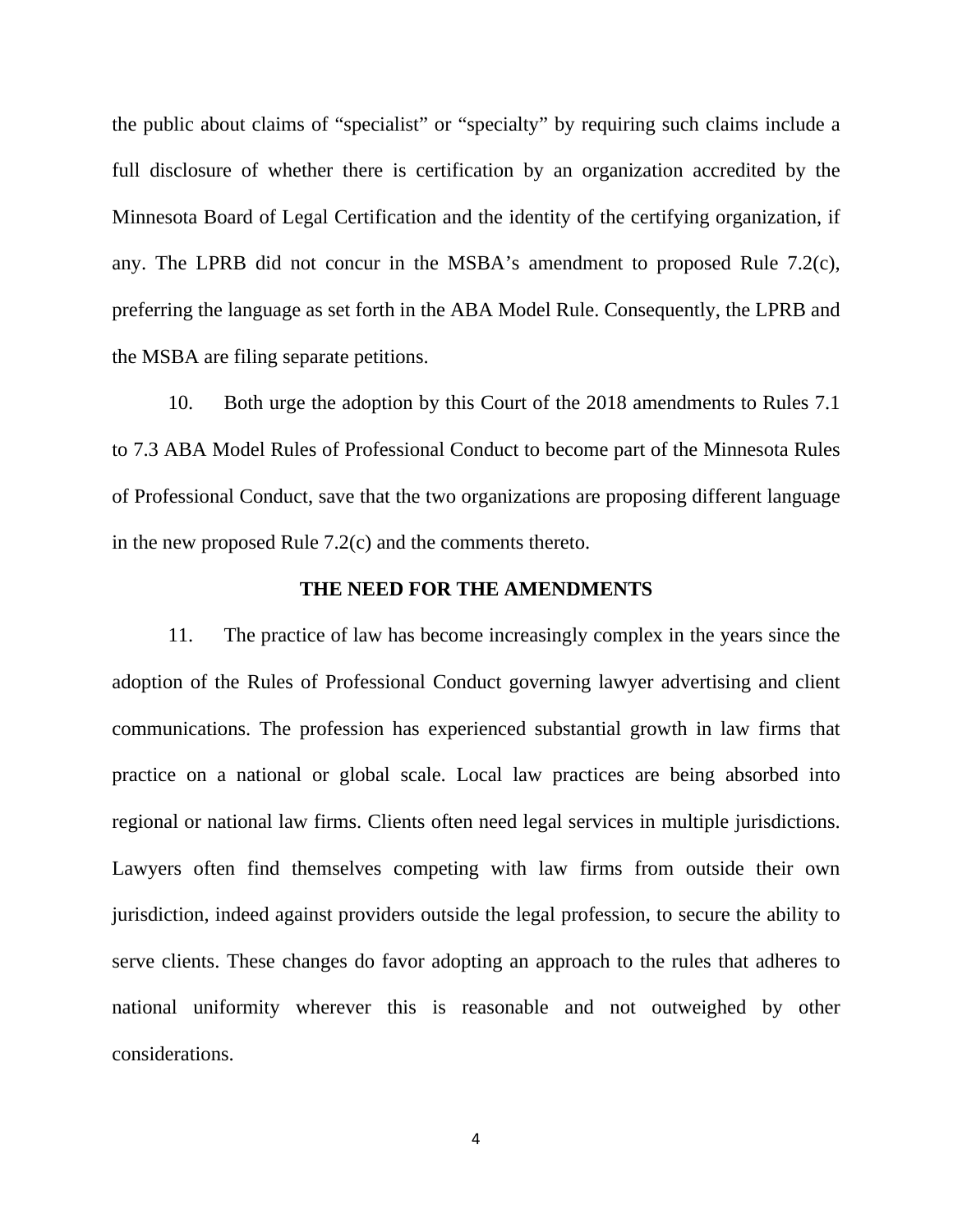One objective of the proposed rule changes therefore is to attempt to harmonize and simplify the advertising and client communication rules of many jurisdictions that have adopted complex, inconsistent, and detailed advertising rules that impede lawyers' ability to expand their practices and thwart clients' interests in obtaining needed services. The MSBA's proposed rule changes will free lawyers and clients from these constraints without compromising client protection.

 Second, the MSBA's proposed changes acknowledge the advent of social media and the internet as vehicles to enable clients to search for information about lawyers and law firms and that enable lawyers and law firms to efficiently communicate with potential clients about their ability to provide legal services tailored to the needs of the clients. The proposed changes will facilitate these connections between lawyers and clients without compromising protection of the public.

 Another change in law practice and the increasing complexity of the law over recent decades has been the greater need and demand for specialization. The courts of various jurisdictions have met this need through creation and expansion of a variety of formal specialization certification programs. These programs are not uniform across the fifty states. In order to preserve and foster Minnesota's specialization program, the Assembly adopted the amended version of proposed new Rule 7.2(c). This is one area where the benefit of uniformity is outweighed by the interests of the public.

 MSBA's proposed amendments respond to trends in the development of First Amendment law and antitrust law that favor deregulation of truthful communication about the availability of professional services. The federal courts have recognized that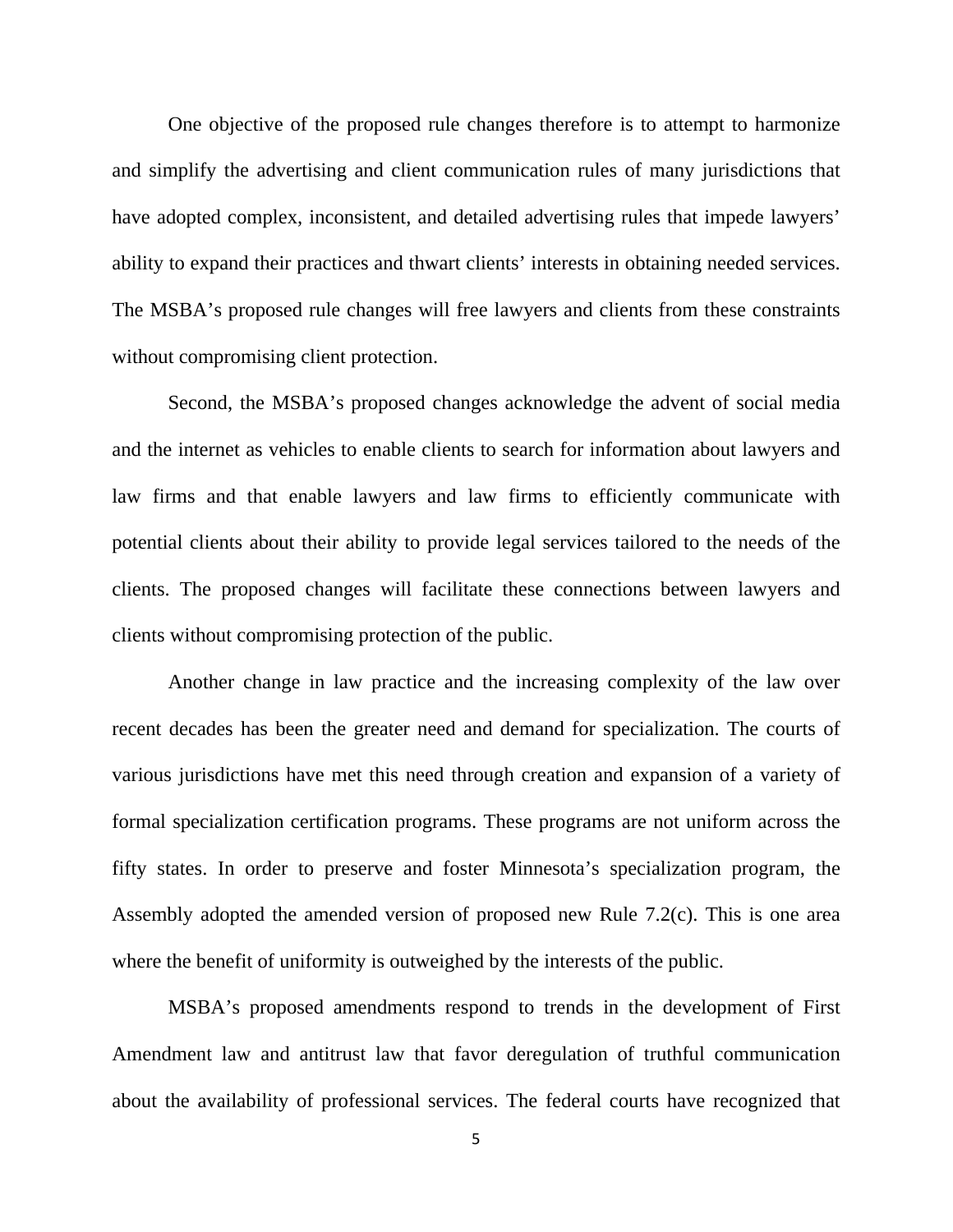lawyer advertising is commercial speech protected by the First Amendment. Rules should not unduly restrict the ability of lawyers to truthfully communicate information about their services. Protections to avoid misleading the public, such as those moved from current Rule 7.4 to new proposed Rule 7.2 and related comments, must be narrowly drawn to avoid undue restriction of commercial speech. Rule 7.2, with the MSBA's amendment, including amendments to Comments [9] and [11], strikes that balance.

The proposed amended rules, as advanced by MSBA, will continue to protect clients and the public from false and misleading advertising, but free lawyers to use expanding and innovative technologies to communicate the availability of legal services and limit bar discipline to truly harmful conduct. The amended rules will also increase consumer access to accurate information about the availability of legal services and, thereby, expand access to legal services.

#### **BRIEF SUMMARY OF THE PROPOSED AMENDMENTS**

- 12. The principal amendments:
- Combine provisions on false and misleading communications into Rule 7.1 and its Comments.
- Consolidate specific provisions on advertising into Rule 7.2.
- Permit lawyers to indicate that they concentrate in, limit their practice to or have expertise in a particular field of law, but protect the public by limiting the use of the words "specialist" and "specialize" without making a full disclosure of certification status and identification of any certifying organization.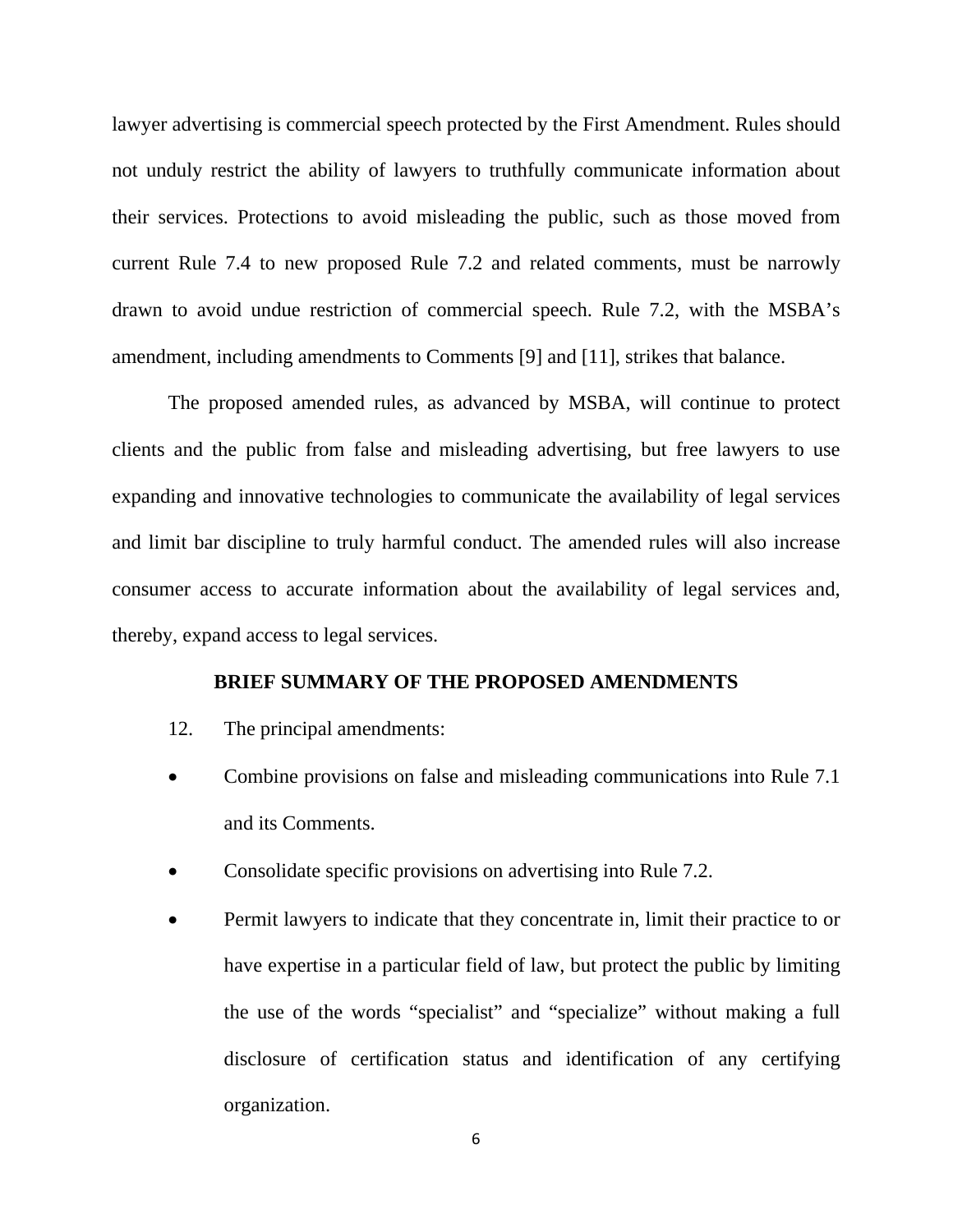- Permit nominal "thank you" gifts under certain conditions as an exception to the general prohibition against paying for recommendations.
- Define solicitation as "a communication initiated by or on behalf of a lawyer or law firm that is directed to a specific person the lawyer knows or reasonably should know needs legal services in a particular matter and that offers to provide, or reasonably can be understood as offering to provide, legal services for that matter."
- Prohibit live, person-to-person solicitation for pecuniary gain with certain exceptions.
- Eliminate the labeling requirement for targeted mailings but continue to prohibit targeted mailings that are misleading, involve coercion, duress or harassment, or that involve a target of the solicitation who has made known to the lawyer a desire not to be solicited.

#### **ANALYSIS OF THE PROPOSED AMENDMENTS**

13. *Rule 7.1: Communications Concerning a Lawyer's Services* 

Rule 7.1 remains unchanged; however, additional guidance is inserted in Comment [2] to explain that truthful information may be misleading if consumers are led to believe that they must act when, in fact, no action is required.

In Comment [3] "advertising" is replaced with "communication" to make the Comment consistent with the title and scope of Rule. The amendment expands the guidance in Comment [3] by explaining that an "unsubstantiated claim" may also be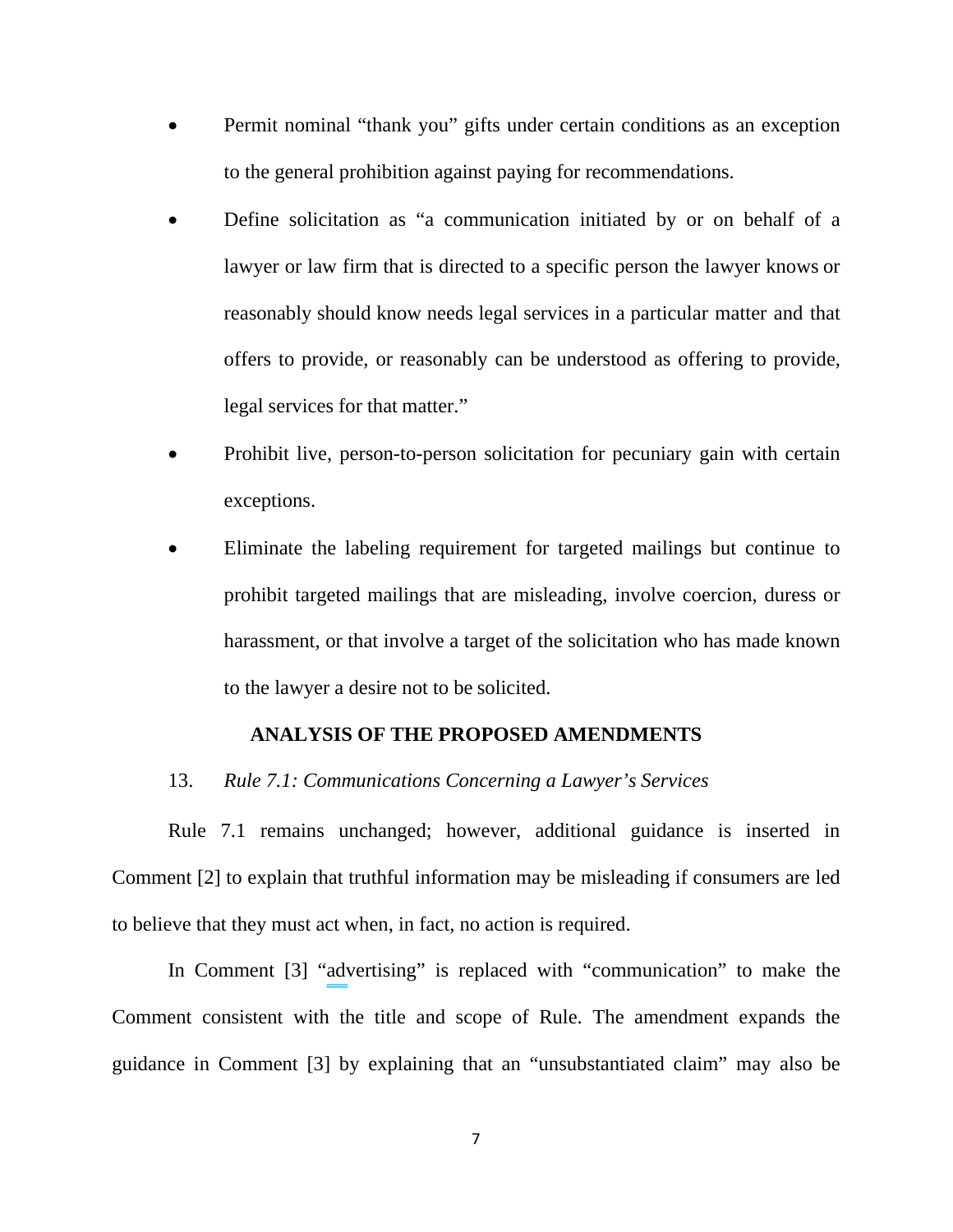misleading. Comment [4] recommends that lawyers review Rule 8.4(c) for additional guidance.

Comments [5] through [8] have been added by incorporating the black letter concepts from current Rule 7.5. Current Rule 7.5(a) restates and incorporates Rule 7.1, and then provides examples of misleading statements. Petitioner believes that Rule 7.1, with the guidance of new Comments [5] through [8], better addresses the issues.

## 14*. Rule 7.2: Communications Concerning a Lawyer's Services: Specific Rules*

Specific Advertising Rules: Specific rules for advertising are consolidated in Rule 7.2, similar to the current structure of Rule 1.8, which provides for specific conflict situations. The proposed amendments to Rule 7.2(a) parallel the recommendations for changes to Comments to Rule 7.1, specifically replacing the term "advertising" with "communication" and replacing the identification of specific methods of communication with a general statement that any media may be used.

Gifts for Recommendations: Rule 7.2(b) continues the existing prohibition against giving "anything of value" to someone for recommending a lawyer. New subparagraph (b)(5), however, contains an exception to the general prohibition. This subparagraph permits lawyers to give a nominal gift to thank the person who recommended the lawyer to the client. The new provision states that such a nominal gift is permissible only where it is not expected or received as payment for the recommendation. The new words "compensate" and "promise" emphasizes these limitations: the thank you gift cannot be promised in advance and must be no more than a token item, i.e. not "compensation."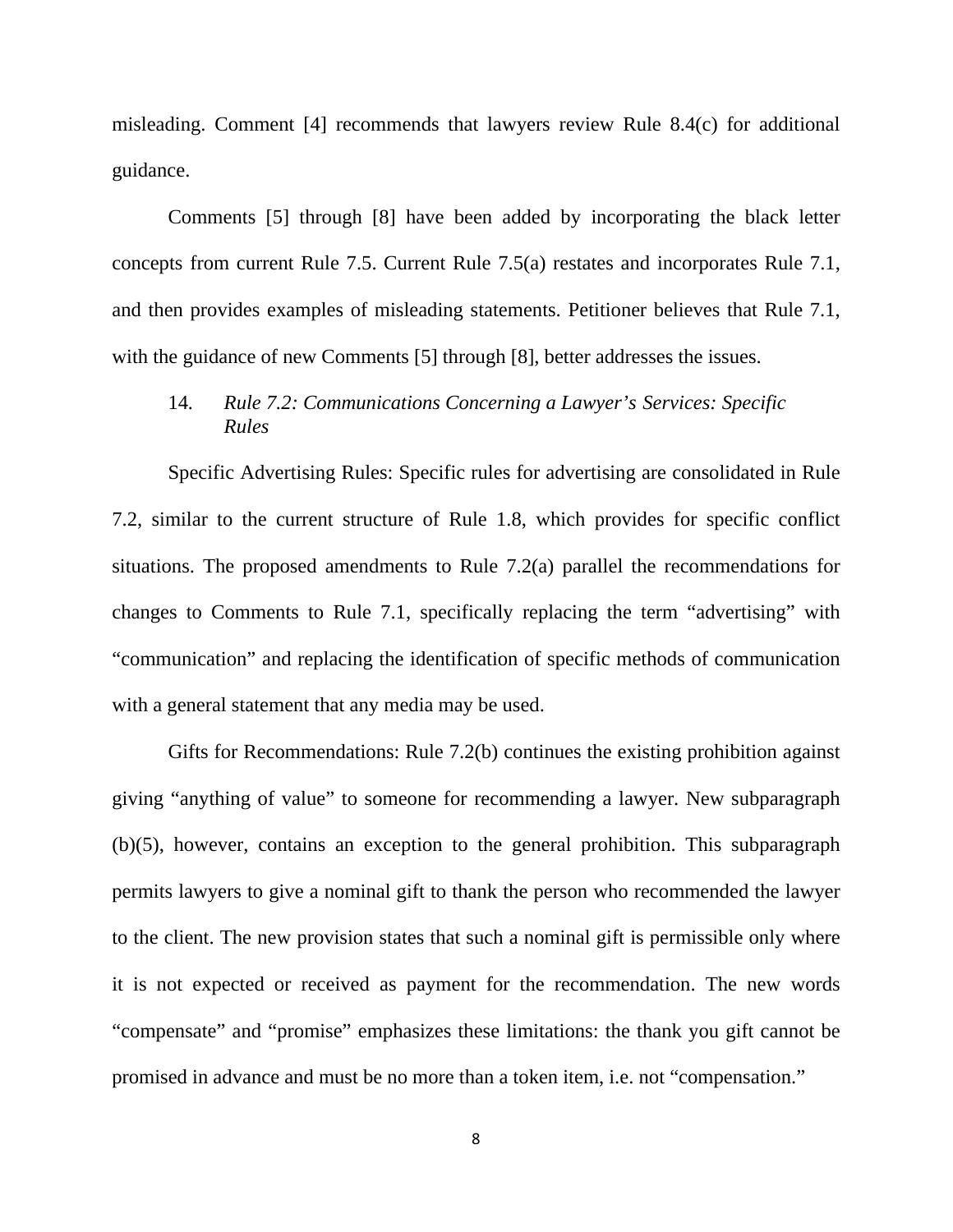Petitioner urges that lawyers ought to be permitted to give nominal gifts to nonlawyers, e.g. paralegals who may refer friends or family members to a firm, marketing personnel and others. Rule 5.4 continues to protect against any improper fee sharing. Rule 7.3 protects against solicitation by, for example, so-called "runners," which are also prohibited by other rules, e.g. Rule 8.4(a).

Specialization: Provisions of Rule 7.4 regarding specialization are reflected in the proposed Rule 7.2(c) and comments thereto. Minnesota Rule 7.4(d) currently prohibits a lawyer from claiming to be a specialist or a certified specialist in any field of law unless (1) the lawyer is certified as a specialist by an organization accredited by the Minnesota Board of Legal Certification; or (2) the lawyer communication states, in the same sentence that claims the specialization, that the lawyer is not certified by any organization accredited by the Board. It also requires that any communication claiming specialization disclose the identity of the certifying organization, if any. This is consistent with a prior ABA Model Rule, except that the Minnesota version incorporated the "disclaimer" approach to assure it was narrowly tailored. The latest ABA Model Rule permits lawyers to truthfully state that they limit their practices to, concentrate in, or specialize in particular fields of law based upon the lawyers' experience, specialized training, or education, but without any disclaimer or disclosure requirement about certification status.

The MSBA amendment to the proposal for Rule 7.2(c) in this Petition prohibits a lawyer from stating or implying that the lawyer is certified as a specialist unless the lawyer is certified as a specialist by an organization that has been approved by an appropriate authority of the state or the District of Columbia or a U.S. Territory or that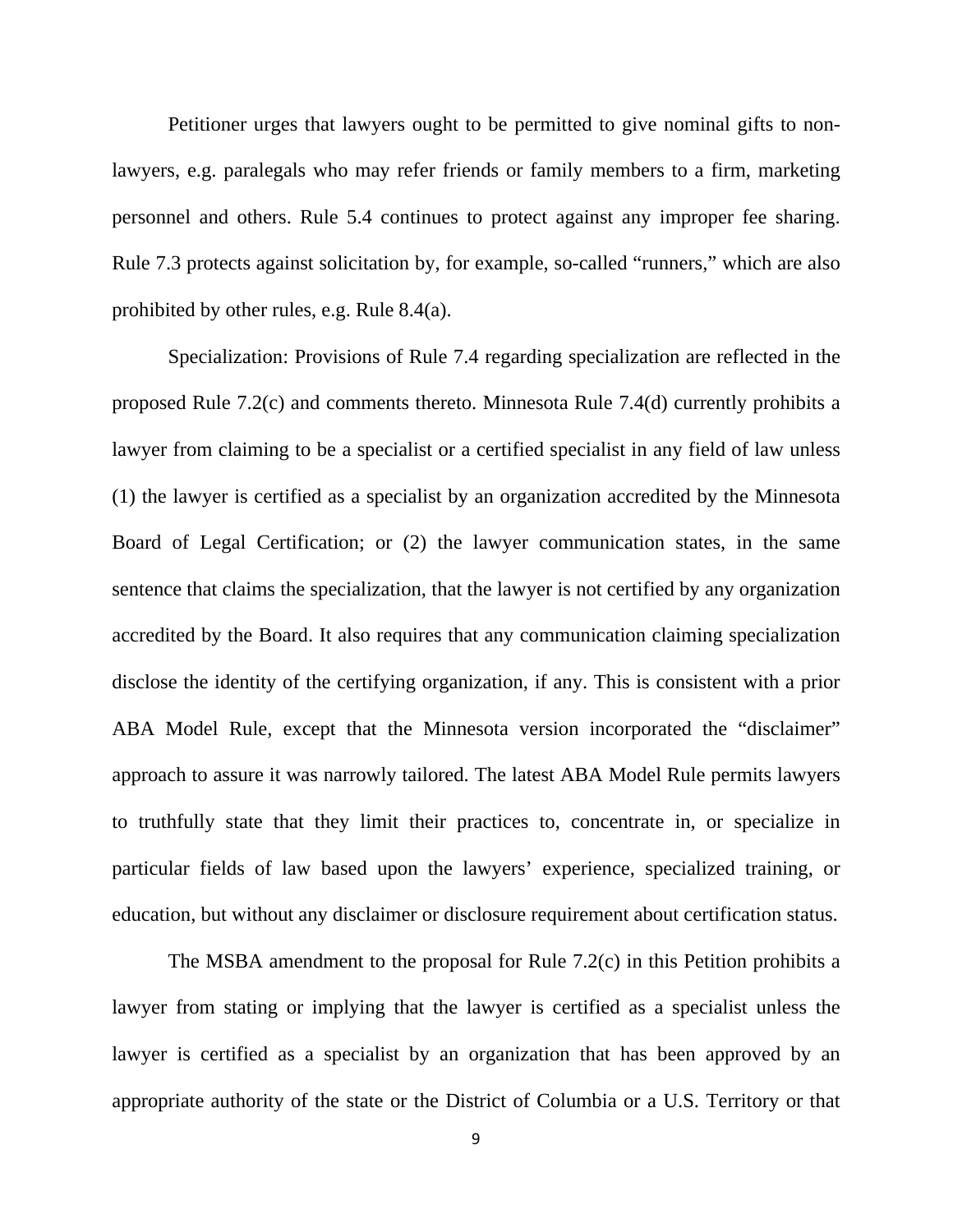has been accredited by the American Bar Association. Any communication that includes a claim of specialization must clearly identify the certifying organization.

In December 2006, the Supreme Court Task Force on Legal Certification filed a final report [Court file CX84-1651] on its review of policy options in the area of legal specialist certification. This Court had sought the review to consider the continuing value to the public of specialty certification, the continuing demand for certification, the appropriateness of the board-initiated areas of certification and the effectiveness of various certification models. The Task Force obtained a public opinion survey conducted by the University of Minnesota Center for Survey Research. The survey revealed that over 80% of survey respondents indicated that it was important that "an attorney who advertised as a specialist had in fact been certified as a specialist by an accredited organization that had been approved by the State of Minnesota or the State Bar Association.

Certification and agency accreditation under the Rules of the Board of Legal Certification provide the public with a way to determine whether the lawyer has met clear and articulated standards to verify expertise. Lawyers must demonstrate substantial involvement in a field of law (defined as 25% of their practice) and pass a written examination of the lawyer's substantive, procedural and ethical law in the field, receive favorable peer reviews, and demonstrate adequate continuing education in the certified field of law. The Board's accreditation process verifies that certifying agencies have taken this responsibility seriously and that they have in place mechanisms to provide assurances that certified lawyers are true specialists in their field.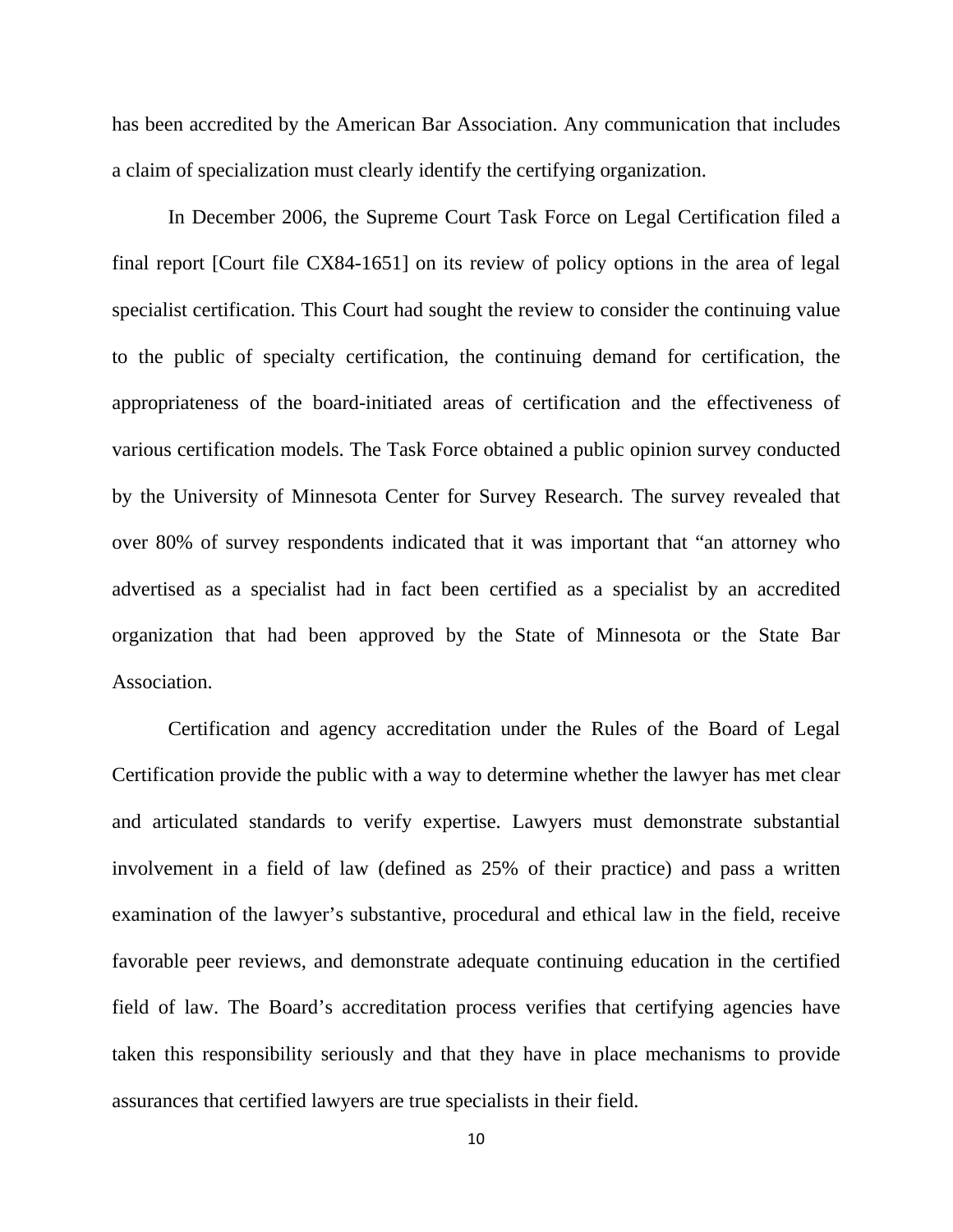Based on the earlier public opinion survey and longstanding tradition and experience of other professions known to the public, a lawyer who claims to be a "specialist" in a field of law unavoidably implies that the lawyer is certified in that recognized specialty area of law. Permitting a lawyer who has not been certified by an accredited agency to claim to be a specialist in a field of law would unnecessarily confuse the public about whether the lawyer has special qualifications to practice in that field.

The prior public opinion survey result is not surprising and there is no reason to doubt its continuing relevance today. While frequent consumers of legal services, whether organizational or personal, as well as the profession itself, may understand that a lawyer who claims to "specialize" may be referring to informal special expertise based on experience or practice focus, MSBA's proposed amended new Rule 7.2(c) is concerned mainly with protection of the public at large. Most members of the public would be much more familiar with the medical profession's model of specialization, which for many years has involved requirements of formal training beyond a medical degree (e.g. internship, residency, fellowship, etc.) and includes a peer-based certification of specialty by a board or organization formed around such a specialty area of training. The ubiquity of this public perception of the meaning of "specialist" can be seen from many dictionary definitions of the term which often cite the medical profession model in its definition.<sup>1</sup>

<sup>1</sup> "A physician whose practice is limited to a particular branch of medicine or surgery, especially one who is certified by a board of physicians: a specialist in oncology", Specialist American Heritage Dictionary of the English Language (5 ed. 2020), https://ahdictionary.com/word/search.html?q=specialist (last visited June 20, 2021).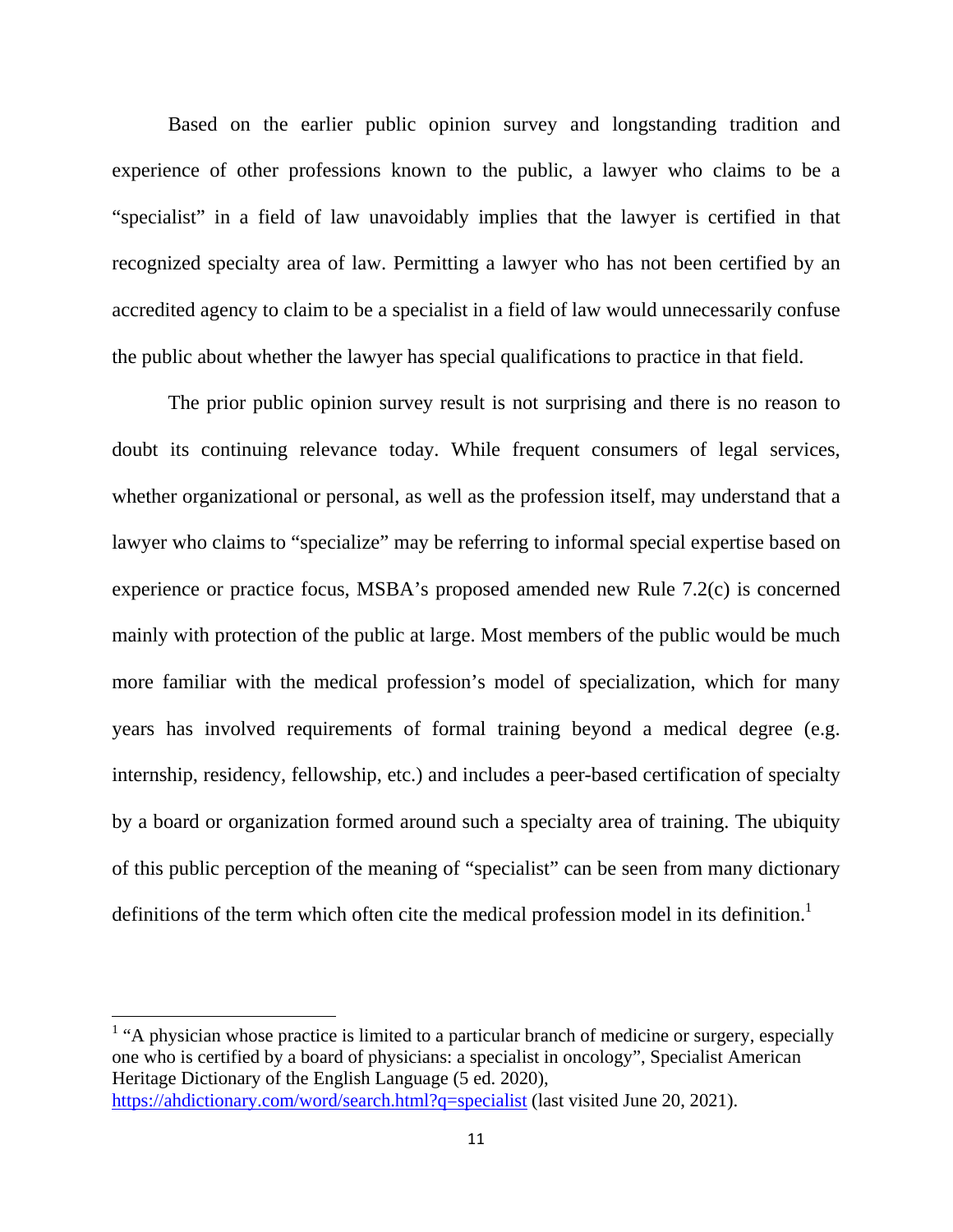Given the longstanding and widely understood model of this type of professional "specialization", it would be easy to confuse a self-proclaimed lawyer "specialist" as having such formal training and recognition. Such external professional recognition may be highly material to any given individual client choice of a lawyer who is a "specialist" and is therefore worthy of ongoing protection.

Proposed comments [9] and [11] to proposed Rule 7.2(c) clarify the requirement that a lawyer must be certified to claim to be a specialist, but may otherwise truthfully state concentration in a field of law.

The proposed amendments also describe which entities qualify to certify or accredit lawyers. The Court may choose to substitute the language in current Rule 7.4(d)(2) specifying the Board of Legal Certification as the accrediting agency for legal specialization programs.

The remaining provisions of Rule 7.4 are addressed in Comments [9] through [11] of Rule 7.2.

Contact Information: In provision 7.2(d) [formerly subdivision (c)] the term "office address" is changed to "contact information" to address technological advances on how a lawyer may be contacted and how advertising information may be presented. Examples of contact information are added in new Comment [12]. All "communications" about a lawyer's services must include the firm name (or lawyer's name) and some contact information (street address, telephone number, email, or website address).

 Changes to the Comments: Statements in Comments [1] and [3] justifying lawyer advertising are deleted. Advertising is constitutionally protected speech and needs no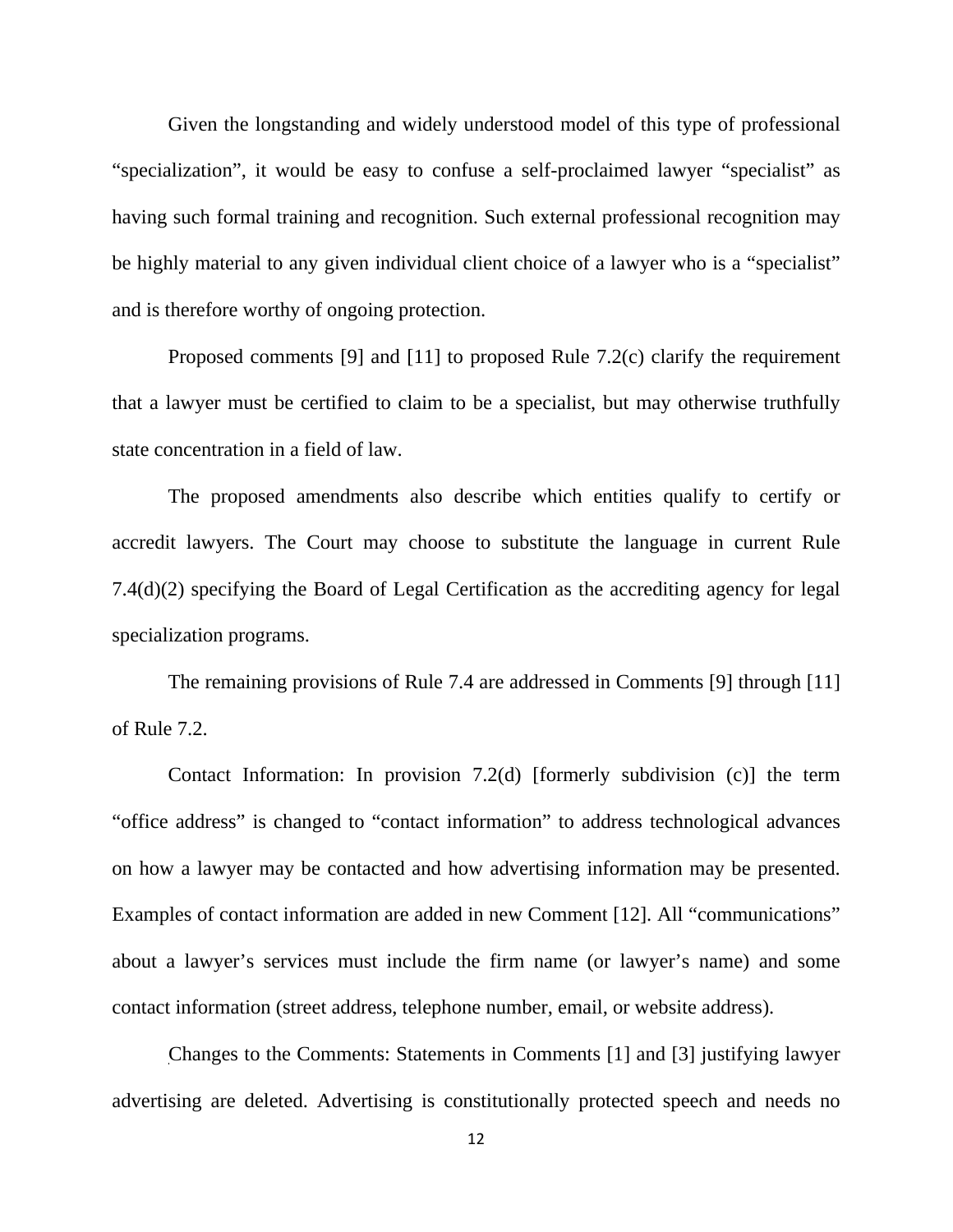additional justification. These Comments provide no additional guidance to lawyers.

New Comment [2] explains that the term "recommendations" does not include directories or other group advertising in which lawyers are listed by practice area.

New language in Comment [3] clarifies that lawyers who advertise on television and radio may compensate "station employees or spokespersons" as reasonable costs for advertising. These costs are well in line with other ordinary costs associated with advertising that are listed in the Comment, i.e. "employees, agents and vendors who are engaged to provide marketing or client development services."

The substance of former comment [4] is moved to the black letter text of Rule 7.3(d).

New Comment [4] explains what is considered nominal, including ordinary social hospitality. It also clarifies that a gift may not be given based on an agreement to receive recommendations or to make future recommendations. These small and token gifts are not likely to result in the harms addressed by the rule: that recommendation sources might interfere with the independent professional judgment of the lawyer, interject themselves into the lawyer-client relationship, or engage in prohibited solicitation to gain more recommendations for which they might be paid.

Comment [6] continues to address lawyer referral services, which remain limited to qualified entities approved by an appropriate regulatory authority*.* 

#### 15*. Rule 7.3: Solicitation of Clients*

The black letter of the current Rules does not define "solicitation;" the definition is contained in Comment [1] to Rule 7.3. For clarity, a definition is added as new paragraph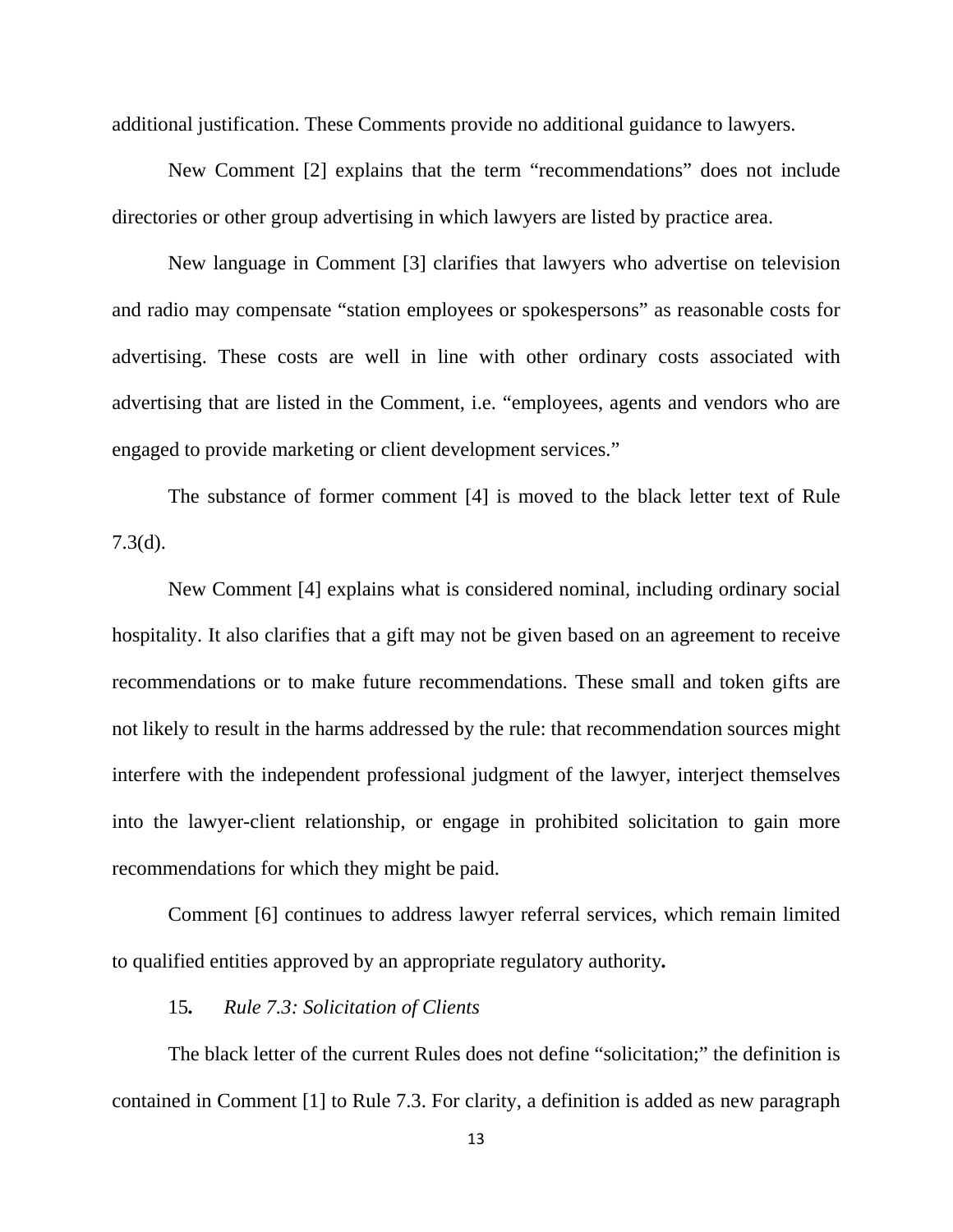(a). The definition of solicitation is adapted from Virginia's definition. A solicitation is:

a communication initiated by or on behalf of a lawyer or law firm that is directed to a specific person the lawyer knows or reasonably should know needs legal services in a particular matter and that offers to provide, or reasonably can be understood as offering to provide, legal services for that matter.

Paragraph (b) continues to prohibit direct, in-person solicitation for pecuniary gain, but clarifies that the prohibition applies solely to live person-to-person contact. Comment [2] provides examples of prohibited solicitation including in-person, face-to-face, telephone, and real-time visual or auditory person-to-person communication. Language added to Comment [2] clarifies that a prohibited solicitation does not include chat rooms, text messages, or any other written communications to which recipients would not feel undue pressure to respond.

The Rule no longer prohibits real-time electronic solicitation because real-time electronic communication includes texts and Tweets. These forms of communication are more like a written communication, which allows the reader to pause before responding and creates less pressure to immediately respond or to respond at all, unlike a direct interpersonal encounter.

Exceptions to live person-to-person solicitation are slightly broadened in Rule 7.3(b)(2). Persons with whom a lawyer has a business relationship—in addition to or separate from a professional relationship—may be solicited because the potential for overreaching by the lawyer is reduced.

Exceptions to prohibited live person-to-person solicitation are slightly broadened

14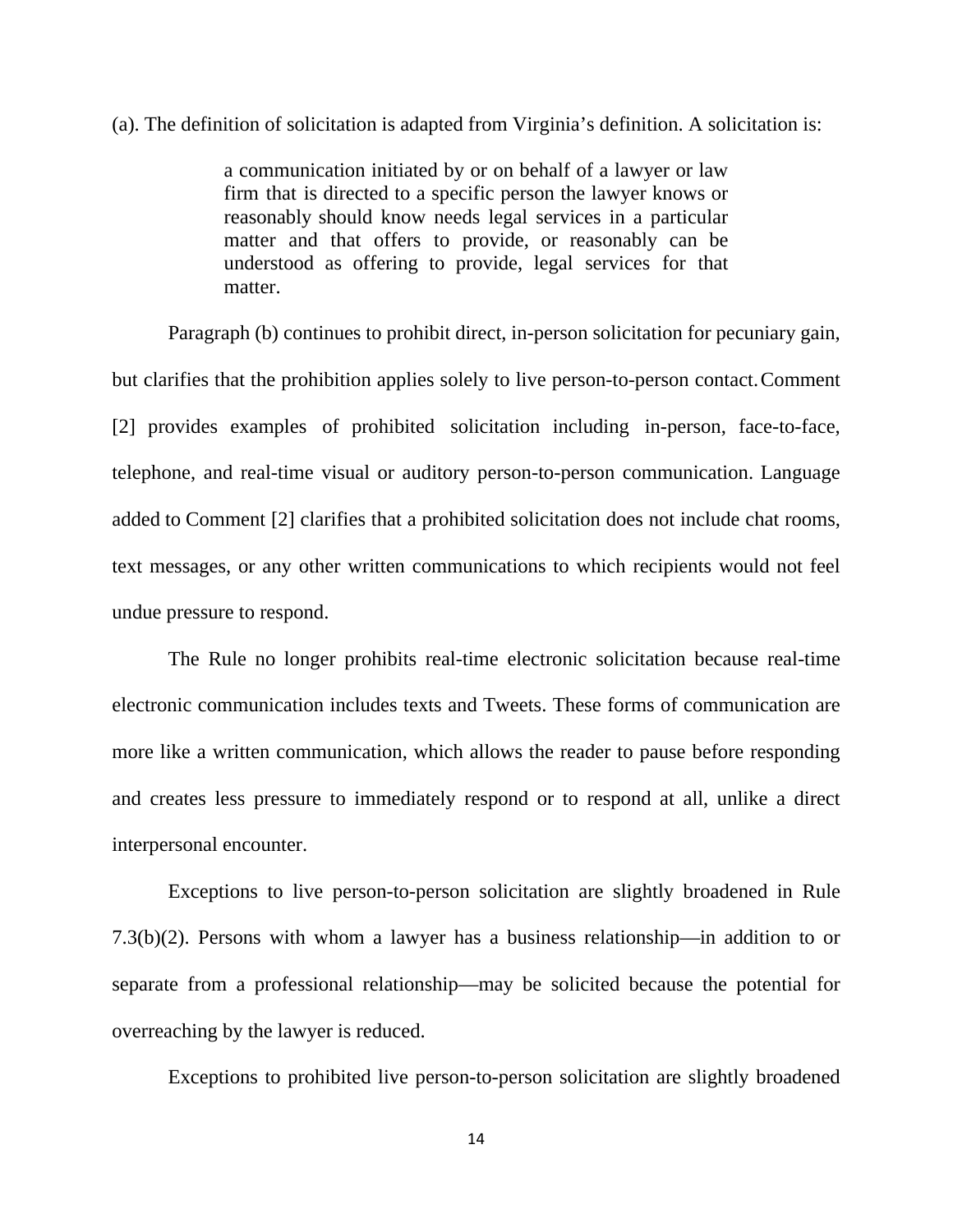in Rule 7.3(b)(3) to include a "person who routinely uses for business purposes the type of legal services offered by the lawyer." Similarly, Comment [5] to Rule 7.3 is amended to explain that the potential for overreaching, which justifies the prohibition against inperson solicitation, is unlikely to occur when the solicitation is directed toward experienced users of the legal services in a business matter.

The amendments retain Rule  $7.3(c)(1)$  and (2), which prohibit solicitation of any kind when a target has made known his or her desire not to be solicited, or the solicitation involves coercion, duress, or harassment. These restrictions apply to both live in-person and written solicitations. Comment [6] identifies examples of persons who may be most vulnerable to coercion or duress, such as the elderly, those whose first language is not English, or the disabled.

Petitioner is recommending deletion of the requirement in current Rule 7.3(c) that targeted written solicitations be marked as "advertising material." Agreeing with the ABA Standing Committee on Ethics and Professional Responsibility and other ABA entities, Petitioner has concluded that the requirement is no longer necessary to protect the public. Consumers have become accustomed to receiving advertising material via many methods of paper and electronic delivery. Advertising materials are unlikely to mislead consumers due to the nature of the communications. The ABA Standing Committee was presented with no evidence that consumers are harmed by receiving unmarked mail solicitations from lawyers, even if the solicitations are opened by consumers. If the solicitation itself or its contents are misleading, that harm can and will be addressed by Rule 7.1's prohibition against false and misleading advertising.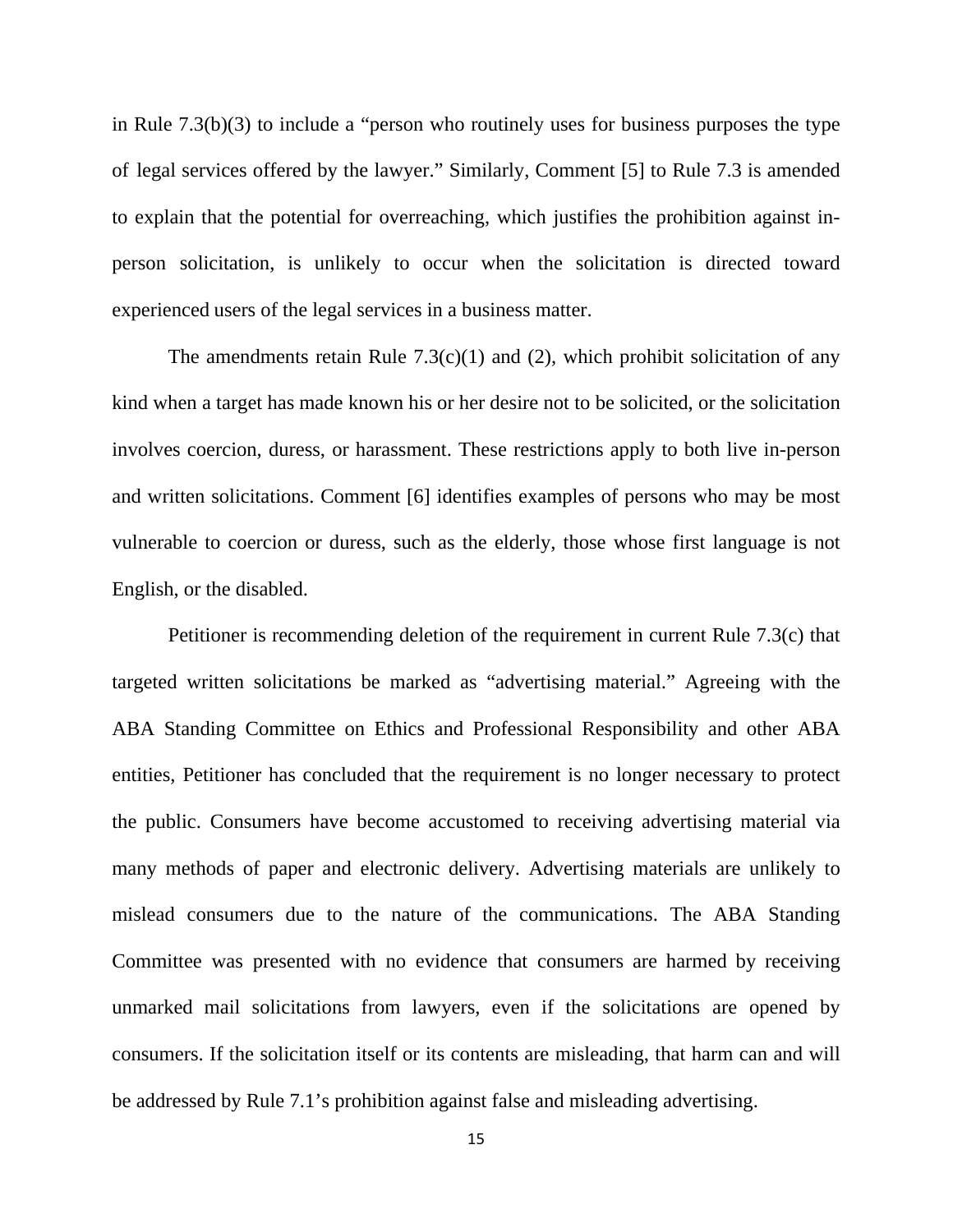The statement that the rules do not prohibit communications about legal services authorized by law or by court order is moved from Comment [4] of Rule 7.2 to new paragraph (d) of Rule 7.3.

Amendments were made to Rule 7.3(e) to make the prohibition language consistent with the solicitation prohibition and to reflect the reality that prepaid and group legal service plans enroll members and sell subscriptions to wide range of groups. They do not engage in solicitation as defined by the Rules.

New Comment [8] to Rule 7.3 adds class action notices as an example of a communication that is authorized by law or court order.

#### 16. *Rules 7.4 and 7.5 are deleted.*

The content of much of Rule 7.4 that addresses communications about fields of practice and specialization has been moved to Rule 7.2 and related comments. Petitioner agrees with the ABA that the remainder of Rules 7.4 and 7.5 are no longer necessary. All such communications must comply with Rule 7.1.

17. To further inform the Court regarding the nature and content of the proposed amendments, Petitioner is attaching as Attachment B a redlined copy of Rules 7.1 through 7.3 showing the changes made to the rules and the comments. Petitioner is also attaching, as Attachment C, a copy of the Report of the ABA Standing Committee on Ethics and Professional Responsibility that accompanied the proposed amendments when they were submitted to the House of Delegates of the ABA for approval in August 2018. The Report sets forth in greater detail the work of the Standing Committee in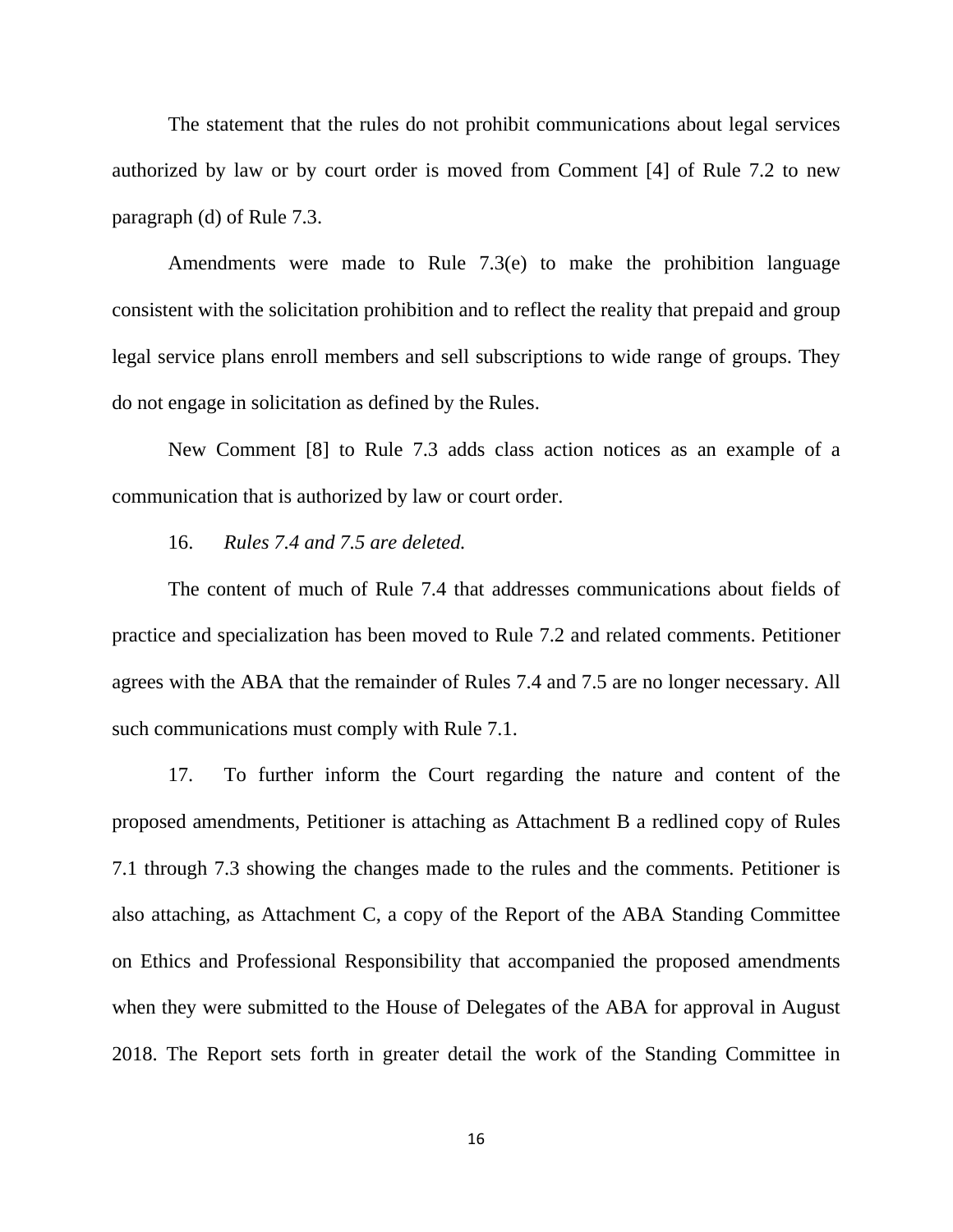preparing the proposed amendment and the considerations that led to their recommendations.

18. The Petitioner thus asks this Court to publish the attached proposed Amendments to Rules 7.1 to 7.3 of the Minnesota Rules of Professional Conduct, including the proposed deletion of Rules 7.4 and 7.5, together with the comments thereto for notice and comment and to adopt the Amendments after due consideration.

Respectfully submitted,

#### MINNESOTA STATE BAR ASSOCIATION

 By /s/Dyan J. Ebert Dyan J. Ebert (Attorney #0237966) Its President 600 Nicollet Mall #380 Minneapolis, MN 55402 612-333-1183

and

Michael Lo Ceza  $By$ 

\_\_\_\_\_\_\_\_\_\_\_\_\_\_\_\_\_\_\_\_\_\_\_\_\_\_

Michael W. Unger (Attorney #131416) Unger Law Office 2158 Berkeley Avenue St. Paul, MN 55105 651-698-0691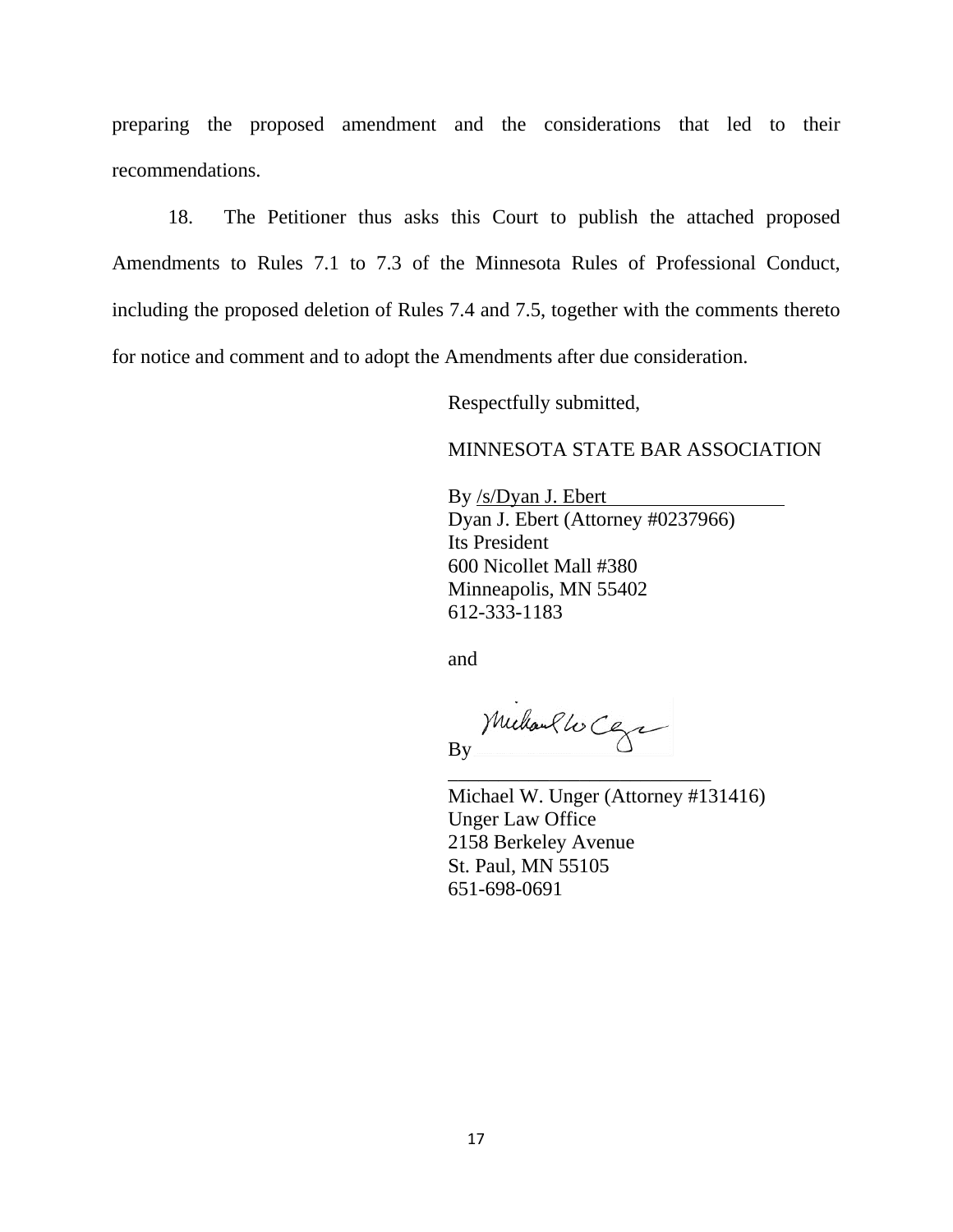## **ATTACHMENT A TO MSBA PETITION**

## **RULE 7.1: COMMUNICATIONS CONCERNING A LAWYER'S SERVICES**

A lawyer shall not make a false or misleading communication about the lawyer or the lawyer's services. A communication is false or misleading if it contains a material misrepresentation of fact or law, or omits a fact necessary to make the statement considered as a whole not materially misleading.

### **Comment**

 [1] This Rule governs all communications about a lawyer's services, including advertising. Whatever means are used to make known a lawyer's services, statements about them must be truthful.

 [2] Misleading truthful statements are prohibited by this Rule. A truthful statement is misleading if it omits a fact necessary to make the lawyer's communication considered as a whole not materially misleading. A truthful statement is misleading if a substantial likelihood exists that it will lead a reasonable person to formulate a specific conclusion about the lawyer or the lawyer's services for which there is no reasonable factual foundation. A truthful statement is also misleading if presented in a way that creates a substantial likelihood that a reasonable person would believe the lawyer's communication requires that person to take further action when, in fact, no action is required.

 [3] A communication that truthfully reports a lawyer's achievements on behalf of clients or former clients may be misleading if presented so as to lead a reasonable person to form an unjustified expectation that the same results could be obtained for other clients in similar matters without reference to the specific factual and legal circumstances of each client's case. Similarly, an unsubstantiated claim about a lawyer's or law firm's services or fees, or an unsubstantiated comparison of the lawyer's or law firm's services or fees with those of other lawyers or law firms, may be misleading if presented with such specificity as would lead a reasonable person to conclude that the comparison or claim can be substantiated. The inclusion of an appropriate disclaimer or qualifying language may preclude a finding that a statement is likely to create unjustified expectations or otherwise mislead the public.

 [4] It is professional misconduct for a lawyer to engage in conduct involving dishonesty, fraud, deceit or misrepresentation. Rule 8.4(c). See also Rule 8.4(e) for the prohibition against stating or implying an ability to improperly influence a government agency or official or to achieve results by means that violate the Rules of Professional Conduct or other law.

 [5] Firm names, letterhead and professional designations are communications concerning a lawyer's services. A firm may be designated by the names of all or some of its current members, by the names of deceased members where there has been a succession in the firm's identity or by a trade name if it is not false or misleading. A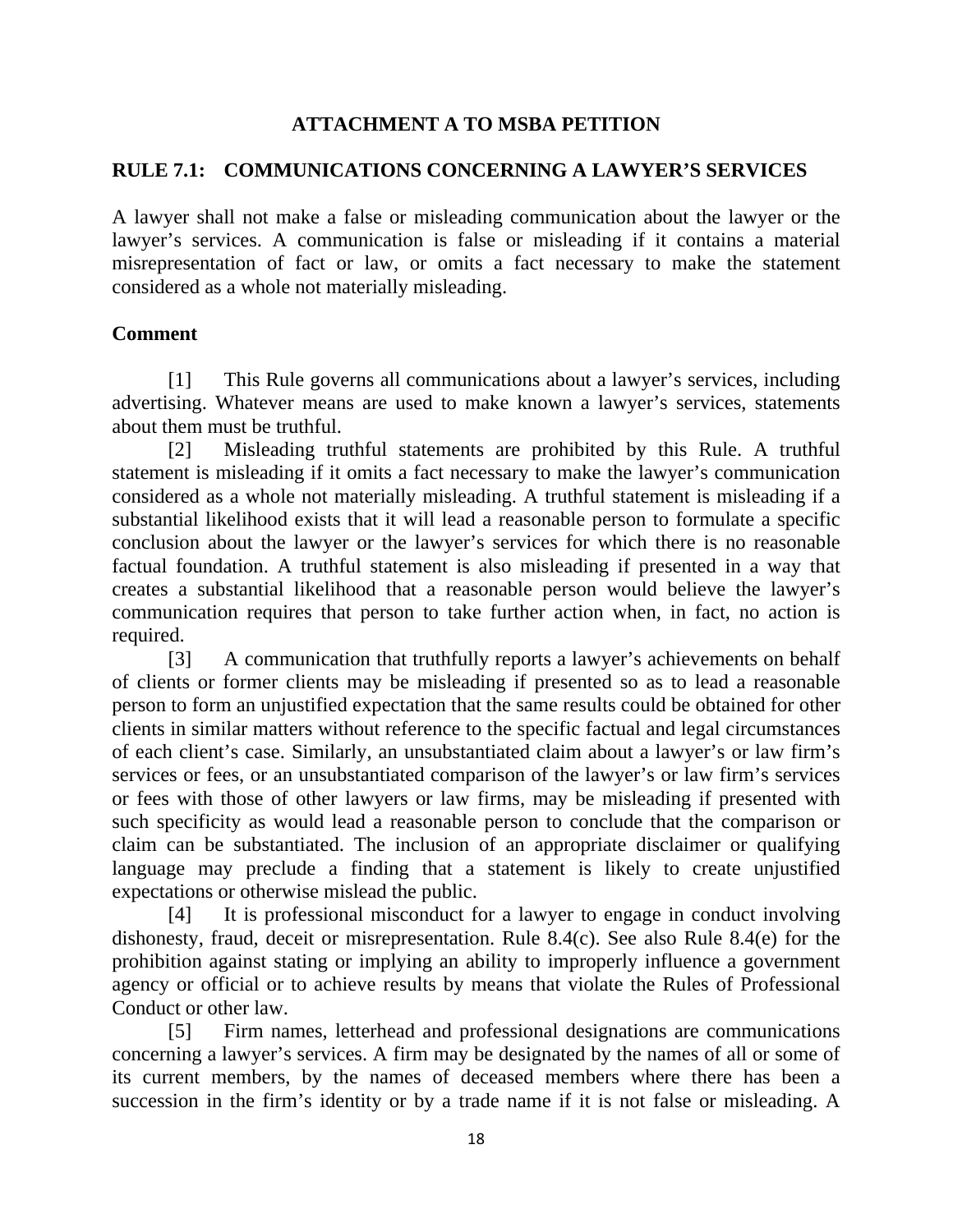lawyer or law firm also may be designated by a distinctive website address, social media username or comparable professional designation that is not misleading. A law firm name or designation is misleading if it implies a connection with a government agency, with a deceased lawyer who was not a former member of the firm, with a lawyer not associated with the firm or a predecessor firm, with a nonlawyer or with a public or charitable legal services organization. If a firm uses a trade name that includes a geographical name such as "Springfield Legal Clinic," an express statement explaining that it is not a public legal aid organization may be required to avoid a misleading implication.

 [6] A law firm with offices in more than one jurisdiction may use the same name or other professional designation in each jurisdiction.

 [7] Lawyers may not imply or hold themselves out as practicing together in one firm when they are not a firm, as defined in Rule  $1.0(c)$ , because to do so would be false and misleading.

 [8] It is misleading to use the name of a lawyer holding a public office in the name of a law firm, or in communications on the law firm's behalf, during any substantial period in which the lawyer is not actively and regularly practicing with the firm.

## **RULE 7.2: COMMUNICATIONS CONCERNING A LAWYER'S SERVICES: SPECIFIC RULES**

 (a) A lawyer may communicate information regarding the lawyer's services through any media.

 (b) A lawyer shall not compensate, give or promise anything of value to a person for recommending the lawyer's services except that a lawyer may:

 (1) pay the reasonable costs of advertisements or communications permitted by this Rule;

 (2) pay the usual charges of a legal service plan or a not-for-profit or qualified lawyer referral service;

(3) pay for a law practice in accordance with Rule 1.17;

 (4) refer clients to another lawyer or a nonlawyer professional pursuant to an agreement not otherwise prohibited under these Rules that provides for the other person to refer clients or customers to the lawyer, if:

(i) the reciprocal referral agreement is not exclusive; and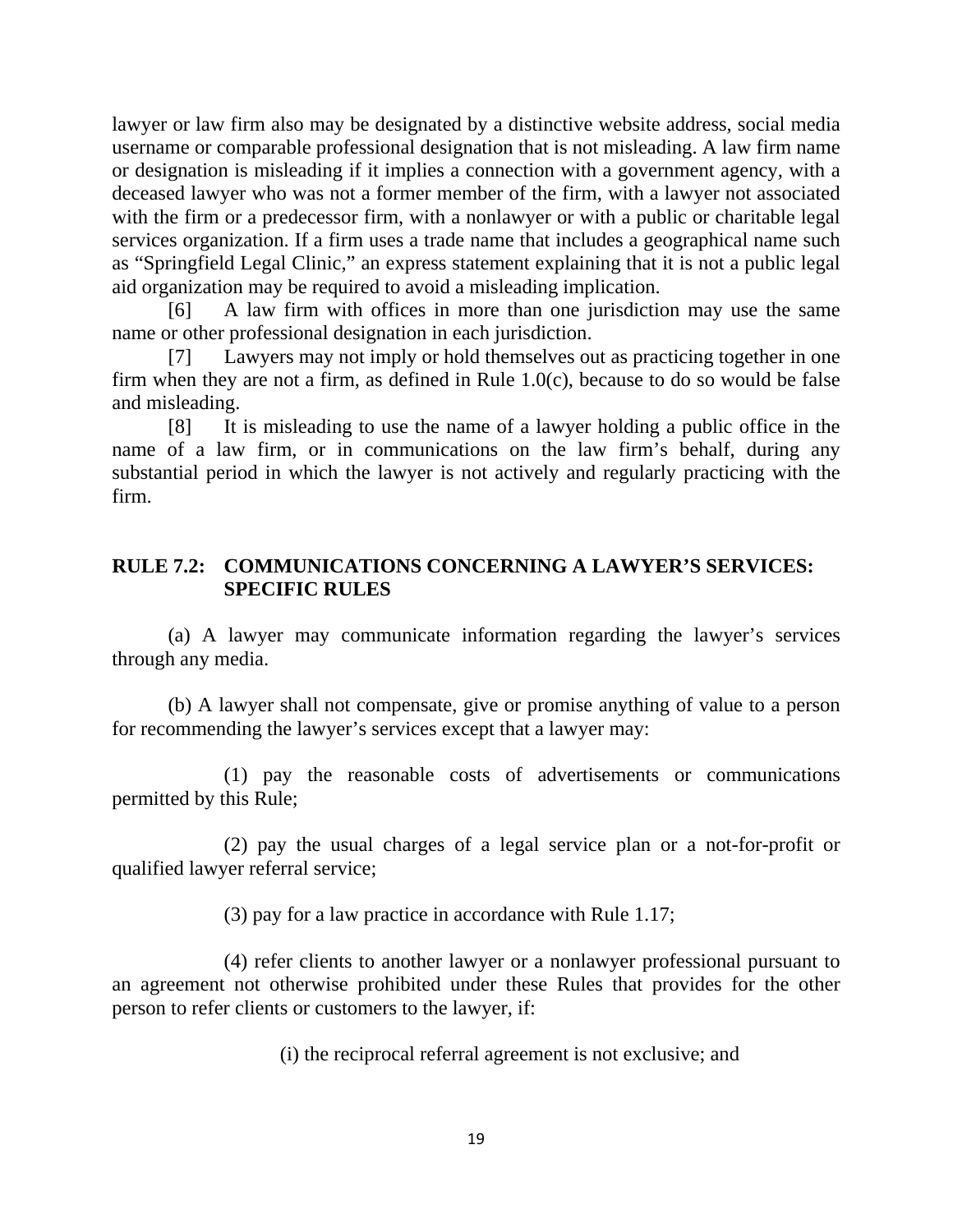(ii) the client is informed of the existence and nature of the agreement; and

 (5) give nominal gifts as an expression of appreciation that are neither intended nor reasonably expected to be a form of compensation for recommending a lawyer's services.

 (c) A lawyer shall not state or imply that a lawyer is a specialist in a particular field of law, unless:

 (1) the lawyer has been certified as a specialist by an organization that has been approved by an appropriate authority of the state or the District of Columbia or a U.S. Territory or that has been accredited by the American Bar Association; and

 (2) the name of the certifying organization is clearly identified in the communication.

 (d) Any communication made under this Rule must include the name and contact information of at least one lawyer or law firm responsible for its content.

### **Comment**

 [1] This Rule permits public dissemination of information concerning a lawyer's or law firm's name, address, email address, website, and telephone number; the kinds of services the lawyer will undertake; the basis on which the lawyer's fees are determined, including prices for specific services and payment and credit arrangements; a lawyer's foreign language ability; names of references and, with their consent, names of clients regularly represented; and other information that might invite the attention of those seeking legal assistance.

### **Paying Others to Recommend a Lawyer**

[2] Except as permitted under paragraphs  $(b)(1)-(b)(5)$ , lawyers are not permitted to pay others for recommending the lawyer's services. A communication contains a recommendation if it endorses or vouches for a lawyer's credentials, abilities, competence, character, or other professional qualities. Directory listings and group advertisements that list lawyers by practice area, without more, do not constitute impermissible "recommendations."

 [3] Paragraph (b)(1) allows a lawyer to pay for advertising and communications permitted by this Rule, including the costs of print directory listings, online directory listings, newspaper ads, television and radio airtime, domain-name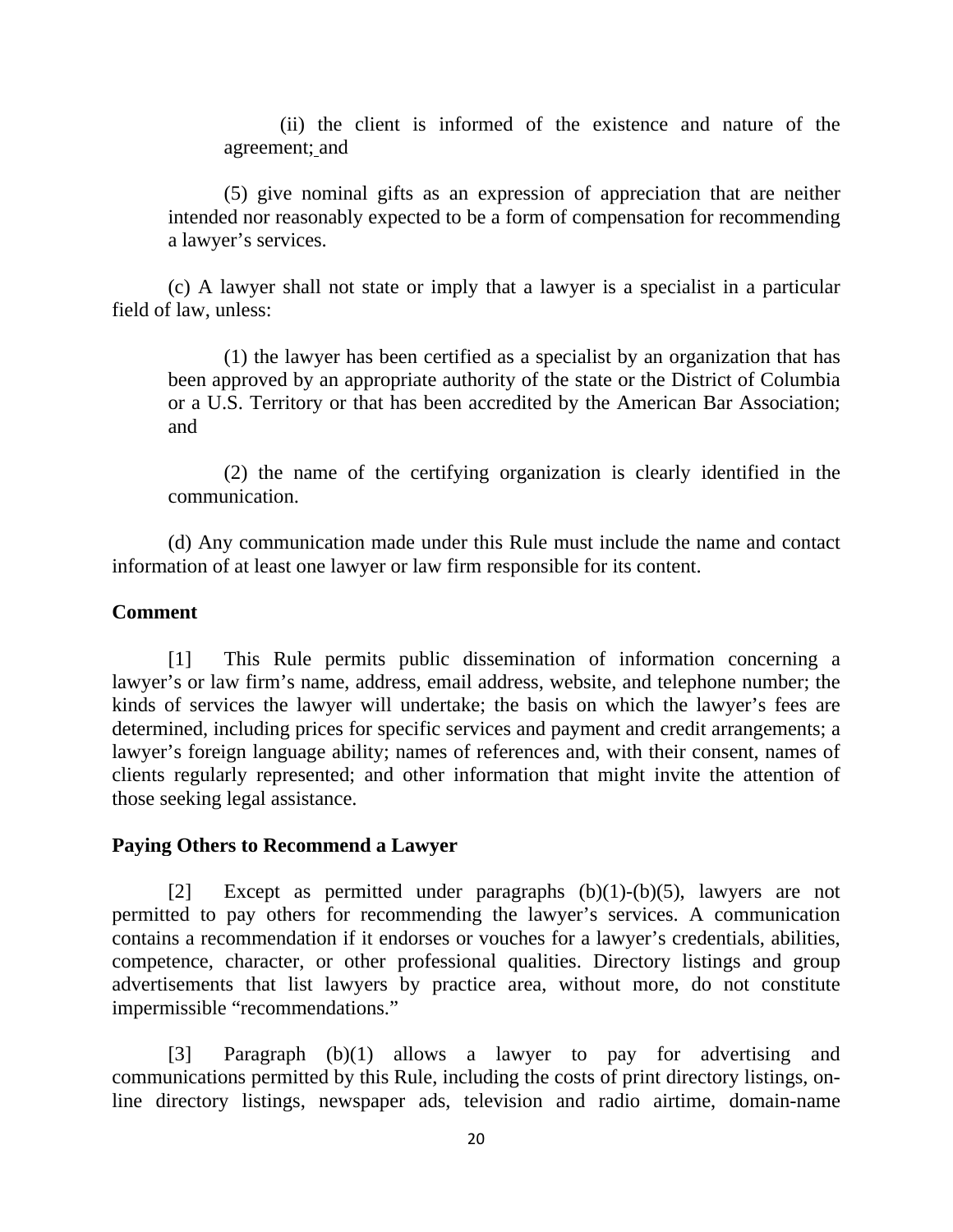registrations, sponsorship fees, Internet-based advertisements, and group advertising. A lawyer may compensate employees, agents and vendors who are engaged to provide marketing or client development services, such as publicists, public-relations personnel, business-development staff, television and radio station employees or spokespersons and website designers.

 [4] Paragraph (b)(5) permits lawyers to give nominal gifts as an expression of appreciation to a person for recommending the lawyer's services or referring a prospective client. The gift may not be more than a token item as might be given for holidays, or other ordinary social hospitality. A gift is prohibited if offered or given in consideration of any promise, agreement or understanding that such a gift would be forthcoming or that referrals would be made or encouraged in the future.

 [5] A lawyer may pay others for generating client leads, such as Internet-based client leads, as long as the lead generator does not recommend the lawyer, any payment to the lead generator is consistent with Rules 1.5(e) (division of fees) and 5.4 (professional independence of the lawyer), and the lead generator's communications are consistent with Rule 7.1 (communications concerning a lawyer's services). To comply with Rule 7.1, a lawyer must not pay a lead generator that states, implies, or creates a reasonable impression that it is recommending the lawyer, is making the referral without payment from the lawyer, or has analyzed a person's legal problems when determining which lawyer should receive the referral. See Comment [2] (definition of "recommendation"). See also Rule 5.3 (duties of lawyers and law firms with respect to the conduct of nonlawyers); Rule 8.4(a) (duty to avoid violating the Rules through the acts of another).

 [6] A lawyer may pay the usual charges of a legal service plan or a not-forprofit or qualified lawyer referral service. A legal service plan is a prepaid or group legal service plan or a similar delivery system that assists people who seek to secure legal representation. A lawyer referral service, on the other hand, is any organization that holds itself out to the public as a lawyer referral service. Qualified referral services are consumer-oriented organizations that provide unbiased referrals to lawyers with appropriate experience in the subject matter of the representation and afford other client protections, such as complaint procedures or malpractice insurance requirements. Consequently, this Rule only permits a lawyer to pay the usual charges of a not-for-profit or qualified lawyer referral service. A qualified lawyer referral service is one that is approved by an appropriate regulatory authority as affording adequate protections for the public. See, e.g., the American Bar Association's Model Supreme Court Rules Governing Lawyer Referral Services and Model Lawyer Referral and Information Service Quality Assurance Act.

 [7] A lawyer who accepts assignments or referrals from a legal service plan or referrals from a lawyer referral service must act reasonably to assure that the activities of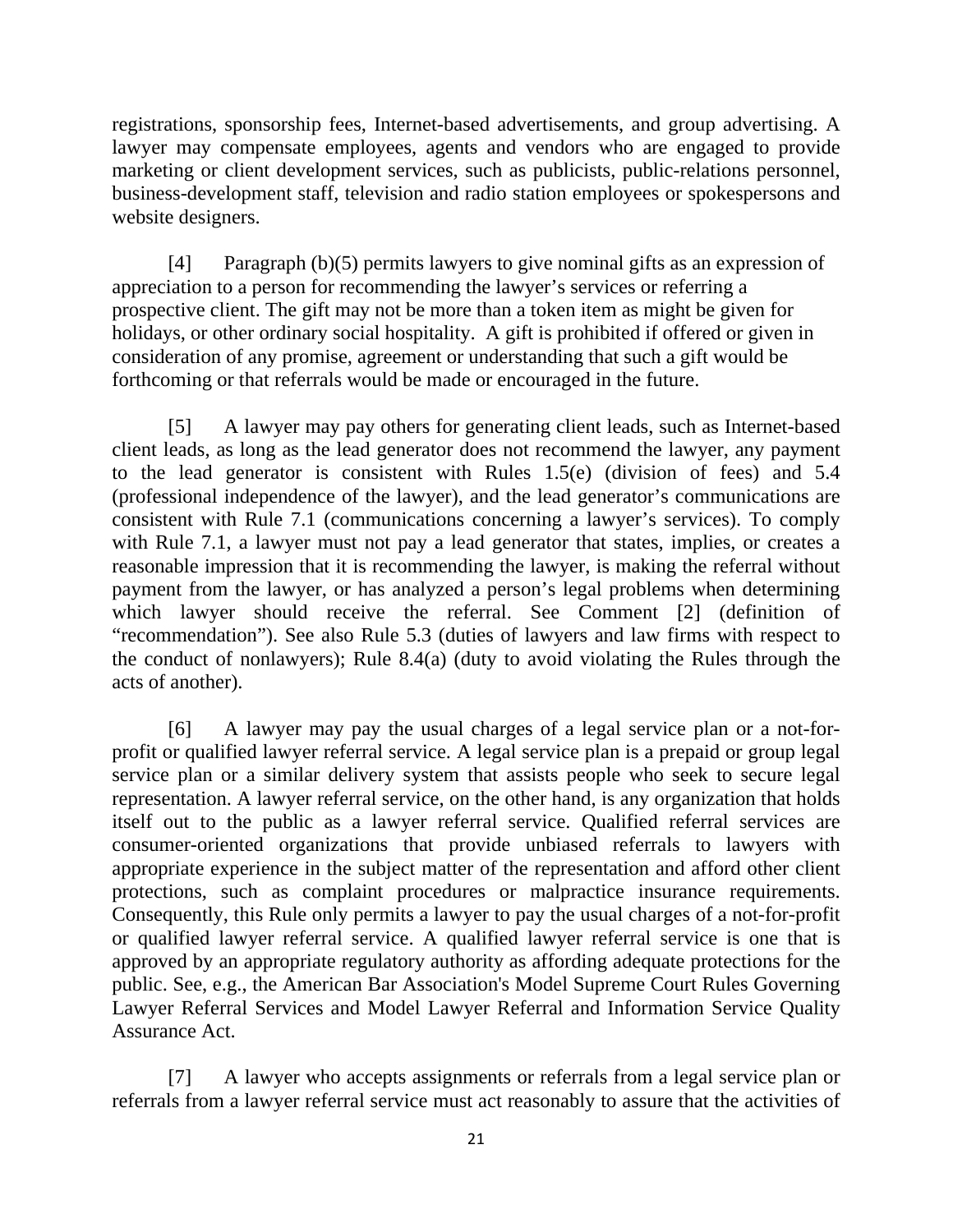the plan or service are compatible with the lawyer's professional obligations. Legal service plans and lawyer referral services may communicate with the public, but such communication must be in conformity with these Rules. Thus, advertising must not be false or misleading, as would be the case if the communications of a group advertising program or a group legal services plan would mislead the public to think that it was a lawyer referral service sponsored by a state agency or bar association.

 [8] A lawyer also may agree to refer clients to another lawyer or a nonlawyer professional, in return for the undertaking of that person to refer clients or customers to the lawyer. Such reciprocal referral arrangements must not interfere with the lawyer's professional judgment as to making referrals or as to providing substantive legal services. See Rules 2.1 and 5.4(c). Except as provided in Rule 1.5(e), a lawyer who receives referrals from a lawyer or nonlawyer professional must not pay anything solely for the referral, but the lawyer does not violate paragraph (b) of this Rule by agreeing to refer clients to the other lawyer or nonlawyer professional, so long as the reciprocal referral agreement is not exclusive and the client is informed of the referral agreement. Conflicts of interest created by such arrangements are governed by Rule 1.7. Reciprocal referral agreements should not be of indefinite duration and should be reviewed periodically to determine whether they comply with these Rules. This Rule does not restrict referrals or divisions of revenues or net income among lawyers within firms comprised of multiple entities.

### **Communications about Fields of Practice**

 [9] Paragraph (c) of this Rule permits a lawyer to communicate that the lawyer does or does not practice in particular areas of law. A lawyer is generally permitted to state that the lawyer "concentrates in" or "is an expert in" or limits his or her practice to particular fields based on the lawyer's experience, specialized training or education, but such communications are subject to the "false and misleading" standard applied in Rule 7.1 to communications concerning a lawyer's services.

 [10] The Patent and Trademark Office has a long-established policy of designating lawyers practicing before the Office. The designation of Admiralty practice also has a long historical tradition associated with maritime commerce and the federal courts. A lawyer's communications about these practice areas are not prohibited by this Rule.

 [11] This Rule permits a lawyer to state that the lawyer is certified as a specialist in field of law only if the lawyer is certified as a specialist by an organization approved by an appropriate authority of a state, the District of Columbia or a U.S. Territory or accredited by the American Bar Association or another organization, such as a state supreme court or a state bar association, that has been approved by the authority of the state, the District of Columbia or a U.S. Territory to accredit organizations that certify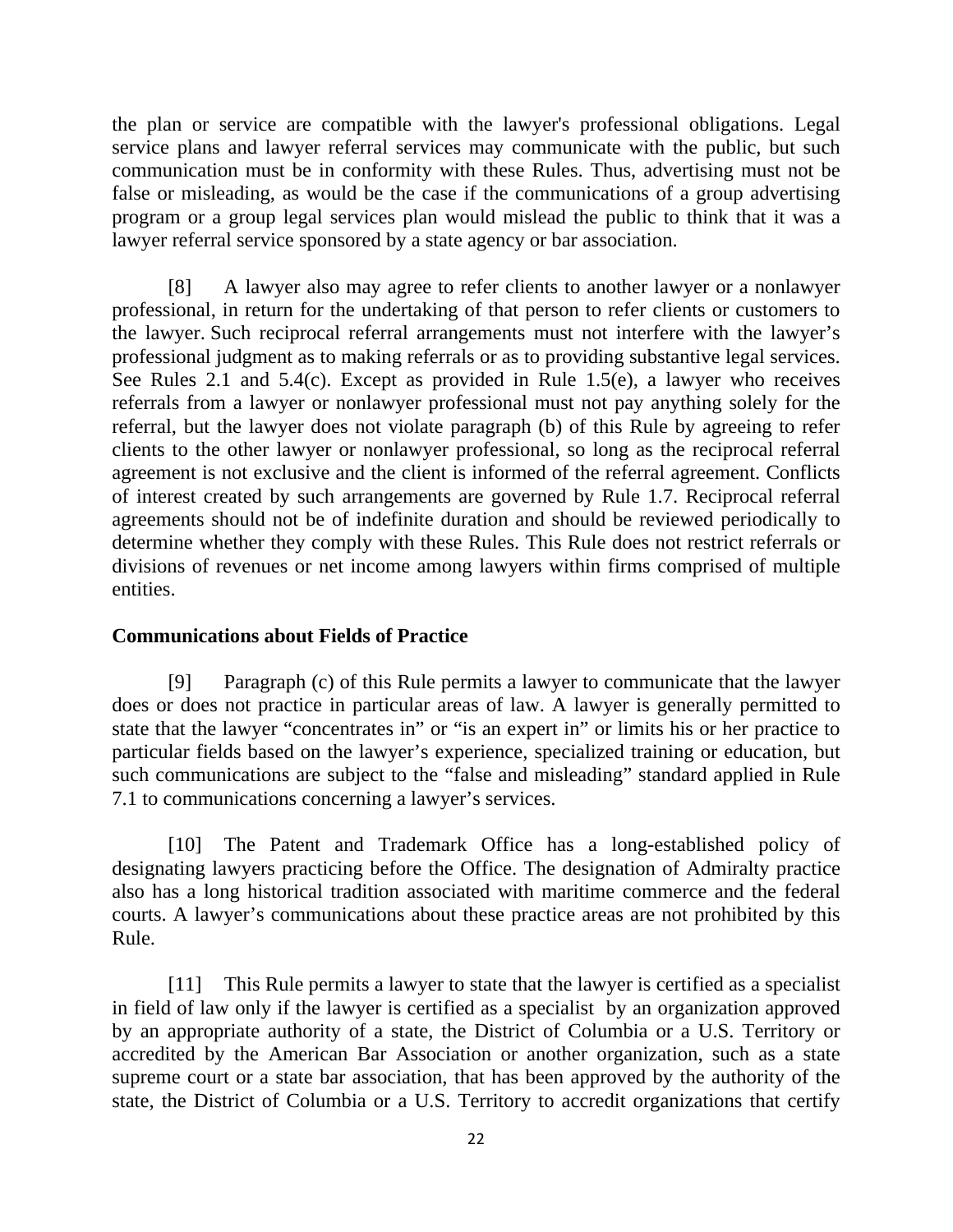lawyers as specialists. Certification signifies that an objective entity has recognized an advanced degree of knowledge and experience in the specialty area greater than is suggested by general licensure to practice law. Certifying organizations may be expected to apply standards of experience, knowledge and proficiency to ensure that a lawyer's recognition as a specialist is meaningful and reliable. See Rule 7.4 for requirements associated with the use of the words "specialist" or "specialty".

#### **Required Contact Information**

 [12] This Rule requires that any communication about a lawyer or law firm's services include the name of, and contact information for, the lawyer or law firm. Contact information includes a website address, a telephone number, an email address or a physical office location.

### **RULE 7.3: SOLICITATION OF CLIENTS**

 (a) "Solicitation" or "solicit" denotes a communication initiated by or on behalf of a lawyer or law firm that is directed to a specific person the lawyer knows or reasonably should know needs legal services in a particular matter and that offers to provide, or reasonably can be understood as offering to provide, legal services for that matter.

 (b) A lawyer shall not solicit professional employment by live person-to-person contact when a significant motive for the lawyer's doing so is the lawyer's or law firm's pecuniary gain, unless the contact is with a:

(1) lawyer;

 (2) person who has a family, close personal, or prior business or professional relationship with the lawyer or law firm; or

 (3) person who routinely uses for business purposes the type of legal services offered by the lawyer.

 (c) A lawyer shall not solicit professional employment even when not otherwise prohibited by paragraph (b), if:

 (1) the target of the solicitation has made known to the lawyer a desire not to be solicited by the lawyer; or

(2) the solicitation involves coercion, duress or harassment.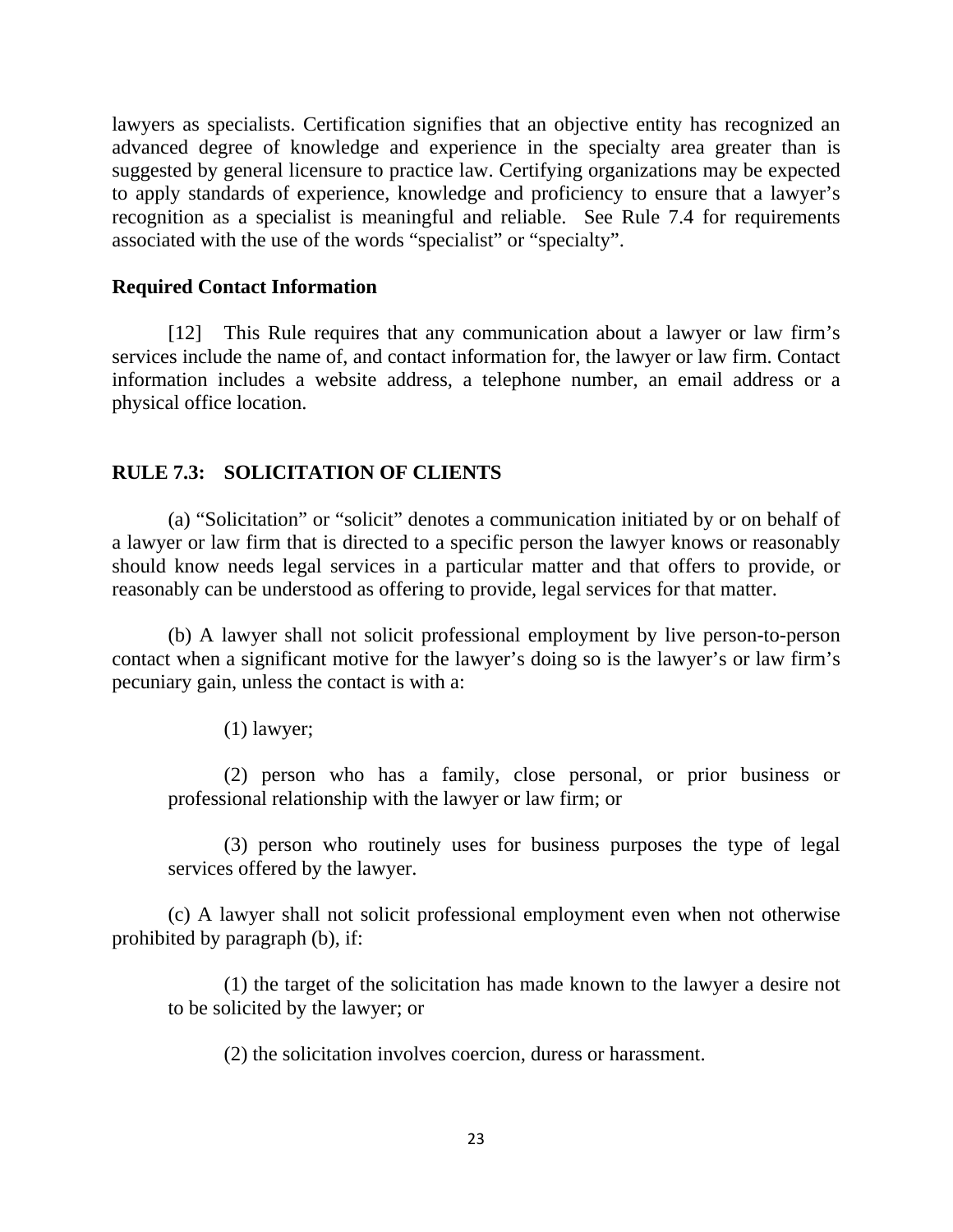(d) This Rule does not prohibit communications authorized by law or ordered by a court or other tribunal.

 (e) Notwithstanding the prohibitions in this Rule, a lawyer may participate with a prepaid or group legal service plan operated by an organization not owned or directed by the lawyer that uses live person-to-person contact to enroll members or sell subscriptions for the plan from persons who are not known to need legal services in a particular matter covered by the plan.

## **Comment**

 [1] Paragraph (b) prohibits a lawyer from soliciting professional employment by live person-to-person contact when a significant motive for the lawyer's doing so is the lawyer's or the law firm's pecuniary gain. A lawyer's communication is not a solicitation if it is directed to the general public, such as through a billboard, an Internet banner advertisement, a website or a television commercial, or if it is in response to a request for information or is automatically generated in response to electronic searches.

 [2] "Live person-to-person contact" means in-person, face-to-face, live telephone and other real-time visual or auditory person-to-person communications where the person is subject to a direct personal encounter without time for reflection. Such person-to-person contact does not include chat rooms, text messages or other written communications that recipients may easily disregard. A potential for overreaching exists when a lawyer, seeking pecuniary gain, solicits a person known to be in need of legal services. This form of contact subjects a person to the private importuning of the trained advocate in a direct interpersonal encounter. The person, who may already feel overwhelmed by the circumstances giving rise to the need for legal services, may find it difficult to fully evaluate all available alternatives with reasoned judgment and appropriate self-interest in the face of the lawyer's presence and insistence upon an immediate response. The situation is fraught with the possibility of undue influence, intimidation, and overreaching.

 [3] The potential for overreaching inherent in live person-to-person contact justifies its prohibition, since lawyers have alternative means of conveying necessary information. In particular, communications can be mailed or transmitted by email or other electronic means that do not violate other laws. These forms of communications make it possible for the public to be informed about the need for legal services, and about the qualifications of available lawyers and law firms, without subjecting the public to live person-to-person persuasion that may overwhelm a person's judgment.

 [4] The contents of live person-to-person contact can be disputed and may not be subject to third-party scrutiny. Consequently, they are much more likely to approach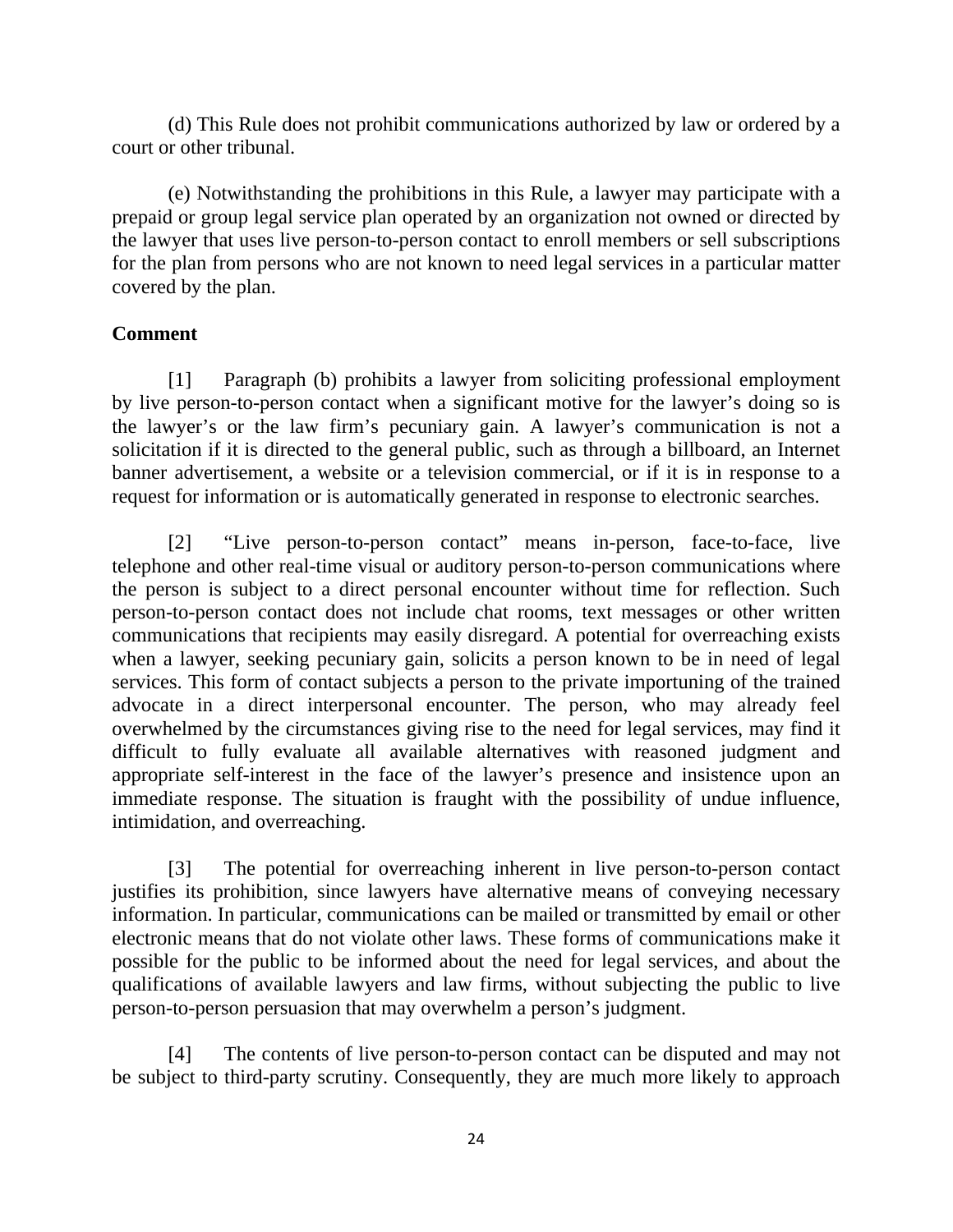(and occasionally cross) the dividing line between accurate representations and those that are false and misleading.

 [5] There is far less likelihood that a lawyer would engage in overreaching against a former client, or a person with whom the lawyer has a close personal, family, business or professional relationship, or in situations in which the lawyer is motivated by considerations other than the lawyer's pecuniary gain. Nor is there a serious potential for overreaching when the person contacted is a lawyer or is known to routinely use the type of legal services involved for business purposes. Examples include persons who routinely hire outside counsel to represent the entity; entrepreneurs who regularly engage business, employment law or intellectual property lawyers; small business proprietors who routinely hire lawyers for lease or contract issues; and other people who routinely retain lawyers for business transactions or formations. Paragraph (b) is not intended to prohibit a lawyer from participating in constitutionally protected activities of public or charitable legal-service organizations or bona fide political, social, civic, fraternal, employee or trade organizations whose purposes include providing or recommending legal services to their members or beneficiaries.

 [6] A solicitation that contains false or misleading information within the meaning of Rule 7.1, that involves coercion, duress or harassment within the meaning of Rule 7.3 (c)(2), or that involves contact with someone who has made known to the lawyer a desire not to be solicited by the lawyer within the meaning of Rule  $7.3(c)(1)$  is prohibited. Live, person-to-person contact of individuals who may be especially vulnerable to coercion or duress is ordinarily not appropriate, for example, the elderly, those whose first language is not English, or the disabled.

 [7] This Rule does not prohibit a lawyer from contacting representatives of organizations or groups that may be interested in establishing a group or prepaid legal plan for their members, insureds, beneficiaries or other third parties for the purpose of informing such entities of the availability of and details concerning the plan or arrangement which the lawyer or lawyer's firm is willing to offer. This form of communication is not directed to people who are seeking legal services for themselves. Rather, it is usually addressed to an individual acting in a fiduciary capacity seeking a supplier of legal services for others who may, if they choose, become prospective clients of the lawyer. Under these circumstances, the activity which the lawyer undertakes in communicating with such representatives and the type of information transmitted to the individual are functionally similar to and serve the same purpose as advertising permitted under Rule 7.2.

 [8] Communications authorized by law or ordered by a court or tribunal include a notice to potential members of a class in class action litigation.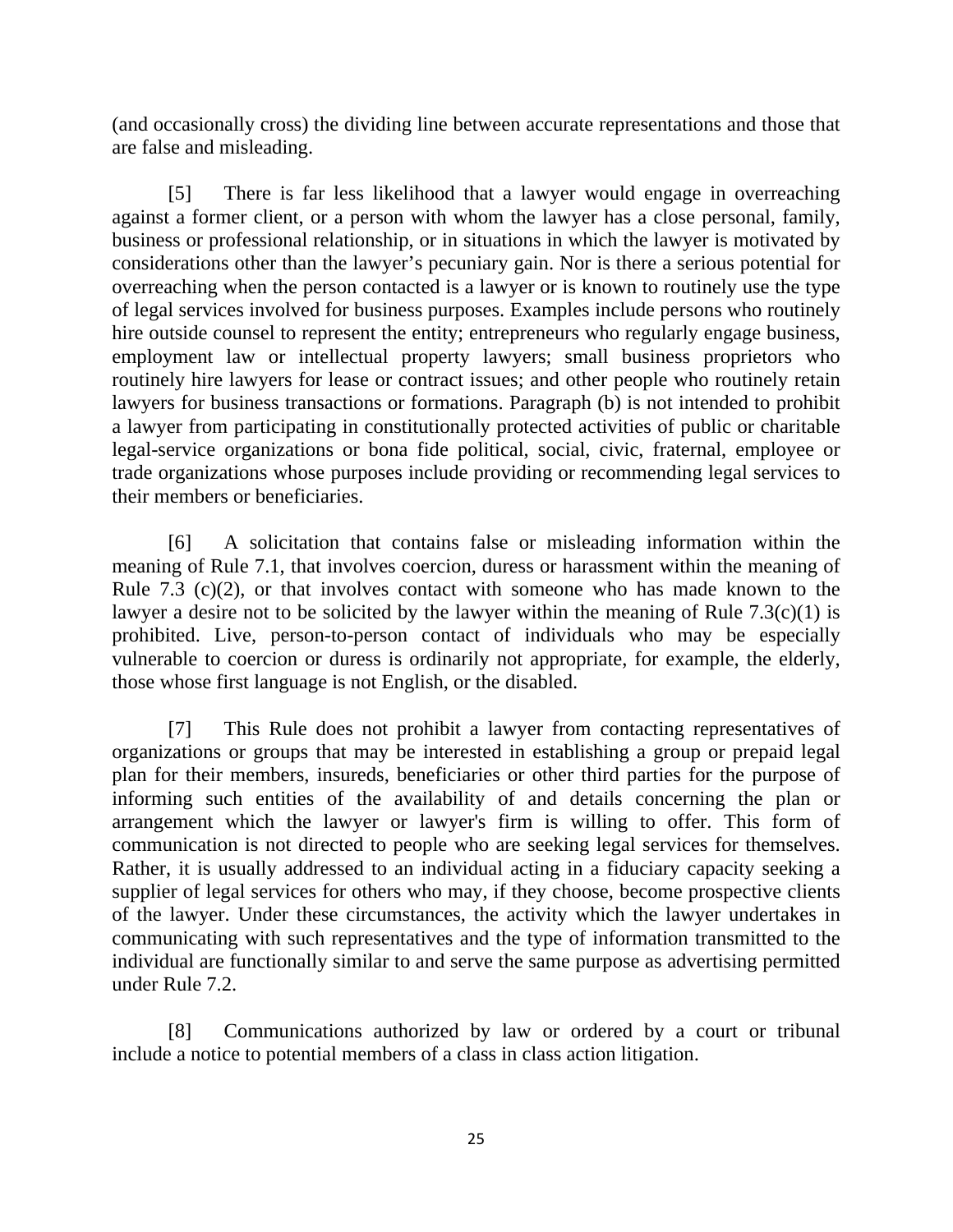[9] Paragraph (e) of this Rule permits a lawyer to participate with an organization which uses personal contact to enroll members for its group or prepaid legal service plan, provided that the personal contact is not undertaken by any lawyer who would be a provider of legal services through the plan. The organization must not be owned by or directed (whether as manager or otherwise) by any lawyer or law firm that participates in the plan. For example, paragraph (e) would not permit a lawyer to create an organization controlled directly or indirectly by the lawyer and use the organization for the person-to-person solicitation of legal employment of the lawyer through memberships in the plan or otherwise. The communication permitted by these organizations must not be directed to a person known to need legal services in a particular matter, but must be designed to inform potential plan members generally of another means of affordable legal services. Lawyers who participate in a legal service plan must reasonably assure that the plan sponsors are in compliance with Rules 7.1, 7.2 and 7.3 (c).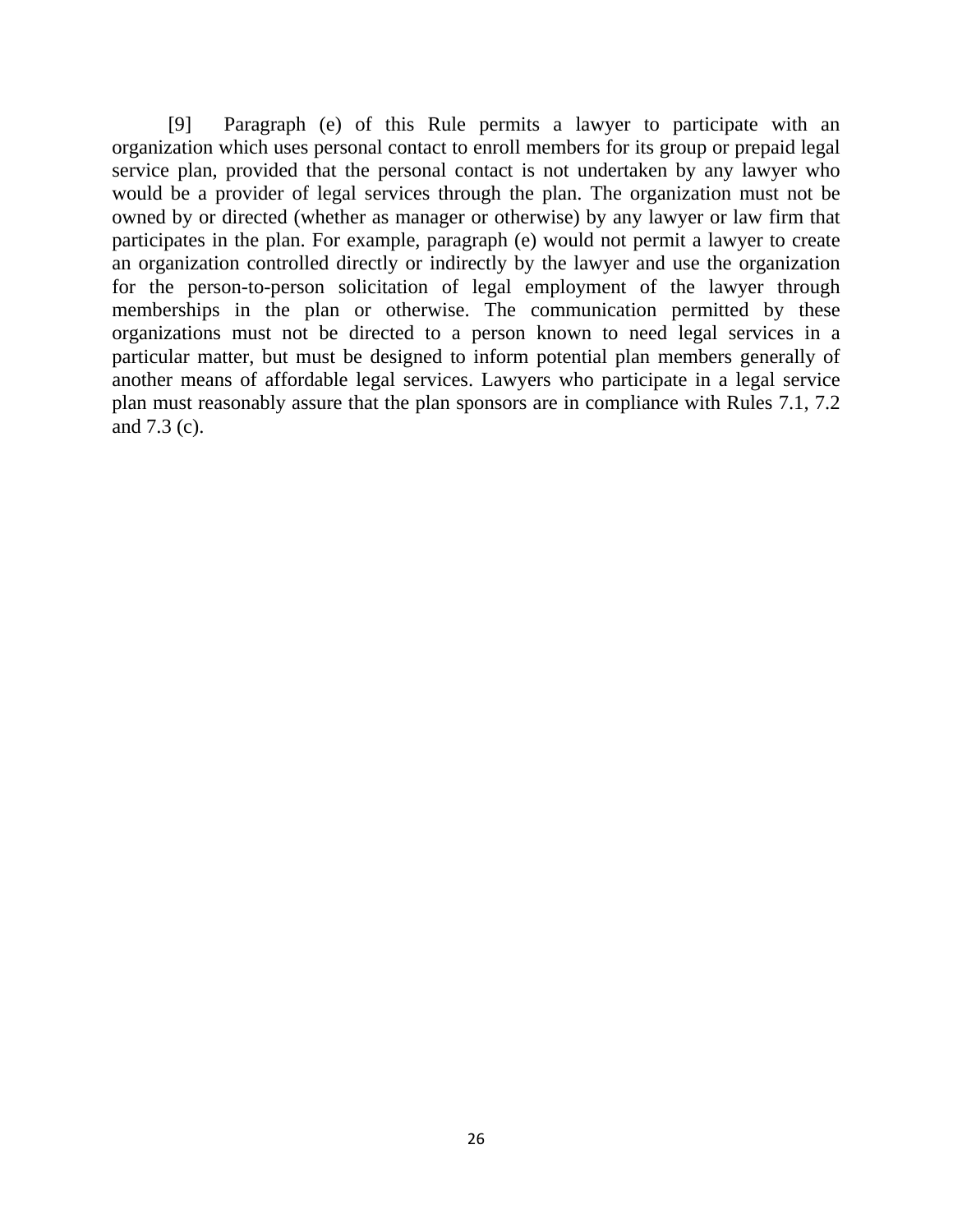### **ATTACHMENT B TO MSBA PETITION**

## **Comparison of the Proposed Amendments to Rules 7.1 through 7.5**

### **Minnesota Rules of Professional Conduct, to Existing Rules 7.1 through 7.5.**

[Additions are shown underlined, deletions are shown struck out.]

### **RULE 7.1 COMMUNICATIONS CONCERNING A LAWYER'S SERVICES**

A lawyer shall not make a false or misleading communication about the lawyer or the lawyer's services. A communication is false or misleading if it contains a material misrepresentation of fact or law, or omits a fact necessary to make the statement considered as a whole not materially misleading.

#### **Comment**

 [1] This Rule governs all communications about a lawyer's services, including advertising permitted by Rule 7.2. Whatever means are used to make known a lawyer's services, statements about them must be truthful.

[2] Misleading truthful statements that are prohibited by this Rule. A truthful statement is misleading if it omits a fact necessary to make the lawyer's communication considered as a whole not materially misleading. A truthful statement is also-misleading if there is a substantial likelihood exists that it will lead a reasonable person to formulate a specific conclusion about the lawyer or the lawyer's services for which there is no reasonable factual foundation. A truthful statement is also misleading if presented in a way that creates a substantial likelihood that a reasonable person would believe the lawyer's communication requires that person to take further action when, in fact, no action is required.

 [3] An advertisement A communication that truthfully reports a lawyer's achievements on behalf of clients or former clients may be misleading if presented so as to lead a reasonable person to form an unjustified expectation that the same results could be obtained for other clients in similar matters without reference to the specific factual and legal circumstances of each client's case. Similarly, an unsubstantiated claim about a lawyer's or law firm's services or fees, or an unsubstantiated comparison of the lawyer's or law firm's services or fees with the services or fees those of other lawyers or law firms, may be misleading if presented with such specificity as would lead a reasonable person to conclude that the comparison or claim can be substantiated. The inclusion of an appropriate disclaimer or qualifying language may preclude a finding that a statement is likely to create unjustified expectations or otherwise mislead the public.

 [4] It is professional misconduct for a lawyer to engage in conduct involving dishonesty, fraud, deceit or misrepresentation. Rule 8.4(c). See also Rule 8.4(e) for the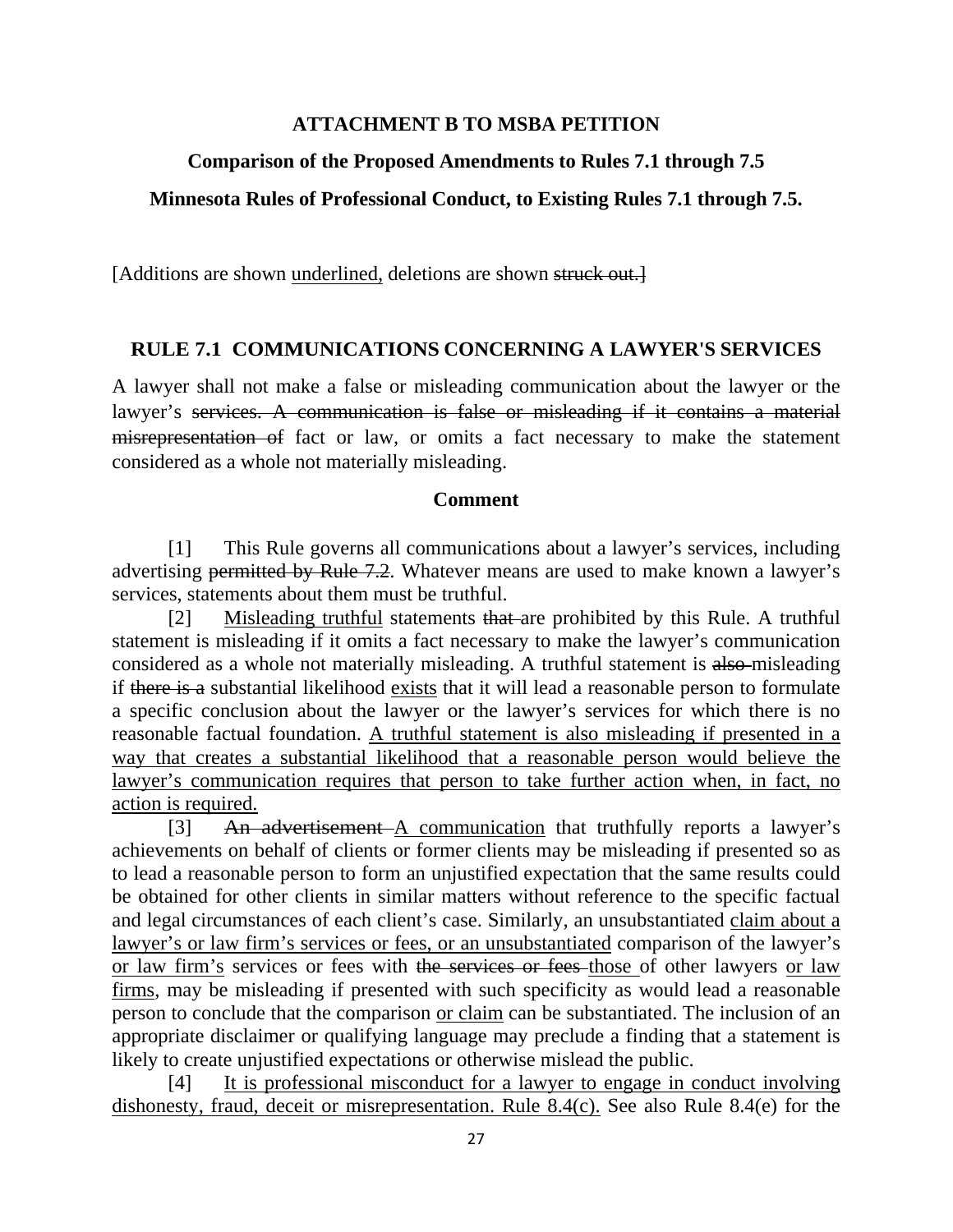prohibition against stating or implying an ability to influence improperly influence a government agency or official or to achieve results by means that violate the Rules of Professional Conduct or other law.

 [5] Firm names, letterhead and professional designations are communications concerning a lawyer's services. A firm may be designated by the names of all or some of its current members, by the names of deceased members where there has been a succession in the firm's identity or by a trade name if it is not false or misleading. A lawyer or law firm also may be designated by a distinctive website address, social media username or comparable professional designation that is not misleading. A law firm name or designation is misleading if it implies a connection with a government agency, with a deceased lawyer who was not a former member of the firm, with a lawyer not associated with the firm or a predecessor firm, with a nonlawyer or with a public or charitable legal services organization. If a firm uses a trade name that includes a geographical name such as "Springfield Legal Clinic," an express statement explaining that it is not a public legal aid organization may be required to avoid a misleading implication.

 [6] A law firm with offices in more than one jurisdiction may use the same name or other professional designation in each jurisdiction.

 [7] Lawyers may not imply or hold themselves out as practicing together in one firm when they are not a firm, as defined in Rule 1.0(c), because to do so would be false and misleading.

 [8] It is misleading to use the name of a lawyer holding a public office in the name of a law firm, or in communications on the law firm's behalf, during any substantial period in which the lawyer is not actively and regularly practicing with the firm.

## RULE 7.2: ADVERTISING COMMUNICATIONS CONCERNING A LAWYER'S SERVICES: SPECIFIC RULES

(a) Subject to the requirements of Rules 7,1 and  $7.3$  aA lawyer may advertise communicate information regarding the lawyer's services through written, recorded, or electronic communications, including public any media.

 (b) A lawyer shall not compensate, give or promise anything of value to a person for recommending the lawyer's services except that a lawyer may:

 (1) pay the reasonable costs of advertisements or communications permitted by this Rule;

 (2) pay the usual charges of a legal service plan or a not-for-profit or qualified lawyer referral service;

(3) pay for a law practice in accordance with Rule 1.17;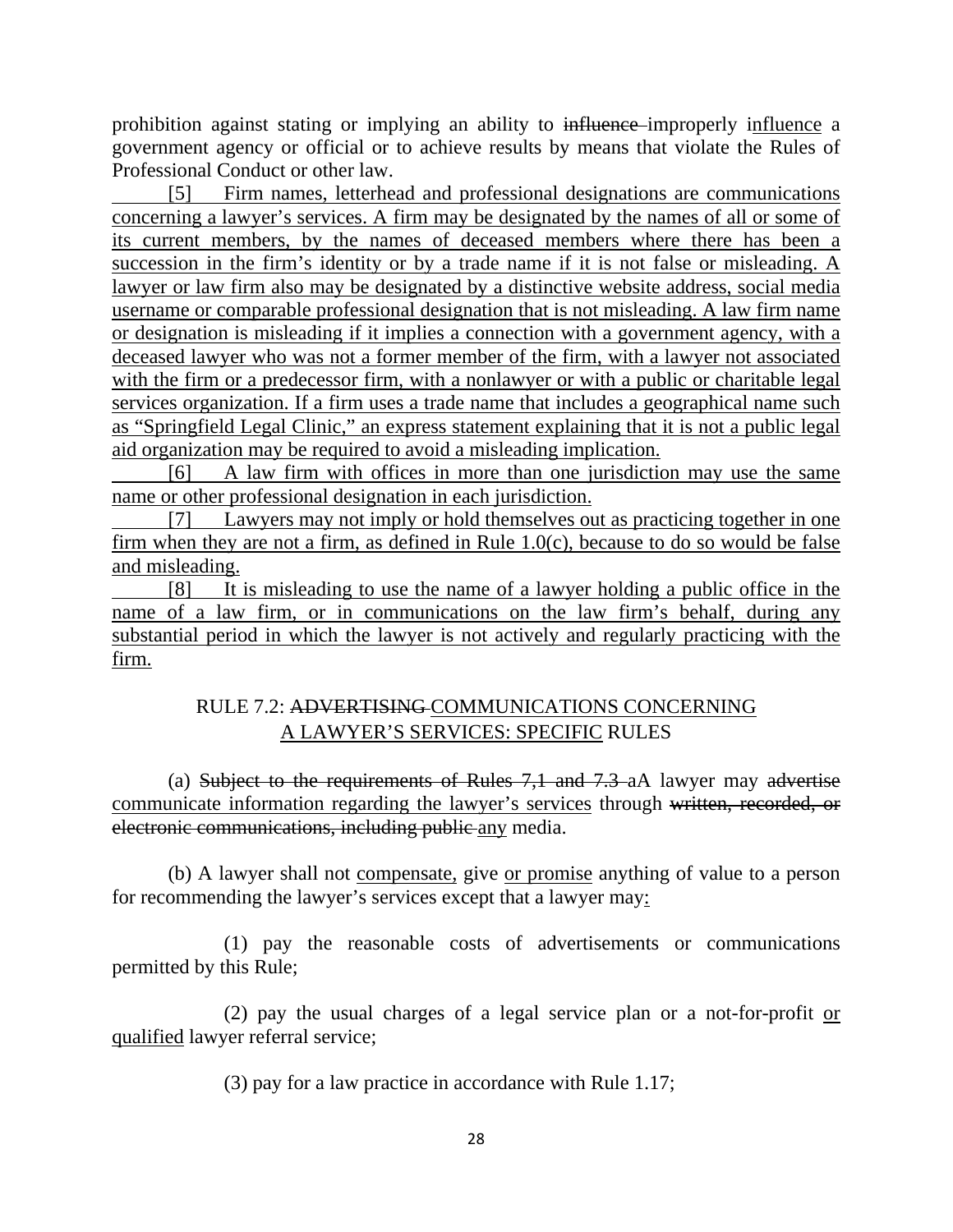(4) refer clients to another lawyer or a nonlawyer professional pursuant to an agreement not otherwise prohibited under these Rules that provides for the other person to refer clients or customers to the lawyer, if:

(i) the reciprocal referral agreement is not exclusive $\frac{1}{2}$  and

 (ii) the client is informed of the existence and nature of the agreement; and

 (5) give nominal gifts as an expression of appreciation that are neither intended nor reasonably expected to be a form of compensation for recommending a lawyer's services.

 (c) A lawyer shall not state or imply that a lawyer is a specialist in a particular field of law, unless:

 (1) the lawyer has been certified as a specialist by an organization that has been approved by an appropriate authority of the state or the District of Columbia or a U.S. Territory or that has been accredited by the American Bar Association; and

(2) the name of the certifying organization is clearly identified in the communication.

(d) Any communication made pursuant to under this Rule shall must include the name and contact information of at least one lawyer or law firm responsible for its content.

#### **Comment**

[1] To assist the public in learning about and obtaining legal services, lawyers should be allowed to make known their services not only through reputation but also through organized information campaigns in the form of advertising. Advertising involves an active quest for clients, contrary to the tradition that a lawyer should not seek clientele. However, the public's need to know about legal services can be fulfilled in part through advertising. This need is particularly acute in the case of persons of moderate means who have not made extensive use of legal services. The interest in expanding public information about legal services ought to prevail over considerations of tradition. Nevertheless, advertising by lawyers entails the risk of practices that are misleading or overreaching.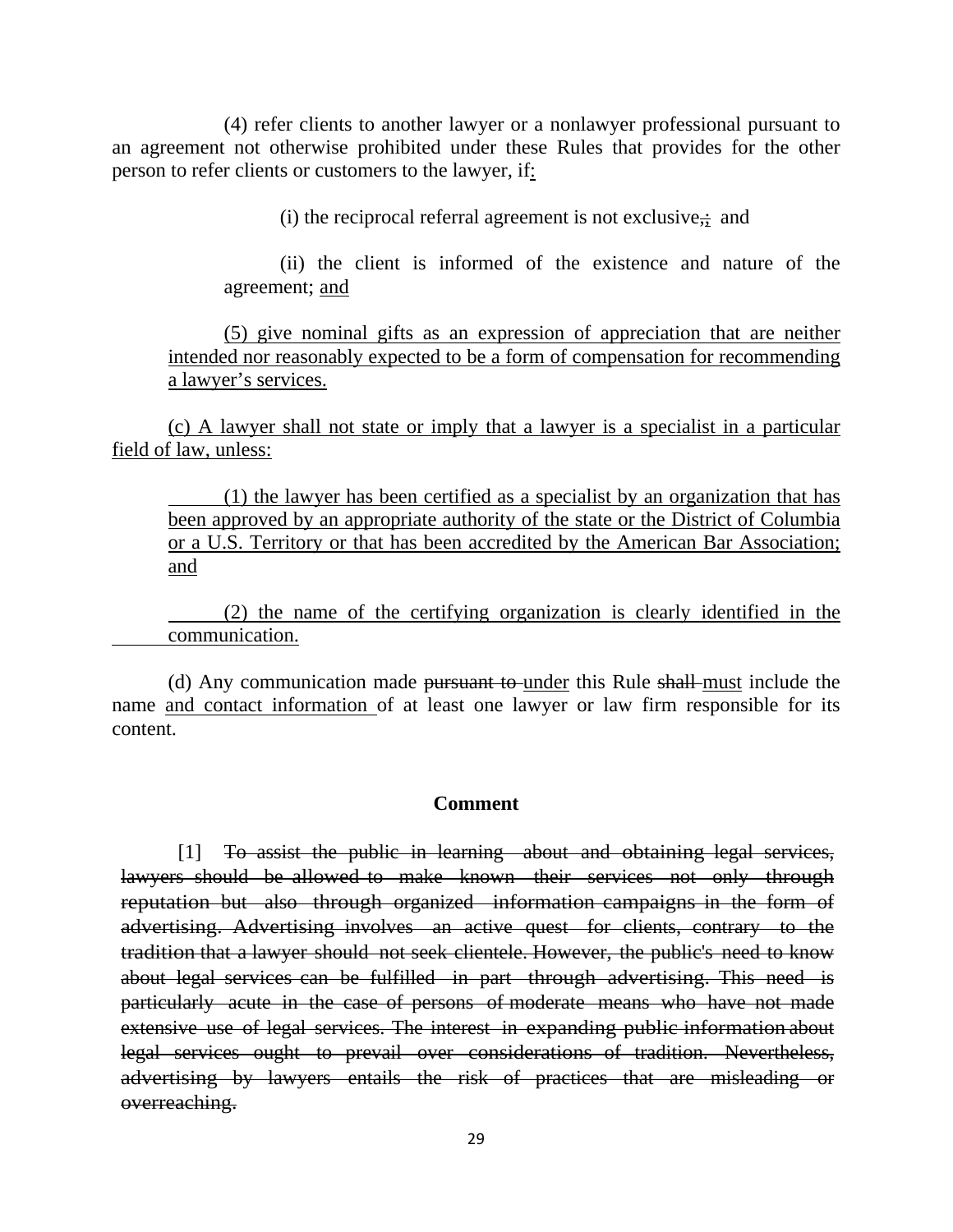[2] This Rule permits public dissemination of information concerning a lawyer's or law firm's name, address, email address, website, and telephone number; the kinds of services the lawyer will undertake; the basis on which the lawyer's fees are determined, including prices for specific services and payment and credit arrangements; a lawyer's foreign language ability; names of references and, with their consent, names of clients regularly represented; and other information that might invite the attention of those seeking legal assistance.

[3] Questions of effectiveness and taste in advertising are matters of speculation and subjective judgment. Some jurisdictions have had extensive prohibitions against television and other forms of advertising, against advertising going beyond specified facts about a lawyer, or against "undignified" advertising. Television, the Internet, and other forms of electronic communication are now among the most powerful media for getting information to the public, particularly persons of low and moderate income; prohibiting television, Internet, and other forms of electronic advertising, therefore, would impede the flow of information about legal services to many sectors of the public. Limiting the information that may be advertised has a similar effect and assumes that the bar can accurately forecast the kind of information that the public would regard as relevant.

[4] Neither this rule nor Rule 7.3 prohibits communications authorized by law, such as notice to members of a class in class action litigation.

#### **Paying Others to Recommend a Lawyer**

 $[5+[2]$  Except as permitted under paragraphs (b)(1)-(b)(5), lawyers are not permitted to pay others for recommending the lawyer's services or for channeling work in a manner that violates Rule 7.3. A communication contains a recommendation if it endorses or vouches for a lawyer's credentials, abilities, competence, character, or other professional qualities. Directory listings and group advertisements that list lawyers by practice area, without more, do not constitute impermissible "recommendations."

[3] Paragraph (b)(1) however, allows a lawyer to pay for advertising and communications permitted by this Rule, including the costs of print directory listings, online directory listings, newspaper ads, television and radio airtime, domain-name registrations, sponsorship fees, Internet-based advertisements, and group advertising. A lawyer may compensate employees, agents and vendors who are engaged to provide marketing or client development services, such as publicists, public-relations personnel,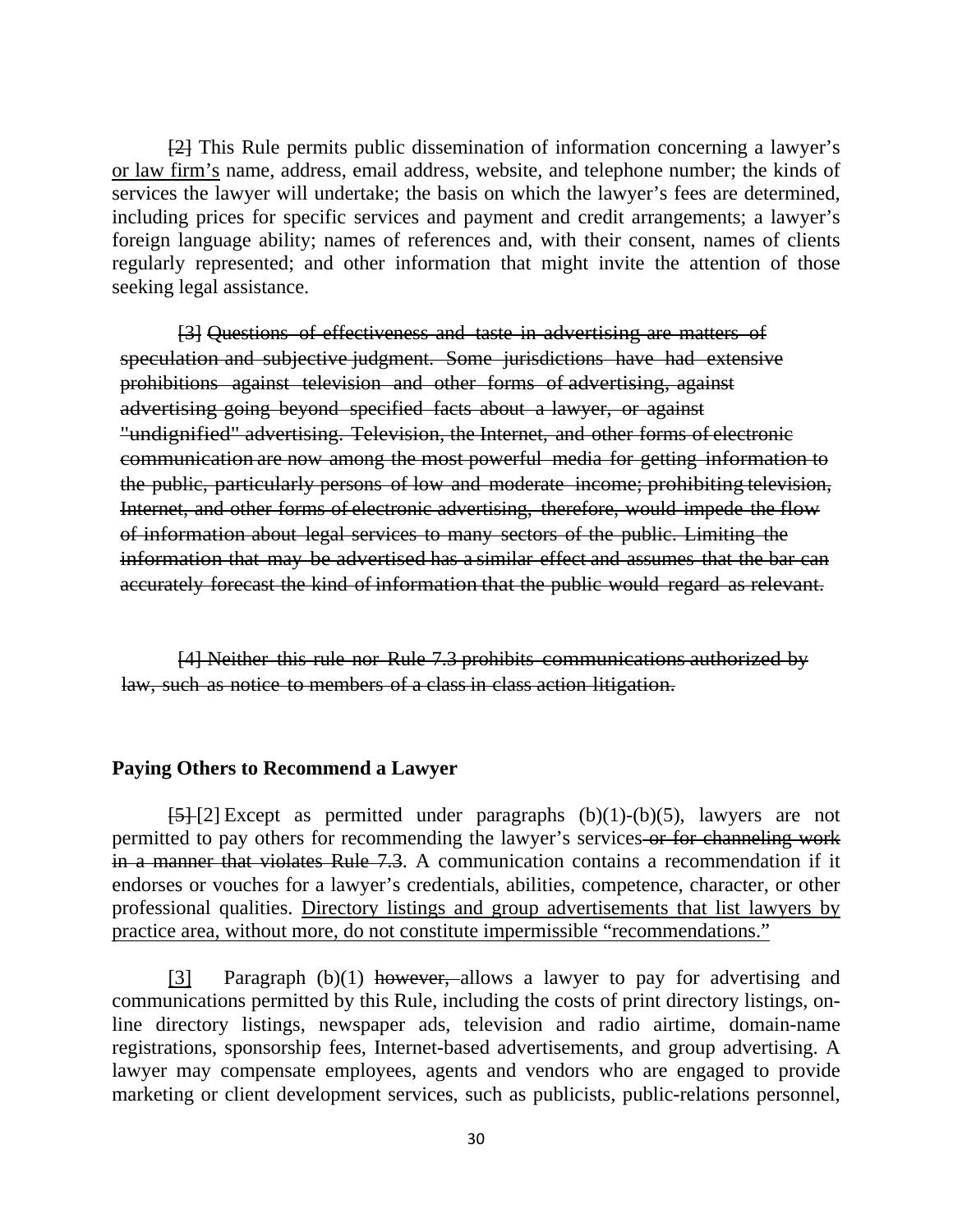business-development staff, television and radio station employees or spokespersons and website designers.

 [4] Paragraph (b)(5) permits lawyers to give nominal gifts as an expression of appreciation to a person for recommending the lawyer's services or referring a prospective client. The gift may not be more than a token item as might be given for holidays, or other ordinary social hospitality. A gift is prohibited if offered or given in consideration of any promise, agreement or understanding that such a gift would be forthcoming or that referrals would be made or encouraged in the future.

 [5] Moreover, a A lawyer may pay others for generating client leads, such as Internet-based client leads, as long as the lead generator does not recommend the lawyer, any payment to the lead generator is consistent with Rules 1.5(e) (division of fees) and 5.4 (professional independence of the lawyer), and the lead generator's communications are consistent with Rule 7.1 (communications concerning a lawyer's services). To comply with Rule 7.1, a lawyer must not pay a lead generator that states, implies, or creates a reasonable impression that it is recommending the lawyer, is making the referral without payment from the lawyer, or has analyzed a person's legal problems when determining which lawyer should receive the referral. See Comment [2] (definition of "recommendation"). See also Rule 5.3 (duties of lawyers and law firms with respect to the conduct of nonlawyers); Rule 8.4(a) (duty to avoid violating the Rules through the acts of another).

 [6] A lawyer may pay the usual charges of a legal service plan or a not-forprofit or qualified lawyer referral service. A legal service plan is a prepaid or group legal service plan or a similar delivery system that assists people who seek to secure legal representation. A lawyer referral service, on the other hand, is any organization that holds itself out to the public as a lawyer referral service. Such Qualified referral services are understood by the public to be consumer-oriented organizations that provide unbiased referrals to lawyers with appropriate experience in the subject matter of the representation and afford other client protections, such as complaint procedures or malpractice insurance requirements. Consequently, this Rule only permits a lawyer to pay the usual charges of a not-for-profit or qualified lawyer referral service. A qualified lawyer referral service is one that is approved by an appropriate regulatory authority as affording adequate protections for the public. See, e.g., the American Bar Association's Model Supreme Court Rules Governing Lawyer Referral Services and Model Lawyer Referral and Information Service Quality Assurance Act.

 [7] A lawyer who accepts assignments or referrals from a legal service plan or referrals from a not for profit-lawyer referral service must act reasonably to assure that the activities of the plan or service are compatible with the lawyer's professional obligations. See Rule 5.3. Legal service plans and lawyer referral services may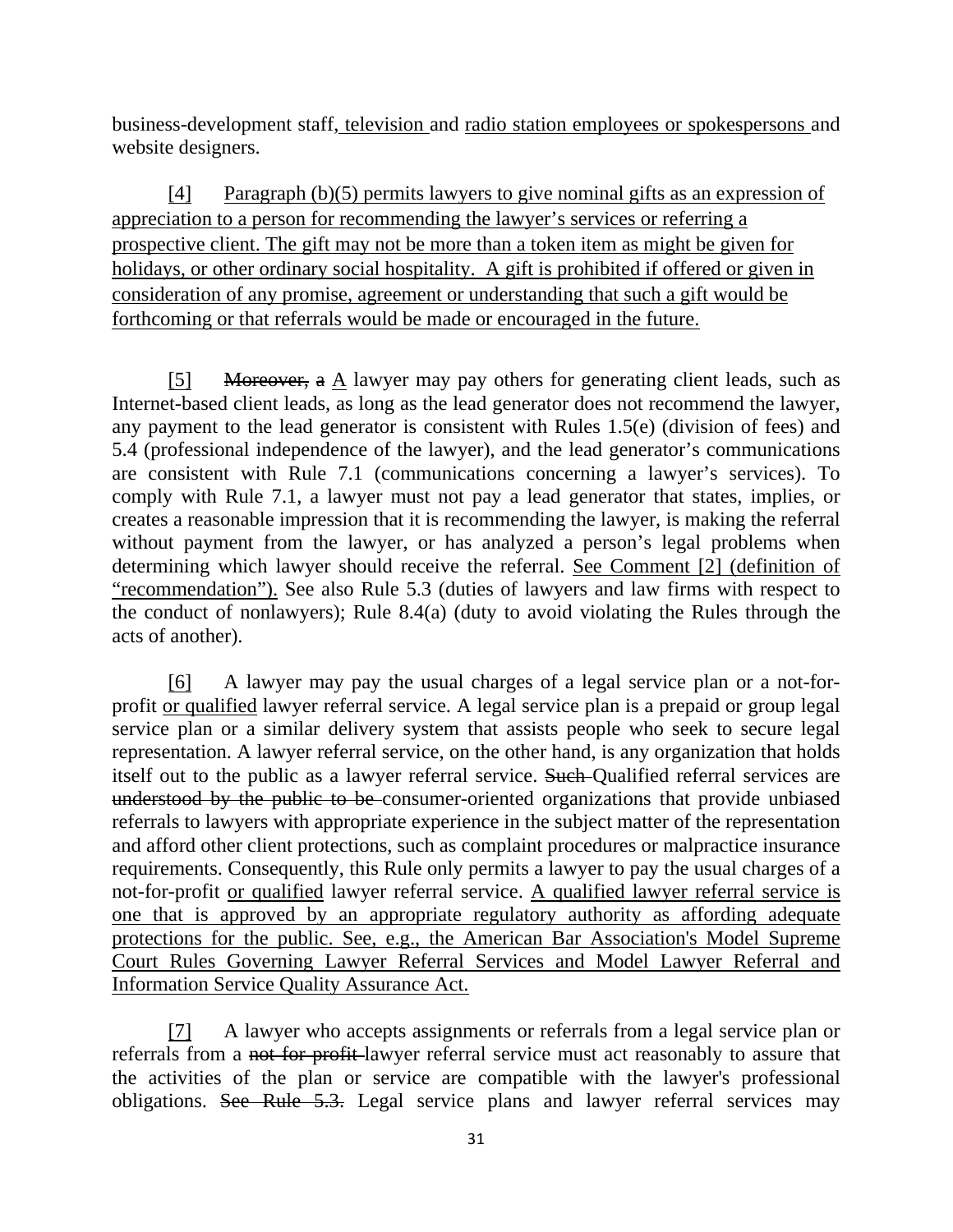communicate with the public, but such communication must be in conformity with these Rules. Thus, advertising must not be false or misleading, as would be the case if the communications of a group advertising program or a group legal services plan would mislead the public to think that it was a lawyer referral service sponsored by a state agency or bar association. Nor could the lawyer allow in person or telephonic contacts that would violate Rule 7.3.

 [8] A lawyer also may agree to refer clients to another lawyer or a nonlawyer professional, in return for the undertaking of that person to refer clients or customers to the lawyer. Such reciprocal referral arrangements must not interfere with the lawyer's professional judgment as to making referrals or as to providing substantive legal services. See Rules 2.1 and 5.4(c). Except as provided in Rule 1.5(e), a lawyer who receives referrals from a lawyer or nonlawyer professional must not pay anything solely for the referral, but the lawyer does not violate paragraph (b) of this Rule by agreeing to refer clients to the other lawyer or nonlawyer professional, so long as the reciprocal referral agreement is not exclusive and the client is informed of the referral agreement. Conflicts of interest created by such arrangements are governed by Rule 1.7. Reciprocal referral agreements should not be of indefinite duration and should be reviewed periodically to determine whether they comply with these Rules. This Rule does not restrict referrals or divisions of revenues or net income among lawyers within firms comprised of multiple entities.

### **Communications about Fields of Practice**

 [9] Paragraph (c) of this Rule permits a lawyer to communicate that the lawyer does or does not practice in particular areas of law. A lawyer is generally permitted to state that the lawyer "concentrates in" or "is an expert in" or limits his or her practice to particular fields based on the lawyer's experience, specialized training or education, but such communications are subject to the "false and misleading" standard applied in Rule 7.1 to communications concerning a lawyer's services.

 [10] The Patent and Trademark Office has a long-established policy of designating lawyers practicing before the Office. The designation of Admiralty practice also has a long historical tradition associated with maritime commerce and the federal courts. A lawyer's communications about these practice areas are not prohibited by this Rule.

 [11] This Rule permits a lawyer to state that the lawyer is a specialist in a field of law only if the lawyer is certified as a specialist by an organization approved by an appropriate authority of a state, the District of Columbia or a U.S. Territory or accredited by the American Bar Association or another organization, such as a state supreme court or a state bar association, that has been approved by the authority of the state, the District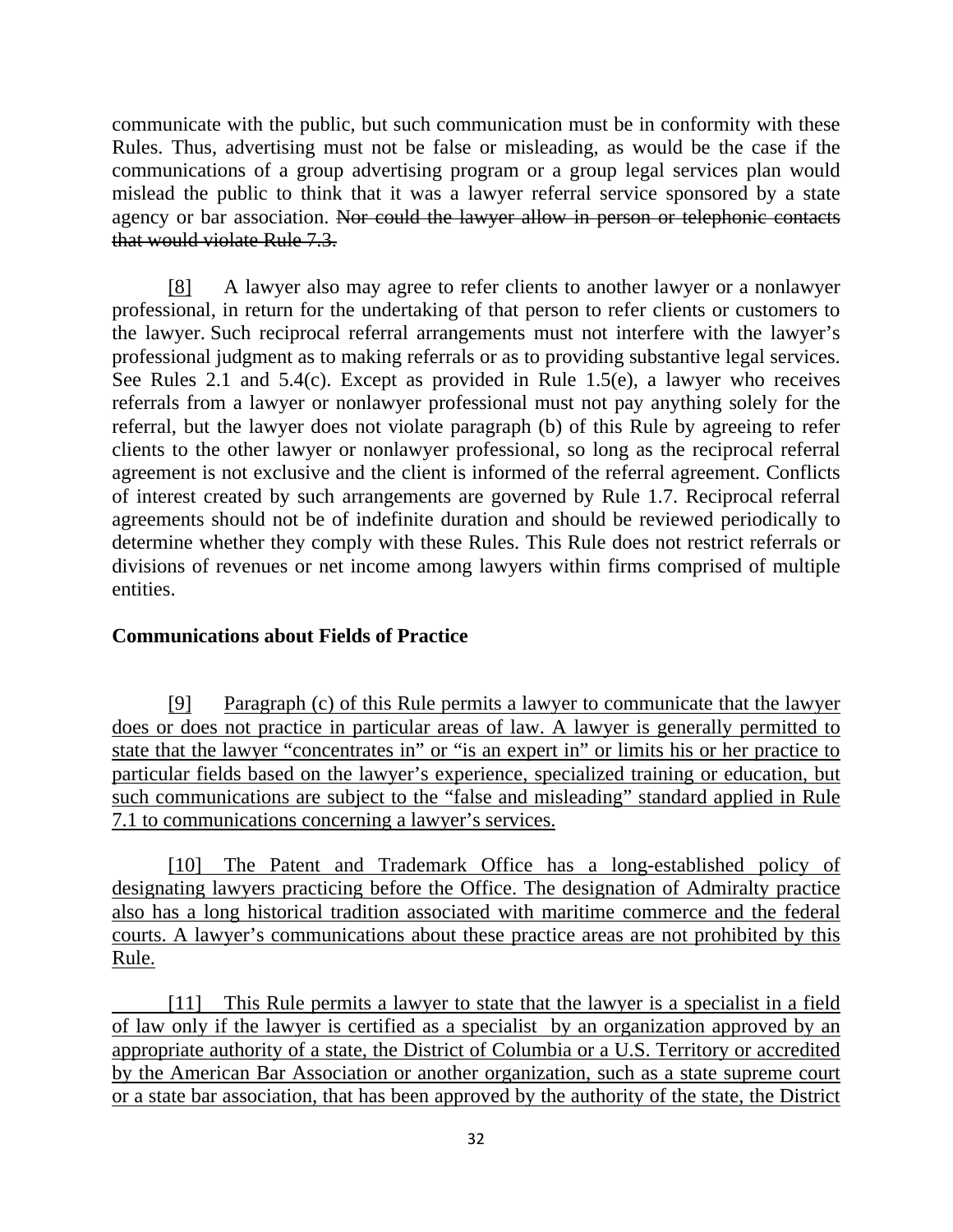of Columbia or a U.S. Territory to accredit organizations that certify lawyers as specialists. Certification signifies that an objective entity has recognized an advanced degree of knowledge and experience in the specialty area greater than is suggested by general licensure to practice law. Certifying organizations may be expected to apply standards of experience, knowledge and proficiency to ensure that a lawyer's recognition as a specialist is meaningful and reliable. To ensure that consumers can obtain access to useful information about an organization granting certification, the name of the certifying organization must be included in any communication regarding the certification.

## **Required Contact Information**

 [12] This Rule requires that any communication about a lawyer or law firm's services include the name of, and contact information for, the lawyer or law firm. Contact information includes a website address, a telephone number, an email address or a physical office location.

## **RULE 7.3: SOLICITATION OF CLIENTS**

(a) "Solicitation" or "solicit" denotes a communication initiated by or on behalf of a lawyer or law firm that is directed to a specific person the lawyer knows or reasonably should know needs legal services in a particular matter and that offers to provide, or reasonably can be understood as offering to provide, legal services for that matter.

 $(a)$  (b) A lawyer shall not by in-person or live telephone contact solicit professional employment by live person-to-person contact from anyone when a significant motive for the lawyer's doing so is the lawyer's or law firm's pecuniary gain, unless the person contacted: contact is with a:

(1) is a lawyer; or

 (2) person who has a family, close personal, or prior business or professional relationship with the lawyer or law firm; or

 (3) person who routinely uses for business purposes the type of legal services offered by the lawyer.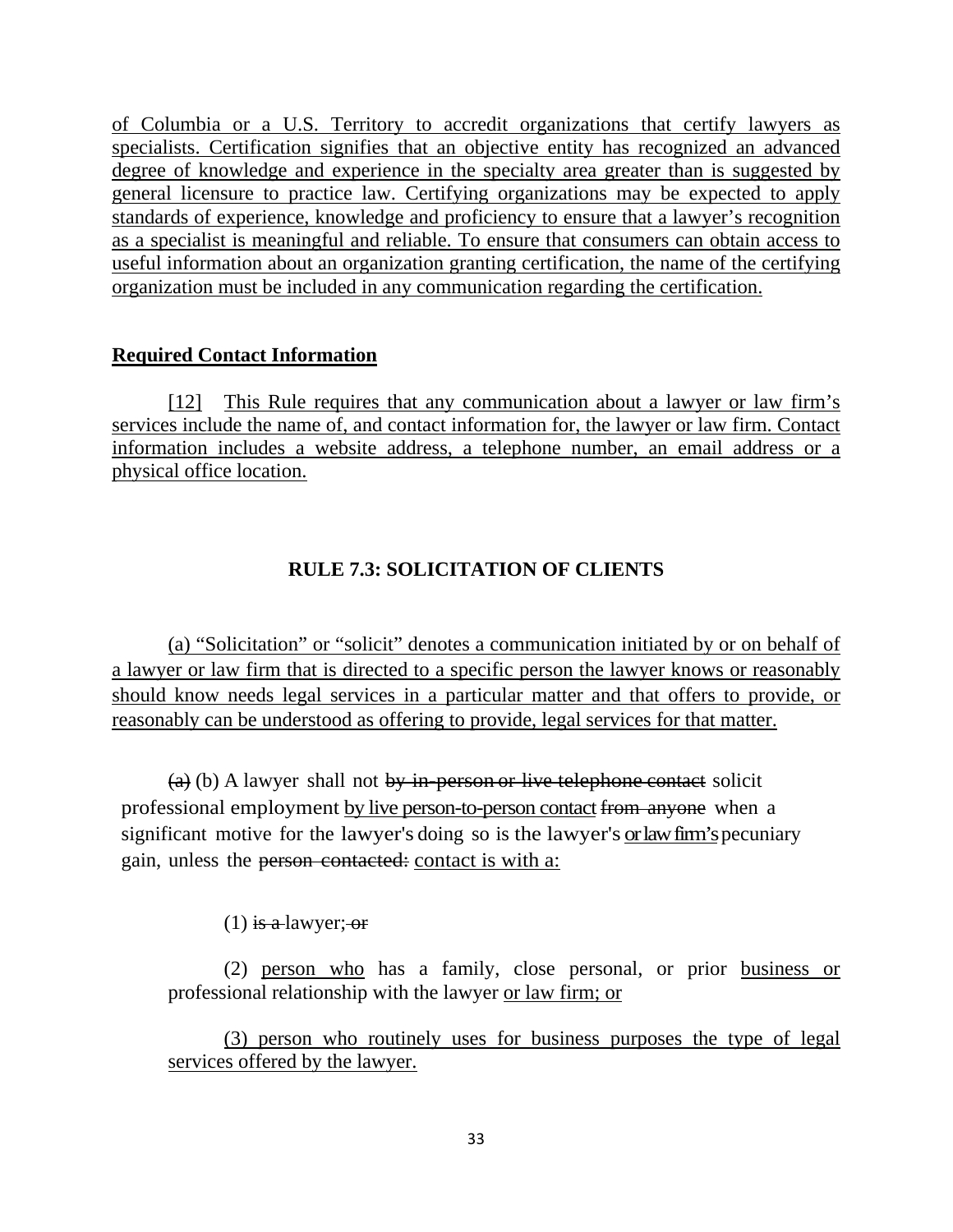(b) (c) A lawyer shall not solicit professional employment by written, recorded, or electronic communication or telephone contact even when not otherwise prohibited by paragraph  $(a)$  (b), if:

 (1) the target of the solicitation has made known to the lawyer a desire not to be solicited by the lawyer; or

(2) the solicitation involves coercion, duress or harassment.

(c) Every written, recorded, or electronic communication from a lawyer soliciting professional employment from anyone known to be in need of legal services in a particular matter shall clearly and conspicuously include the words "Advertising Material" on the outside envelope, if any, and within any written, recorded, or electronic communication, unless the recipient of the communication is a person specified in paragraphs  $(a)(1)$  or  $(a)(2)$ .

(d) This Rule does not prohibit communications authorized by law or ordered by a court or other tribunal.

(e) Notwithstanding the prohibitions in paragraph  $(a)$ -this Rule, a lawyer may participate with a prepaid or group legal service plan operated by an organization not owned or directed by the lawyer that uses in person or telephone contact to solicit memberships live person-to-person contact to enroll members or sell subscriptions for the plan from persons who are not known to need legal services in a particular matter covered by the plan.

### **Comment**

 [1] A solicitation is a targeted communication initiated by the lawyer that is directed to a specific person and that offers to provide, or can reasonably be understood as offering to provide, legal services. In contrast, a Paragraph (b) prohibits a lawyer from soliciting professional employment by live person-to-person contact when a significant motive for the lawyer's doing so is the lawyer's or the law firm's pecuniary gain. A lawyer's communication is typically does not constitute a solicitation if it is directed to the general public, such as through a billboard, an Internet banner advertisement, a website or a television commercial, or if it is in response to a request for information or is automatically generated in response to Internet electronic searches.

[2] "Live person-to-person contact" means in-person, face-to-face, live telephone and other real-time visual or auditory person-to-person communications where the person is subject to a direct personal encounter without time for reflection. Such person-to-person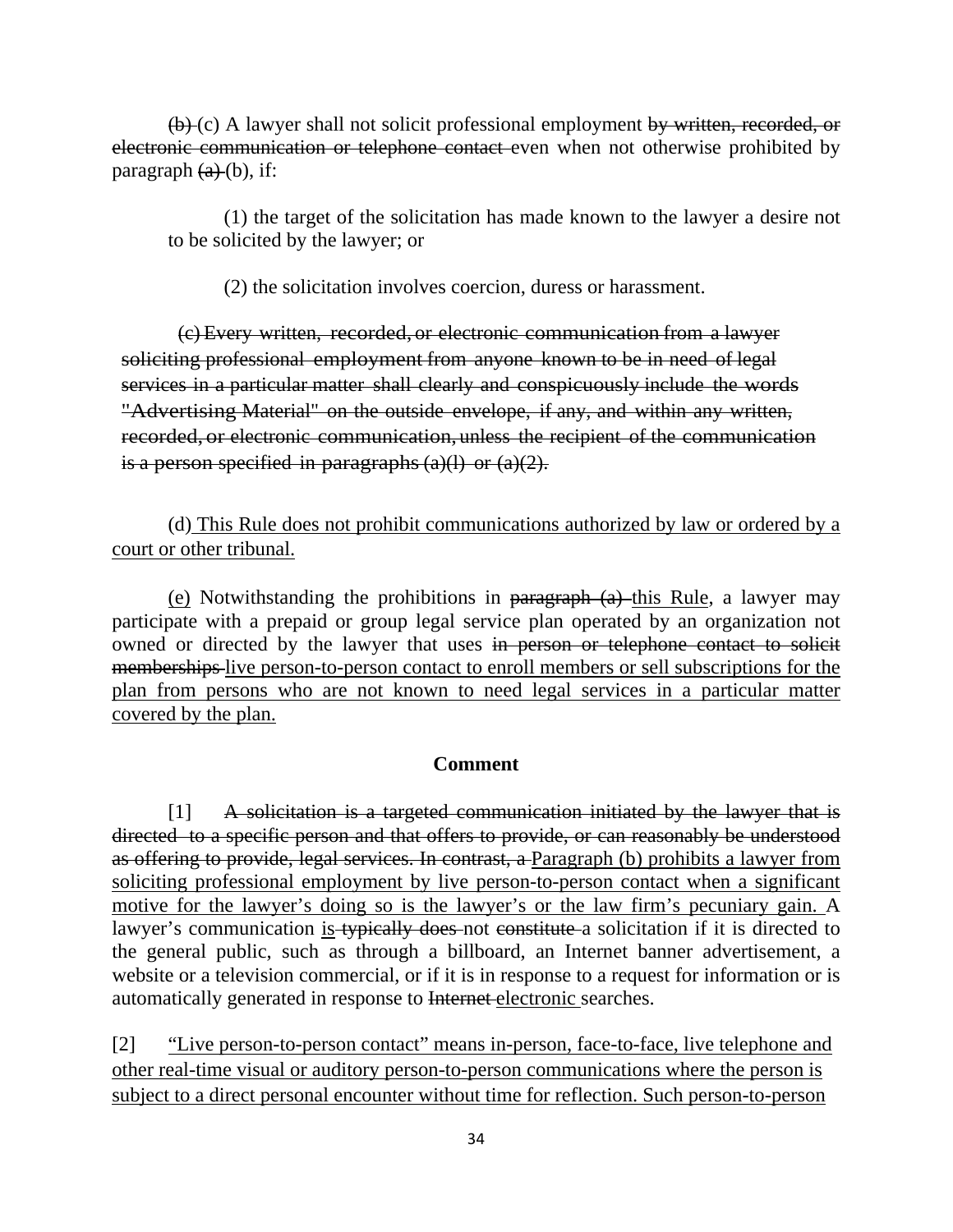contact does not include chat rooms, text messages or other written communications that recipients may easily disregard. A potential for abuse overreaching exists when a solicitation involves lawyer, seeking pecuniary gain, solicits a person known to be in need of legal services. These forms This form of contact subjects a person to the private importuning of the trained advocate in a direct interpersonal encounter. The person, who may already feel overwhelmed by the circumstances giving rise to the need for legal services, may find it difficult to fully to evaluate all available alternatives with reasoned judgment and appropriate self-interest in the face of the lawyer's presence and insistence upon being retained immediately an immediate response. The situation is fraught with the possibility of undue influence, intimidation, and over-reaching overreaching.

[3] ThisThe potential for abuse overreaching inherent in live person-to-person contact direct in-person or live telephone solicitation justifies its prohibition, particularly since lawyers have alternative means of conveying necessary information to those who may be in need of legal services. In particular, communications can be mailed or transmitted by email or other electronic means that do not involve real-time contact and that do not violate other laws. These forms of communications and solicitations make it possible for the public to be informed about the need for legal services, and about the qualifications of available lawyers and law firms, without subjecting the public to live person-to-person direct in-person or telephone persuasion that may overwhelm a person's judgment.

 [4] The use of general advertising and written, recorded or electronic communications to transmit information from lawyer to the public, rather than direct inperson, live telephone or real-time electronic contact, will help to assure that the information flows cleanly as well as freely. The contents of advertisements and communications permitted under Rule 7.2 can be permanently recorded so that they cannot be disputed and may be shared with others who know the lawyer. This potential for informal review is itself likely to help guard against statements and claims that might constitute false and misleading communications, in violation of Rule 7.1. The contents of direct in person or live telephone live person-to-person contact can be disputed and may not be subject to third-party scrutiny. Consequently, they are much more likely to approach (and occasionally cross) the dividing line between accurate representations and those that are false and misleading.

[5] There is far less likelihood that a lawyer would engage in abusive practices overreaching against a former client, or a person with whom the lawyer has a close personal, family, business or professional relationship, or in situations in which the lawyer is motivated by considerations other than the lawyer's pecuniary gain. Nor is there a serious potential for abuse overreaching when the person contacted is a lawyer Consequently, the general prohibition in Rule  $7.3(a)$  and the requirements of Rule  $7.3(e)$ are not applicable in those situations. or is known to routinely use the type of legal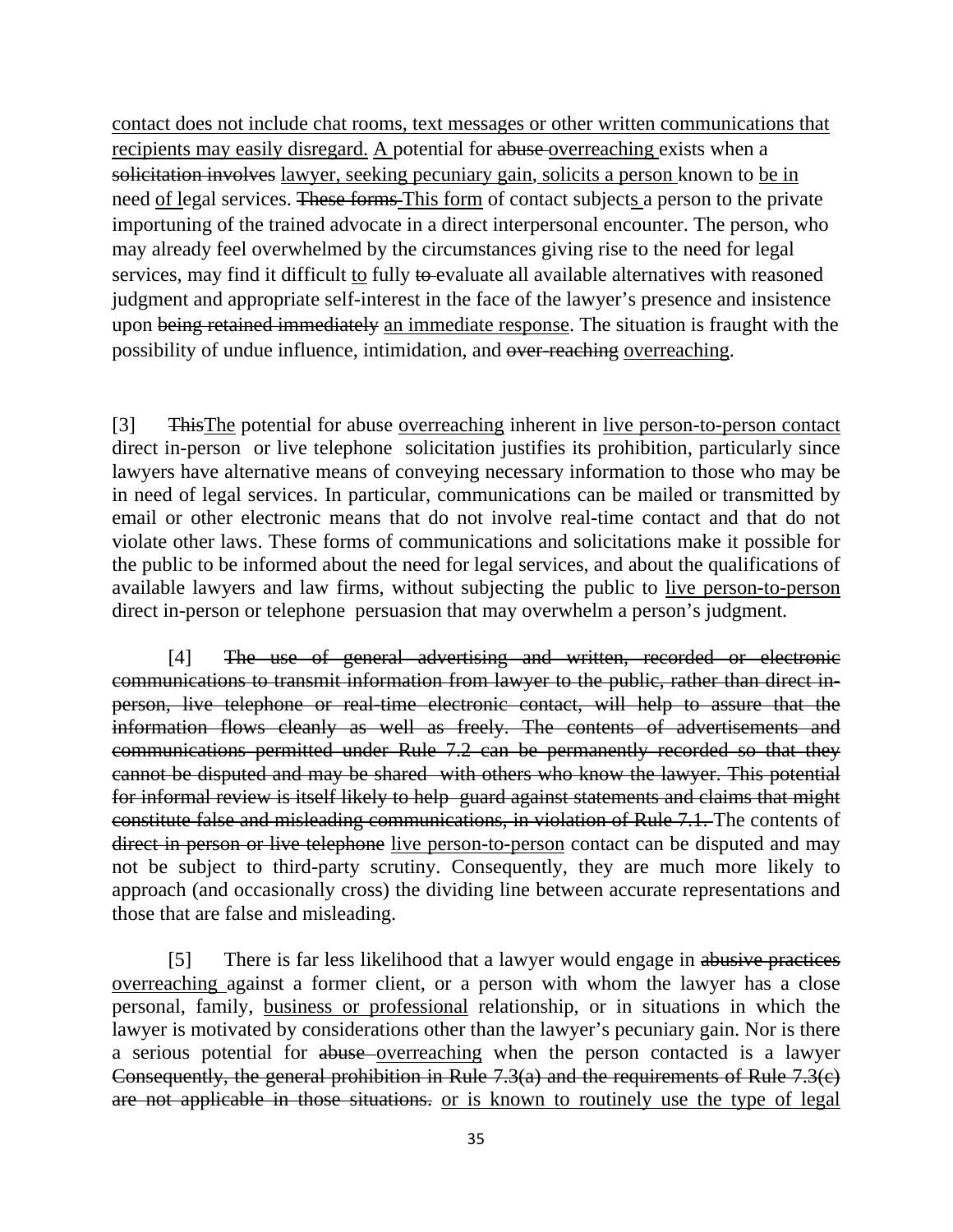services involved for business purposes. Examples include persons who routinely hire outside counsel to represent the entity; entrepreneurs who regularly engage business, employment law or intellectual property lawyers; small business proprietors who routinely hire lawyers for lease or contract issues; and other people who routinely retain lawyers for business transactions or formations. Paragraph (b) is not intended to prohibit a lawyer from participating in constitutionally protected activities of public or charitable legal-service organizations or bona fide political, social, civic, fraternal, employee or trade organizations whose purposes include providing or recommending legal services to its their members or beneficiaries.

 [6] But even permitted forms of solicitation can be abused. Thus, any A solicitation which that contains information which is false or misleading information within the meaning of Rule 7.1, which that involves coercion, duress or harassment within the meaning of Rule 7.3 (c)(2), or that involves contact with someone who has made known to the lawyer a desire not to be solicited by the lawyer within the meaning of Rule  $7.3(b)(c)(2)(1)$  is prohibited. Moreover, if after sending a letter or other communication as permitted by Rule 7.2 the lawyer receives no response, any further effort to communicate with the recipient of the communication may violate the provisions of Rule 7.3(b). Live, person-to-person contact of individuals who may be especially vulnerable to coercion or duress is ordinarily not appropriate, for example, the elderly, those whose first language is not English, or the disabled.

[7] This Rule is not intended to does not prohibit a lawyer from contacting representatives of organizations or groups that may be interested in establishing a group or prepaid legal plan for their members, insureds, beneficiaries or other third parties for the purpose of informing such entities of the availability of and details concerning the plan or arrangement which the lawyer or lawyer's firm is willing to offer. This form of communication is not directed to people who are seeking legal services for themselves. Rather, it is usually addressed to an individual acting in a fiduciary capacity seeking a supplier of legal services for others who may, if they choose, become prospective clients of the lawyer. Under these circumstances, the activity which the lawyer undertakes in communicating with such representatives and the type of information transmitted to the individual are functionally similar to and serve the same purpose as advertising permitted under Rule 7.2.

[8] The requirement in Rule 7.3(c) that certain communications be marked "Advertising Material" does not apply to communications sent in response to requests of potential clients or their spokespersons or sponsors. General announcements by lawyers, including changes in personnel or office location, do not constitute communications soliciting professional employment from a client known to be in need of legal services within the meaning of this rule.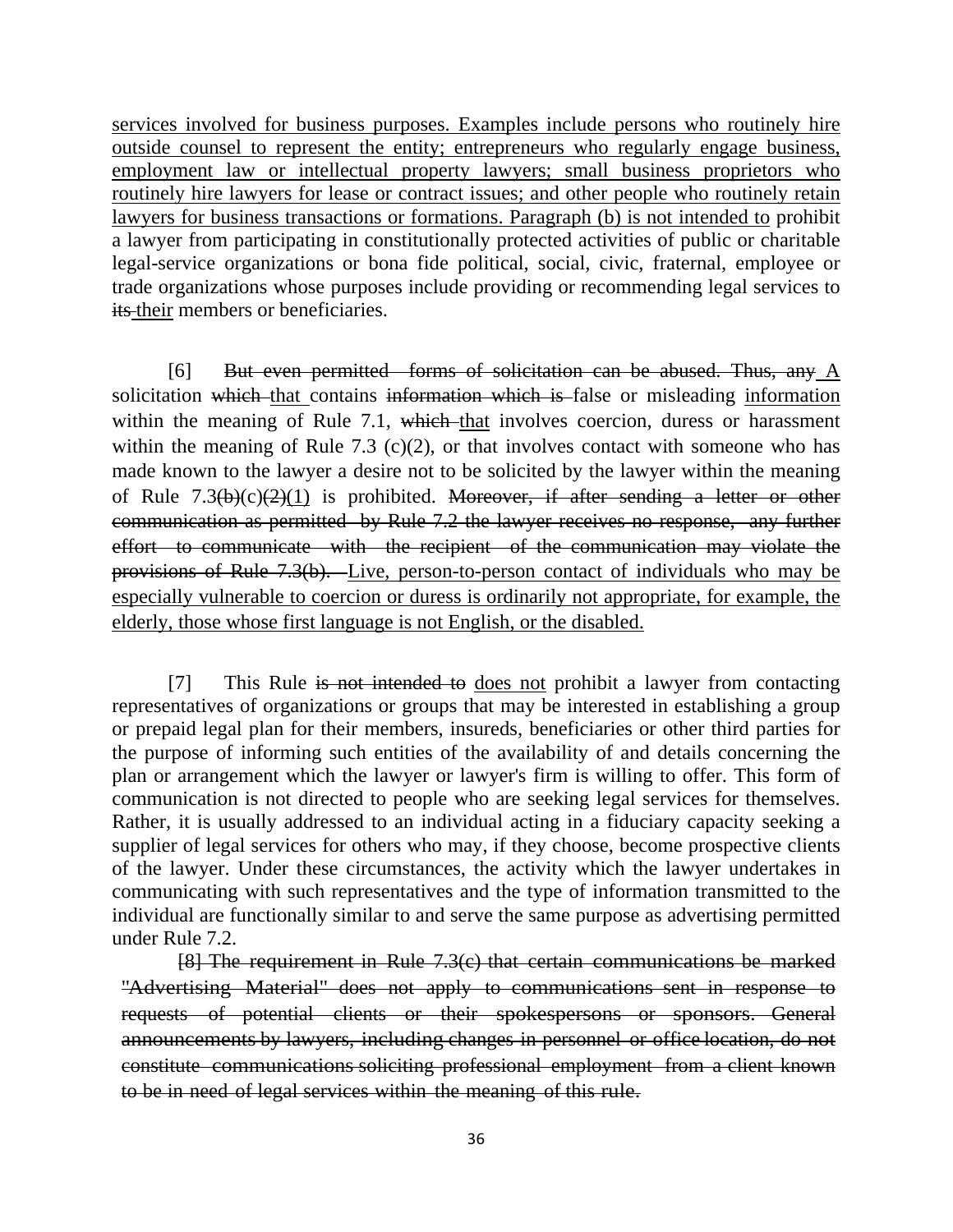[8] Communications authorized by law or ordered by a court or tribunal include a notice to potential members of a class in class action litigation.

[9] Paragraph  $(d)(e)$  of this Rule permits a lawyer to participate with an organization which uses personal contact to solicit enroll members for its group or prepaid legal service plan, provided that the personal contact is not undertaken by any lawyer who would be a provider of legal services through the plan. The organization must not be owned by or directed (whether as manager or otherwise) by any lawyer or law firm that participates in the plan. For example, paragraph  $(d)$  (e) would not permit a lawyer to create an organization controlled directly or indirectly by the lawyer and use the organization for the in-person or telephone person-to-person solicitation of legal employment of the lawyer through memberships in the plan or otherwise. The communication permitted by these organizations also must not be directed to a person known to need legal services in a particular matter, but is to must be designed to inform potential plan members generally of another means of affordable legal services. Lawyers who participate in a legal service plan must reasonably assure that the plan sponsors are in compliance with Rules 7.1, 7.2 and 7.3  $(b)$  (c). See Rule 8.4(a).

## **RULE 7.4: COMMUNICATION OF FIELDS OF PRACTICE AND CERTIFICATION**

(a) A lawyer may communicate the fact that the lawyer does or does not practice in particular fields of law.

(b) A lawyer admitted to engage in patent practice before the United States Patent and Trademark Office may use the designation "Patent Attorney" or a substantially similar designation.

(c) A lawyer engaged in admiralty practice may use the designation "Admiralty," "Proctor in Admiralty," or a substantially similar designation.

(d) In any communication subject to Rules 7.2, 7.3, or 7.5, a lawyer shall not state or imply that a lawyer is a specialist or certified as a specialist in a particular field of law except as follows: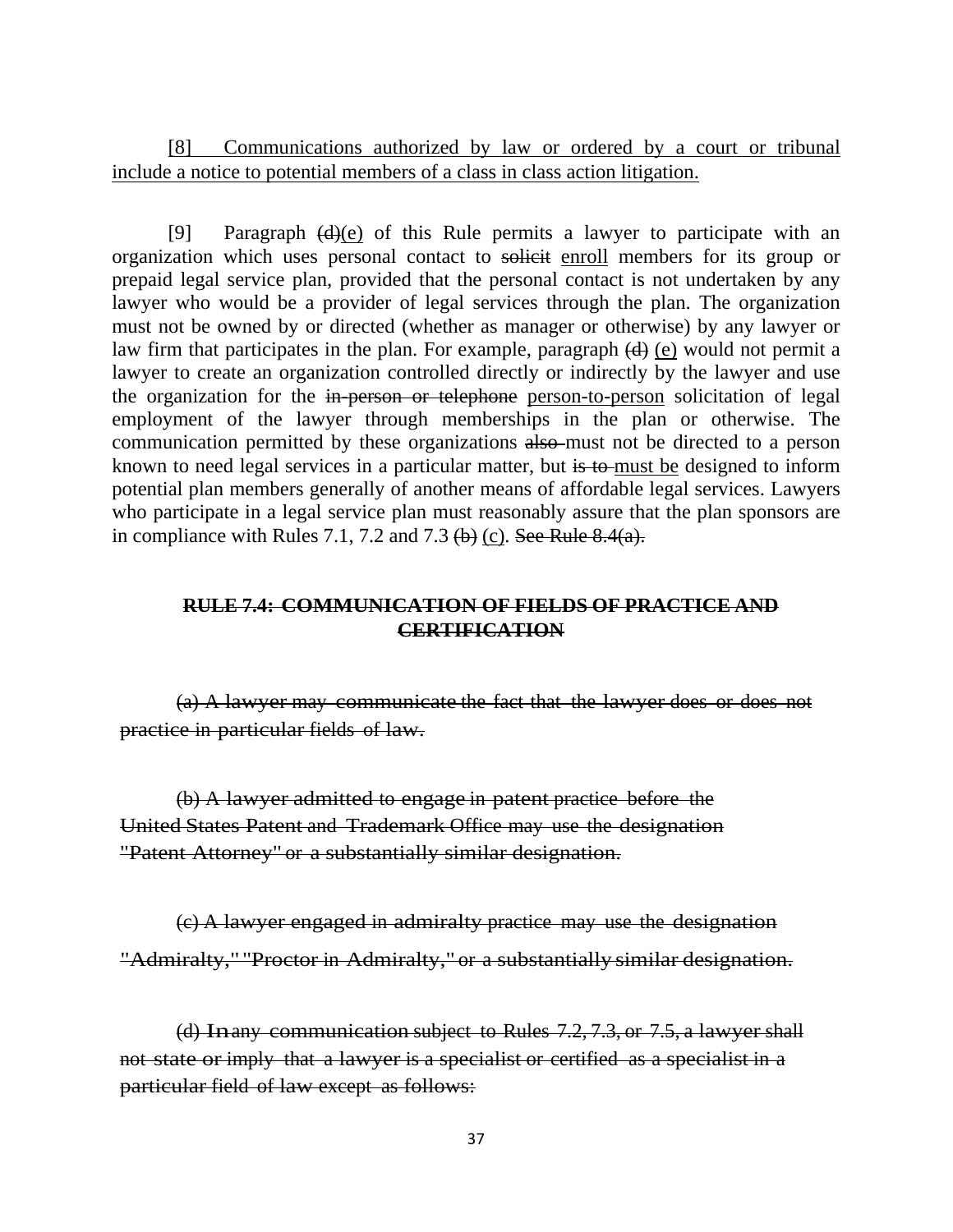(1) the communication shall clearly identify the name of the certifying organization\_ if any, in the communication; and

 $(2)$  if the attorney is not certified as a specialist or if the certifying organization is not accredited by the Minnesota Board of Legal Certification\_ the communication shall clearly state that the attorney is not certified by any organization accredited by the Board, and in any advertising subject to Rule 7.2, this statement shall appear in the same sentence that communicates the certification.

#### **Comment**

[1] Paragraph (a) of this rule permits a lawyer to indicate areas of practice in communications about the lawyer's services. If a lawyer practices only in certain fields, or will not accept matters except in a specified field or fields, the lawyer is permitted to so indicate. A lawyer is generally permitted to state that the lawyer is a "specialist," practices a "specialty," or "specializes in" particular fields, but such communications are subject to the "false and misleading" standard applied in Rule 7.1to communications concerning a lawyer's services.

[2] Paragraph (b) recognizes the long-established policy of the Patent and Trademark Office for the designation of lawyers practicing before the Office. Paragraph (c) recognizes that designation of Admiralty practice has a long historical tradition associated with maritime commerce and the federal courts.

[3] Paragraph (d) permits a lawyer to state that the lawyer is certified as a specialist in a field of law if such certification is granted by an organization that has been accredited by the Board of Legal Certification. Certification signifies that an objective entity has recognized an advanced degree of knowledge and experience in the specialty area greater than is suggested by general licensure to practice law. Certifying organizations may be expected to apply standards of experience, knowledge and proficiency to insure that a lawyer's recognition as a specialist is meaningful and reliable. In order to insure that consumers can obtain access to useful information about an organization granting certification, the name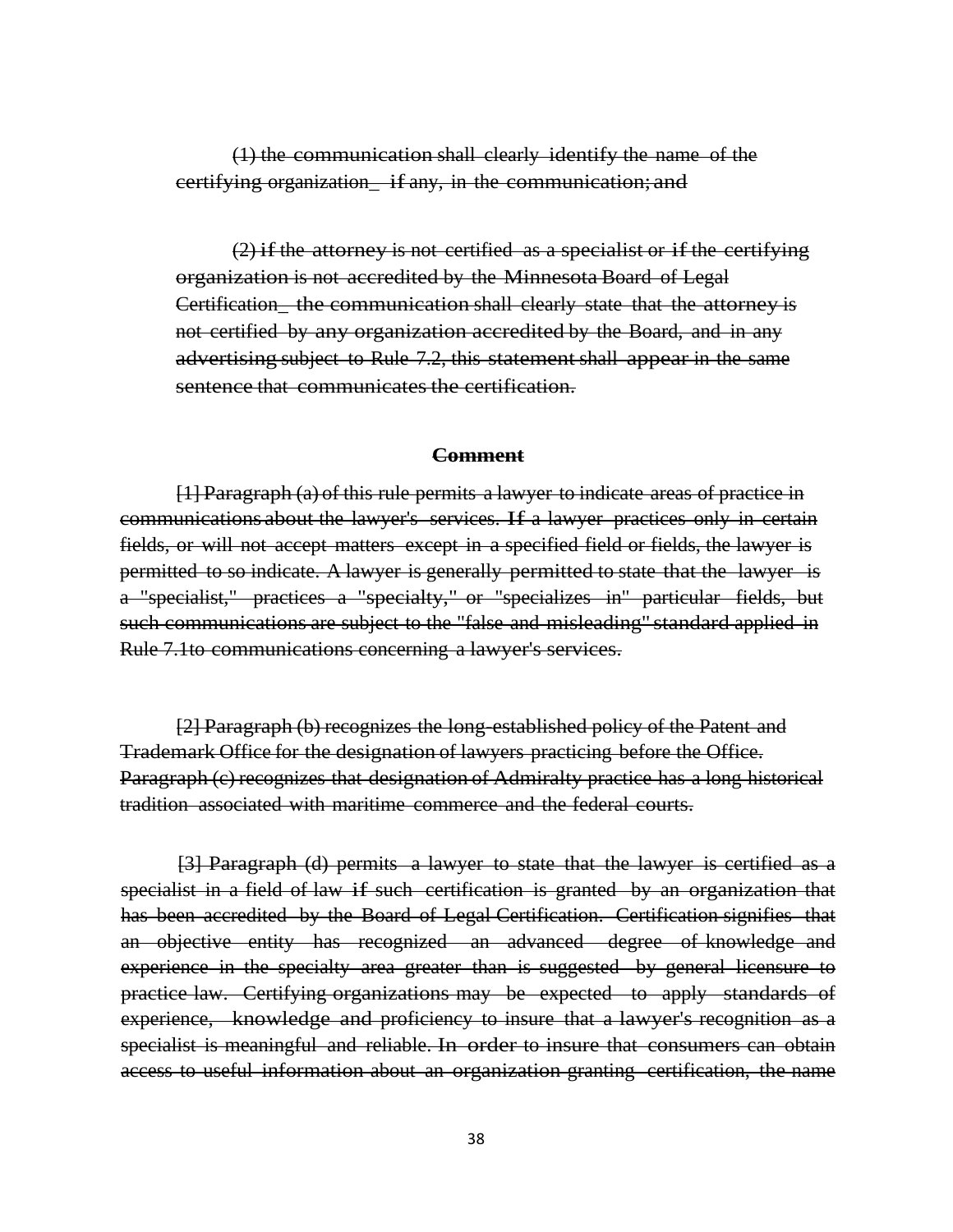of the certifying organization must be included in any communication regarding the certification.

[4] Lawyers may also be certified as specialists by organizations that either have not yet been accredited to grant such certification or have been disapproved. In such instances, the consumer may be misled as to the significance of the lawyer's status as a certified specialist. The rule therefore requires that a lawyer who chooses to communicate recognition by such an organization also clearly state the absence or denial of the organization's authority to grant such certification. Because lawyer advertising through public media and written or recorded communications invites the greatest danger of misleading consumers, the absence or denial of the organization's authority to grant certification must be clearly stated in such advertising in the same sentence that communicates the certification.

#### **RULE 7.5: FIRM NAMES AND LETTERHEADS**

(a) A lawyer shall not use a firm name, letterhead, or other professional designation that violates Rule 7.1. A trade name may be used by a lawyer in private practice if it does not imply a connection with a government agency or with a public or charitable legal services organization and is not otherwise in violation of Rule 7.1.

(b) A law firm with offices in more than one jurisdiction may use the same name or other professional designation in each jurisdiction, but identification of the lawyers in an office of the firm shall indicate the jurisdictional limitations on those not licensed to practice in the jurisdiction where the office is located.

(c) The name of a lawyer holding a public office shall not be used in the name of a law firm, or in communications on its behalf, during any substantial period in which the lawyer is not actively and regularly practicing with the firm.

(d) Lawyers may state or imply that they practice in a partnership or other organization only when that is the fact.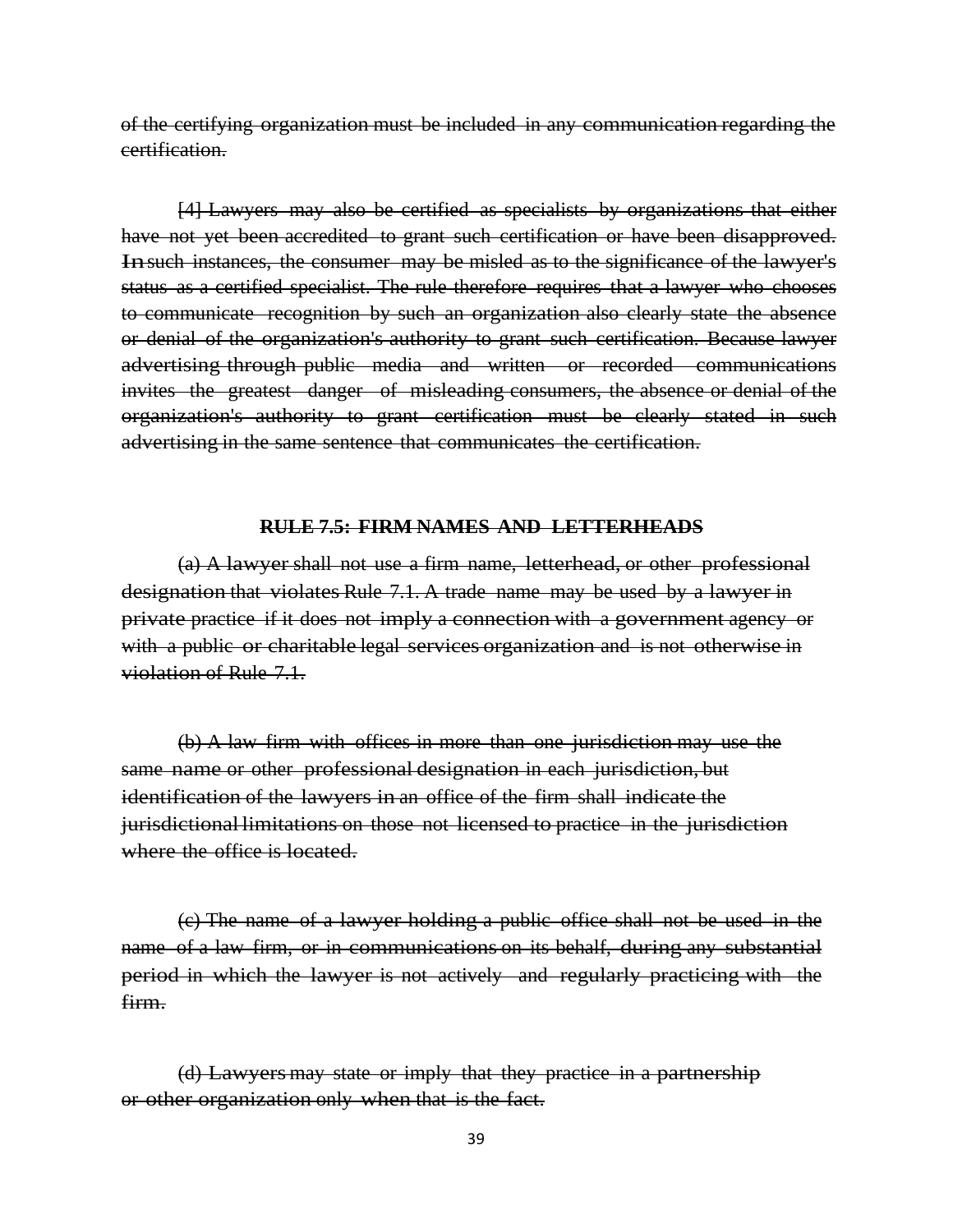#### **Comment**

1] A firm may be designated by the names of all or some of its members, by the names of deceased members where there has been a continuing succession in the firm's identity or by a trade name such as the "ABC Legal Clinic." A lawyer or law firm may also be designated by a distinctive website address or comparable professional designation. Although the United States Supreme Court has held that legislation so long as it is not misleading. If a private firm uses a trade name that includes a geographical name such as "Springfield Legal Clinic," an express disclaimer that it is a public legal aid agency may be required to avoid a misleading implication. It may be observed that any firm name including the name of a deceased partner is, strictly speaking, a trade name. The use of such names to designate law firms has proven a useful means of identification. However, it is misleading to use the name of a lawyer not associated with the firm or a predecessor of the firm.

[2] With regard to paragraph (d), lawyers sharing office facilities, but who are not in fact associated with each other in a law firm, may not denominate themselves as, for example, "Smith and Jones," for that title suggests that they are practicing law together in a firm.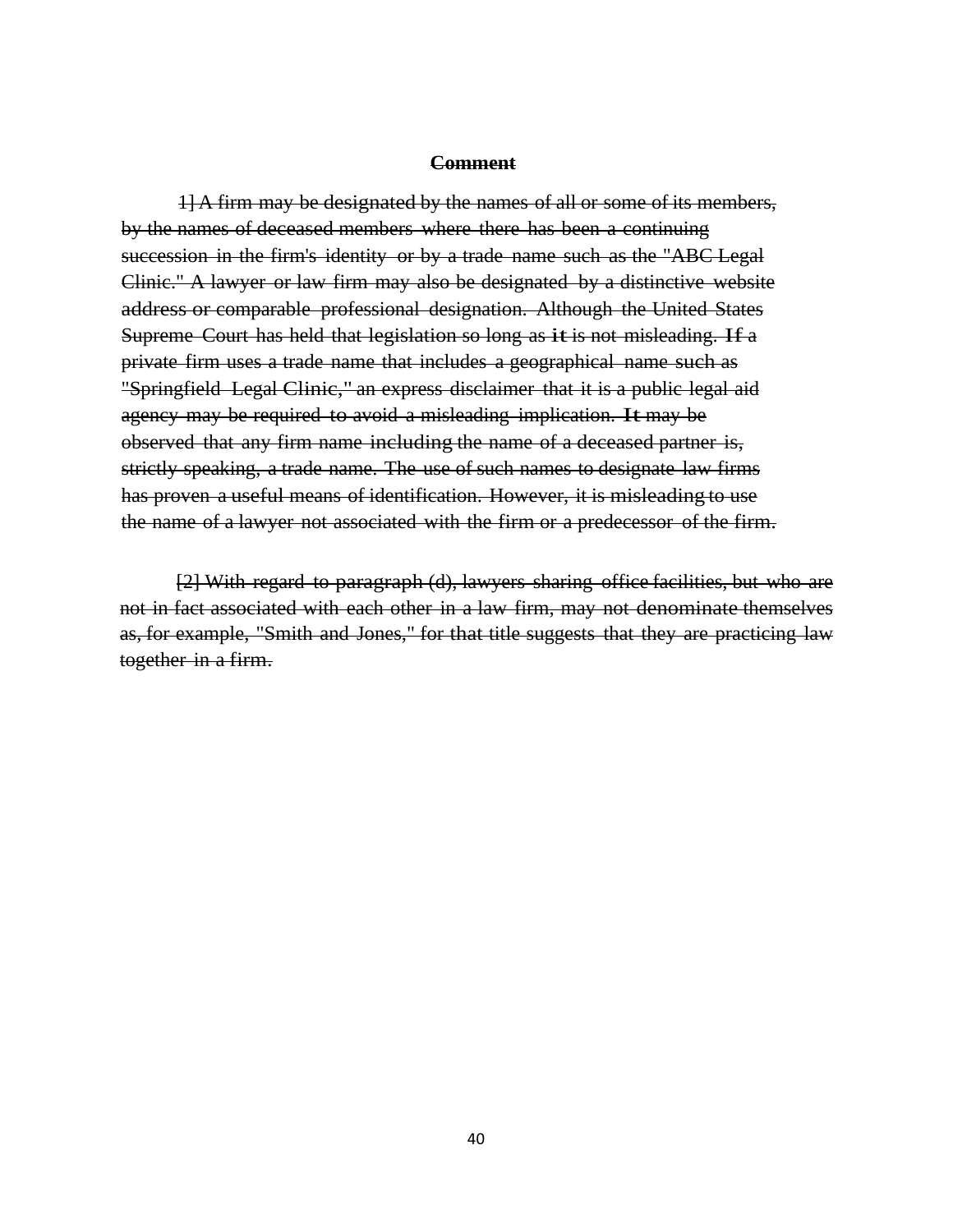### **ATTACHMENT C TO MSBA PETITION**

### **AMERICAN BAR ASSOCIATION**

# **AMERICAN BAR ASSOCIATION STANDING COMMITTEE ON ETHICS AND PROFESSIONAL RESPONSIBILITY**

#### **REPORT**

### **LAWYER ADVERTISING RULES FOR THE 21st CENTURY**

#### **I. Introduction**

The American Bar Association is the leader in promulgating rules for regulating the professional conduct of lawyers. For decades, American jurisdictions have adopted provisions consistent with the Model Rules of Professional Conduct, relying on the ABA's expertise, knowledge, and guidance. In lawyer advertising, however, a dizzying number of state variations exist. This breathtaking variety makes compliance by lawyers who seek to represent clients in multiple jurisdictions unnecessarily complex, and burdens bar regulators with enforcing prohibitions on practices that are not truly harmful to the public.<sup>1</sup> This patchwork of advertising rules runs counter to three trends that call for simplicity and uniformity in the regulation of lawyer advertising.

First, lawyers in the  $21<sup>st</sup>$  century increasingly practice across state and international borders. Clients often need services in multiple jurisdictions. Competition from inside and outside the profession in these expanded markets is fierce. The current web of complex, contradictory, and detailed advertising rules impedes lawyers' efforts to expand their practices and thwart clients' interests in securing the services they need. The proposed rules will free lawyers and clients from these constraints without compromising client protection.

Second, the use of social media and the Internet—including blogging, instant messaging, and more—is ubiquitous now.2 Advancing technologies can make lawyer advertising easy, inexpensive, and effective for connecting lawyers and clients. Lawyers can use innovative methods to inform the public about the availability of legal services. Clients can use the new technologies to find lawyers. The proposed amendments will facilitate these connections between lawyers and clients, without compromising protection of the public.

Finally, trends in First Amendment and antitrust law suggest that burdensome and unnecessary restrictions on the dissemination of accurate information about legal

<sup>1</sup> Center for Professional Responsibility Jurisdictional Rules Comparison Charts, *available at*: https://www.americanbar.org/groups/professional\_responsibility/policy/rule\_charts.html.

<sup>2</sup>*See* Association of Professional Responsibility Lawyers 2015 Report of the Regulation of Lawyer Advertising Committee (2015) [hereinafter APRL 2015 Report]*,*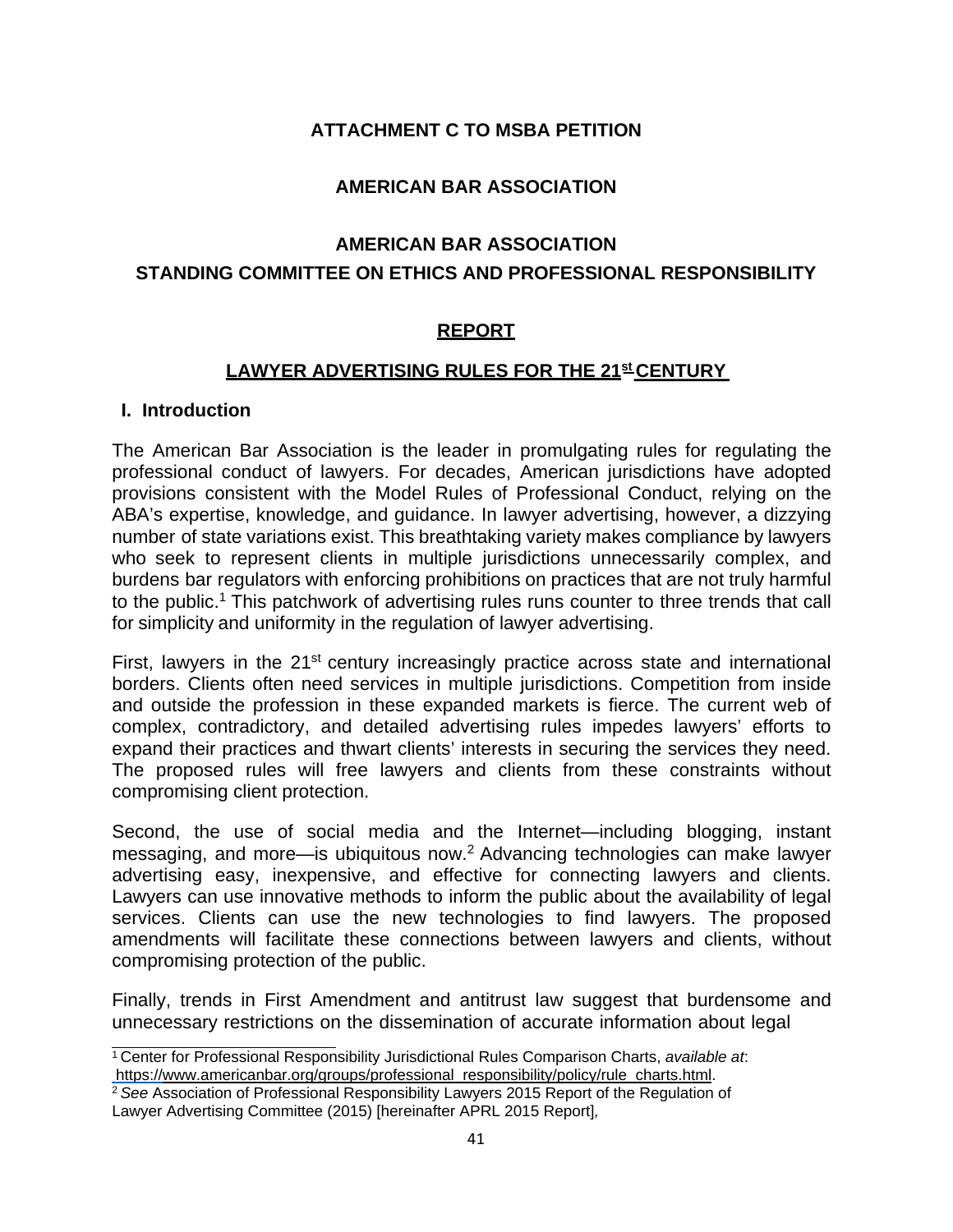https://www.americanbar.org/content/dam/aba/administrative/professional\_responsibility/aprl\_june\_22\_20 15%20report.authcheckdam.pdf at 18-19 ("According to a Pew Research Center 2014 Social Media

services may be unlawful. The Supreme Court announced almost forty years ago that lawyer advertising is commercial speech protected by the First Amendment. Advertising that is false, misleading and deceptive may be restricted, but many other limitations have been struck down.<sup>3</sup>

Antitrust law may also be a concern. For nearly 20 years, the Federal Trade Commission (FTC) has actively opposed lawyer regulation where the FTC believed it would, for example, restrict consumer access to factually accurate information regarding the availability of lawyer services. The FTC has reminded regulators in Alabama, Arizona, Florida, Indiana, Louisiana, New Jersey, New Mexico, New York, Ohio, Tennessee, and Texas that overly broad advertising restrictions may reduce competition, violate federal antitrust laws, and impermissibly restrict truthful information about legal services.4

The Standing Committee on Ethics and Professional Responsibility (SCEPR) is proposing amendments to ABA Model Rules 7.1 – 7.5 that respond to these trends. It is hoped the U.S. jurisdictions will follow the ABA's lead to eliminate compliance confusion and promote consistency in lawyer advertising rules. As amended, the rules will provide lawyers and regulators nationwide with models that continue to protect clients from false and misleading advertising, but free lawyers to use expanding and innovative technologies to communicate the availability of legal services and enable bar regulators to focus on truly harmful conduct. The amended rules will also increase consumer access to accurate information about the availability of legal services and, thereby, expand access to legal services.

### **II. Brief Summary of the Changes**

The principal amendments:

Combine provisions on false and misleading communications into Rule 7.1 and its Comments.

Consolidate specific provisions on advertising into Rule 7.2, including requirements for use of the term "certified specialist".

Update, for the 81% of American Adults who use the Internet: 52% of online adults now use two or more social media sites; 71% are on Facebook; 70% engage in daily use; 56% of all online adults 65 and older use Facebook; 23% use Twitter; 26% use Instagram; 49% engage in daily use; 53% of online young adults (18-29) use Instagram; and 28% use LinkedIn.").

<sup>3</sup> For developments in First Amendment law on lawyer advertising, see APRL June 2015 Report, *supra*  note 2, at 7-18.

<sup>4</sup> The recent decision in *North Carolina State Board of Dental Examiners v. F.T.C.,* 135 S. Ct. 1101 (2015) may be a warning. The Court found that the Board of Dental Examiners exclusion of non-dentists from providing teeth whitening services was anti-competitive and an unfair method of competition in violation of the Federal Trade Commission Act. The Court determined that a controlling number of the board members were "active market participants" (i.e., dentists), and there was no state entity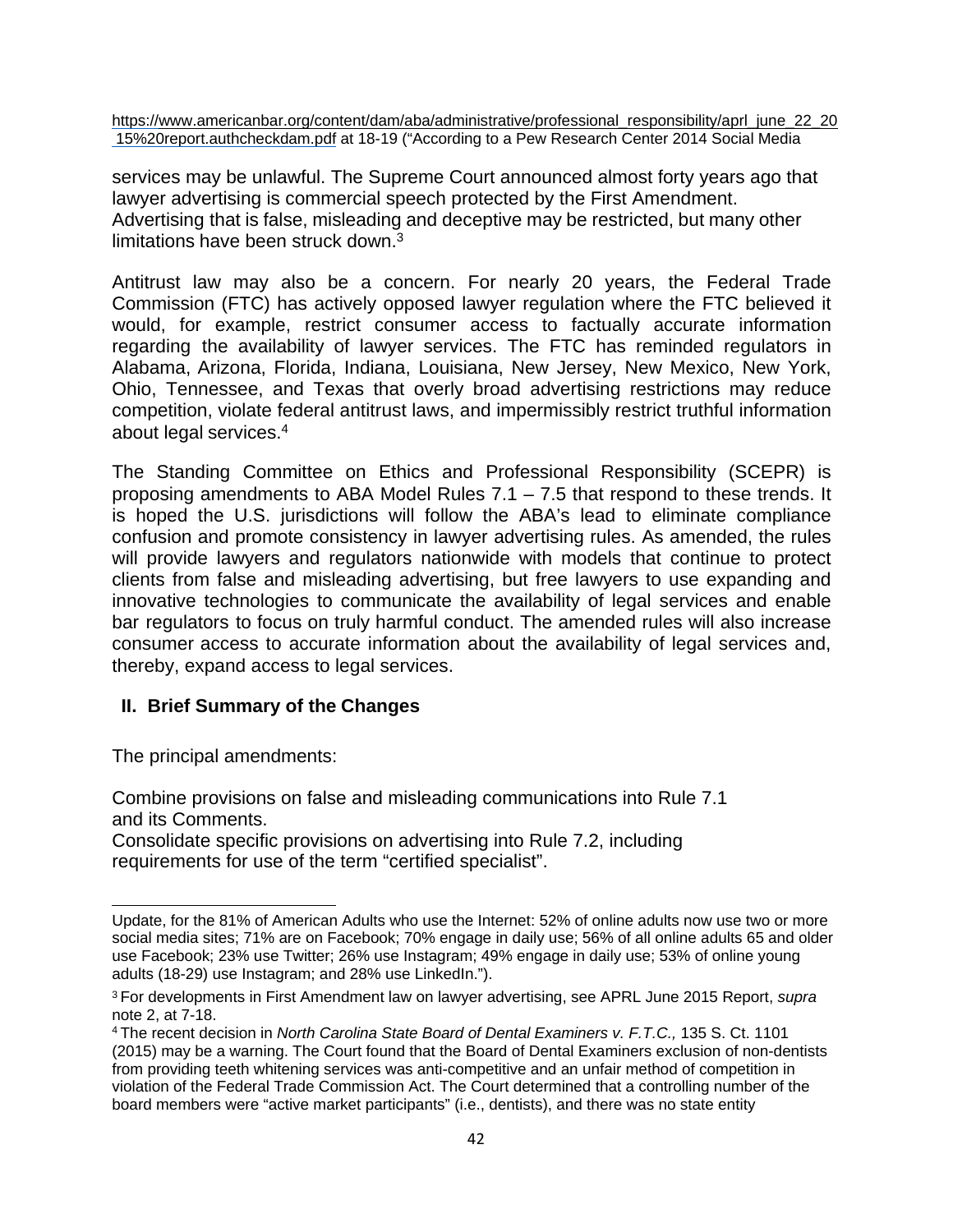supervision of the decisions of the non-sovereign board. Many lawyer regulatory entities are monitoring the application of this precedent as the same analysis might be applicable to lawyers. *See also*, ABA

Permit nominal "thank you" gifts under certain conditions as an exception to the general prohibition against paying for recommendations.

Define solicitation as "a communication initiated by or on behalf of a lawyer or law firm that is directed to a specific person the lawyer knows or reasonably should know needs legal services in a particular matter and that offers to provide, or reasonably can be understood as offering to provide, legal services for that matter."

Prohibit live, person-to-person solicitation for pecuniary gain with certain exceptions.

Eliminate the labeling requirement for targeted mailings but continue to prohibit targeted mailings that are misleading, involve coercion, duress or harassment, or that involve a target of the solicitation who has made known to the lawyer a desire not to be solicited.

## **III. Discussion of the Proposed Amendments**

\_\_\_\_\_\_\_\_\_\_\_\_\_\_\_\_\_\_\_\_\_\_\_\_\_\_\_\_\_

# **A. Rule 7.1: Communications Concerning a Lawyer's Services**

Rule 7.1 remains unchanged; however, additional guidance is inserted in Comment [2] to explain that truthful information may be misleading if consumers are led to believe that they must act when, in fact, no action is required.

In Comment [3], SCEPR recommends replacing "advertising" with "communication" to make the Comment consistent with the title and scope of the Rule. SCEPR expands the guidance in Comment [4] by explaining that an "unsubstantiated claim" may also be misleading. SCEPR also recommends in Comment [5] that lawyers review Rule 8.4(c) for additional guidance.

Comments [ 5] through [ 8] have been added by incorporating the black letter concepts from current Rule 7.5. Current Rule 7.5(a) restates and incorporates Rule 7.1, and then provides examples of misleading statements. SCEPR has concluded that Rule 7.1, with the guidance of new Comments [6] through [9], better addresses the issues.

### **B. Rule 7.2: Communications Concerning a Lawyer's Services: Specific Rules**

Specific Advertising Rules: Specific rules for advertising are consolidated in Rule 7.2, similar to the current structure of Rule 1.8, which provides for specific conflict situations.

Professional Responsibility, *FTC Letters Regarding Lawyer Advertising* (2015), http://www.americanbar.org/groups/professional\_responsibility/resources/professionalism/professionalis m \_ethics\_in\_lawyer\_advertising/FTC\_lawyerAd.html.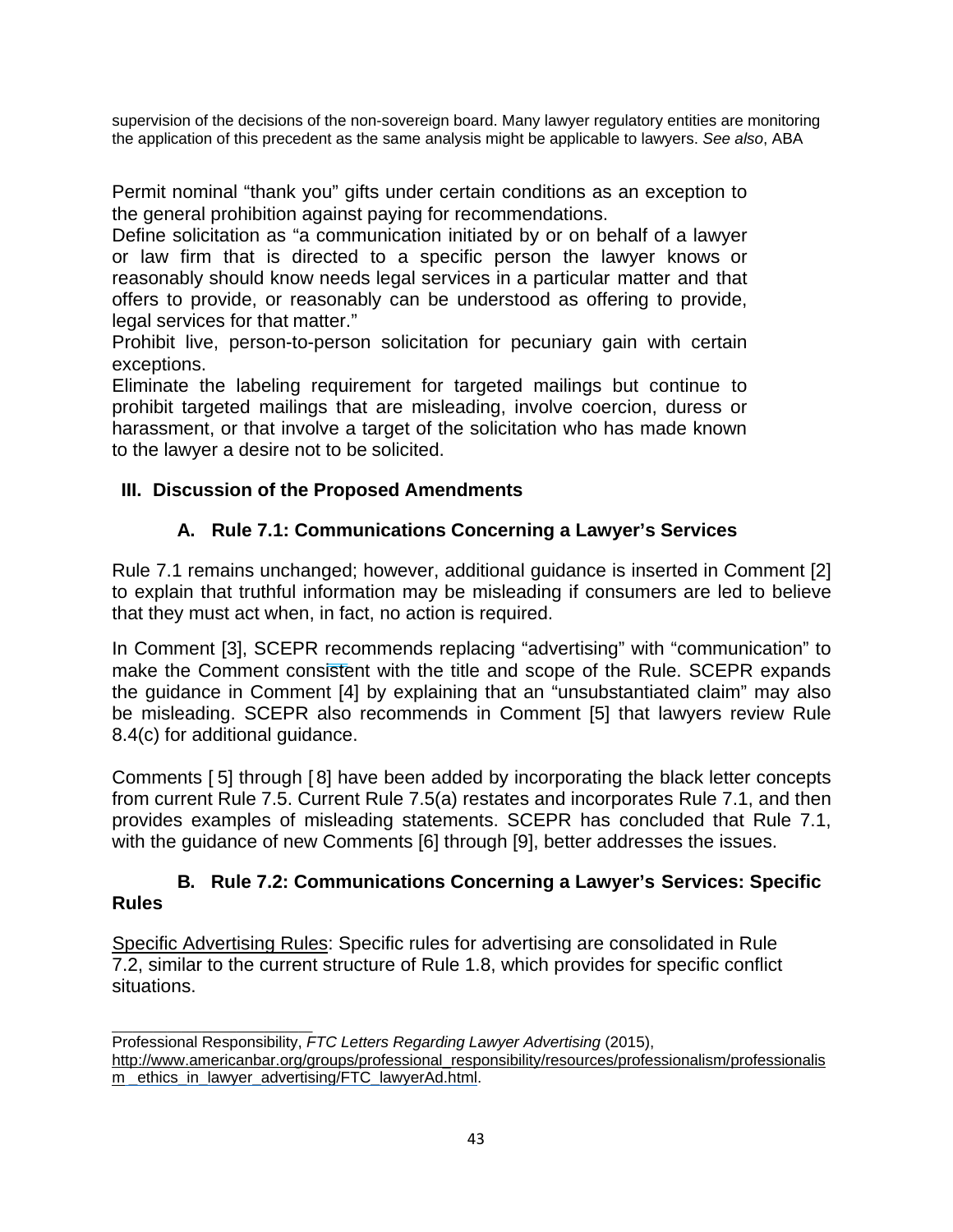SCEPR recommends amendments to Rule 7.2(a) parallel to its recommendations for changes to Comments to Rule 7.1, specifically replacing the term "advertising" with "communication" and replacing the identification of specific methods of communication with a general statement that any media may be used.

Gifts for Recommendations: Rule 7.2(b) continues the existing prohibition against giving "anything of value" to someone for recommending a lawyer. New subparagraph (b)(5), however, contains an exception to the general prohibition. This subparagraph permits lawyers to give a nominal gift to thank the person who recommended the lawyer to the client. The new provision states that such a nominal gift is permissible only where it is not expected or received as payment for the recommendation. The new words "compensate" and "promise" emphasize these limitations: the thank you gift cannot be promised in advance and must be no more than a token item, i.e. not "compensation."

SCEPR has concluded that lawyers ought to be permitted to give nominal gifts to nonlawyers, e.g. paralegals who may refer friends or family members to a firm, marketing personnel and others. Rule 5.4 continues to protect against any improper fee sharing. Rule 7.3 protects against solicitation by, for example, so-called "runners," which are also prohibited by other rules, e.g. Rule 8.4(a).

SCEPR recommends deleting the second sentence Rule 7.2(b)(2) because it is redundant. Comment [6] has the same language.

Specialization: Provisions of Rule 7.4 regarding certification are moved to Rule 7.2(c) and Comments. SCEPR acknowledges suggestions offered by the Standing Committee on Specialization, which shaped revisions to Rule 7.4. Based on these and other recommendations, the prohibition against claiming certification as a specialist is moved to new subdivision (c) of Rule 7.2 as a specific requirement. Amendments also clarify which entities qualify to certify or accredit lawyers. The remaining provisions of Rule 7.4 are moved to Comments [9] through [11] of Rule 7.2. Finally, Comment [9] adds guidance on the circumstances under which a lawyer might properly claim specialization by adding the phrase "based on the lawyer's experience, specialized training or education."

Contact Information: In provision 7.2(d) [formerly subdivision (c)] the term "office address" is changed to "contact information" to address technological advances on how a lawyer may be contacted and how advertising information may be presented. Examples of contact information are added in new Comment [12]. All "communications" about a lawyer's services must include the firm name (or lawyer's name) and some contact information (street address, telephone number, email, or website address).

Changes to the Comments: Statements in Comments [1] and [3] justifying lawyer advertising are deleted. Advertising is constitutionally protected speech and needs no additional justification. These Comments provide no additional guidance to lawyers.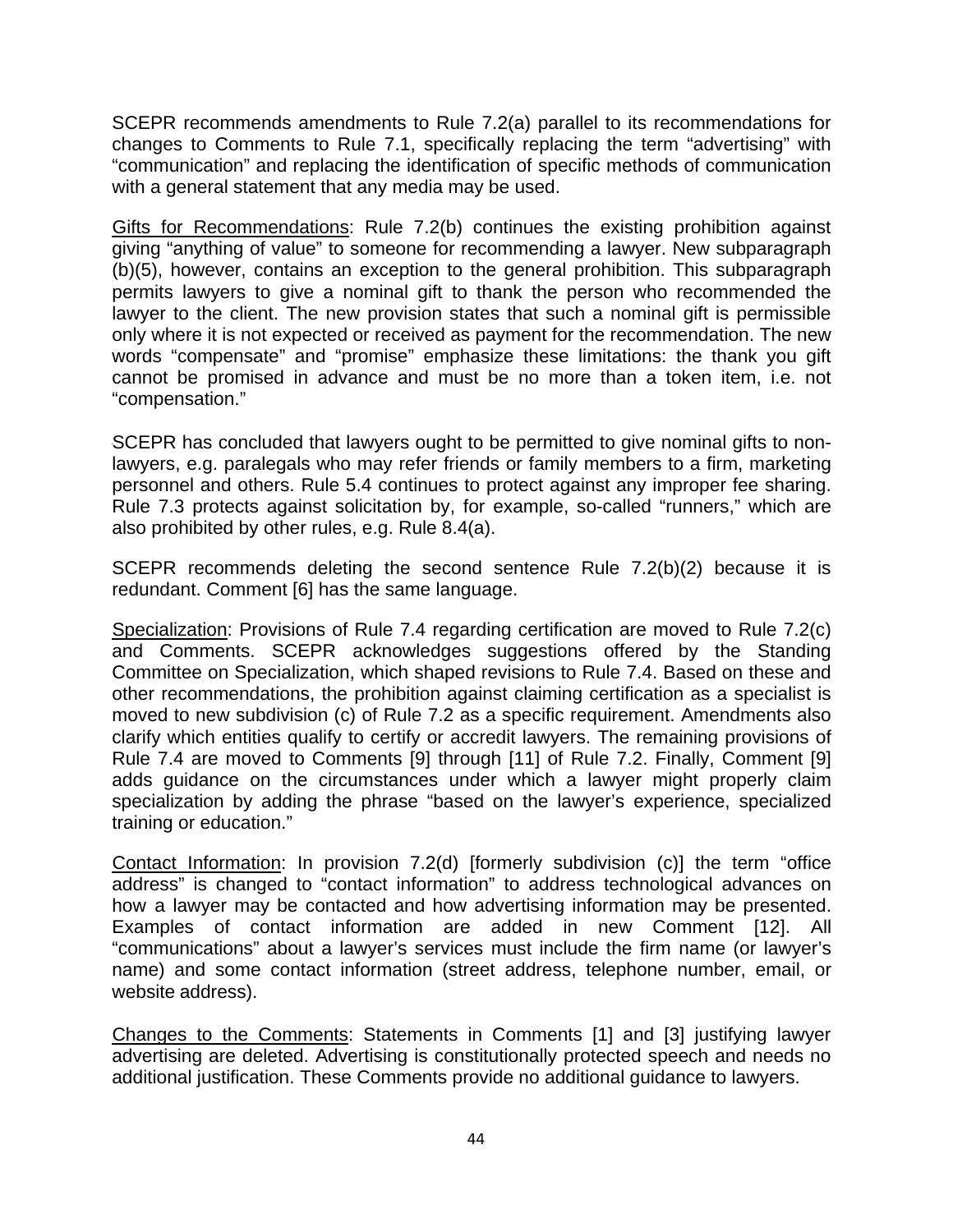New Comment [2] explains that the term "recommendations" does not include directories or other group advertising in which lawyers are listed by practice area.

New language in Comment [3] clarifies that lawyers who advertise on television and radio may compensate "station employees or spokespersons" as reasonable costs for advertising. These costs are well in line with other ordinary costs associated with advertising that are listed in the Comment, i.e. "employees, agents and vendors who are engaged to provide marketing or client development services."

New Comment [4] explains what is considered nominal, including ordinary social hospitality. It also clarifies that a gift may not be given based on an agreement to receive recommendations or to make future recommendations. These small and token gifts are not likely to result in the harms addressed by the rule: that recommendation sources might interfere with the independent professional judgment of the lawyer, interject themselves into the lawyer-client relationship, or engage in prohibited solicitation to gain more recommendations for which they might be paid.

Comment [6] continues to address lawyer referral services, which remain limited to qualified entities approved by an appropriate regulatory authority. Description of the ABA Model Supreme Court Rules Governing Lawyer Referral Services is omitted from Comment [6] as superfluous.

The last sentence in Comment [7] is deleted because it is identical to the second sentence in Comment [7] ("Legal services plans and lawyer referral services may communicate with the public, *but such communication must be in conformity with these Rules*.") (Emphasis added.).

### **C. Rule 7.3: Solicitation of Clients**

The black letter of the current Rules does not define "solicitation;" the definition is contained in Comment [1]. For clarity, a definition is added as new paragraph (a). The definition of solicitation is adapted from Virginia's definition. A solicitation is:

a communication initiated by or on behalf of a lawyer or law firm that is directed to a specific person the lawyer knows or reasonably should know needs legal services in a particular matter and that offers to provide, or reasonably can be understood as offering to provide, legal services for that matter.

Paragraph (b) continues to prohibit direct, in-person solicitation for pecuniary gain, but clarifies that the prohibition applies solely to live person-to-person contact. Comment [2] provides examples of prohibited solicitation including in-person, face-to-face, telephone, and real-time visual or auditory person-to-person communication. Language added to Comment [2] clarifies that a prohibited solicitation does not include chat rooms, text messages, or any other written communications to which recipients would not feel undue pressure to respond.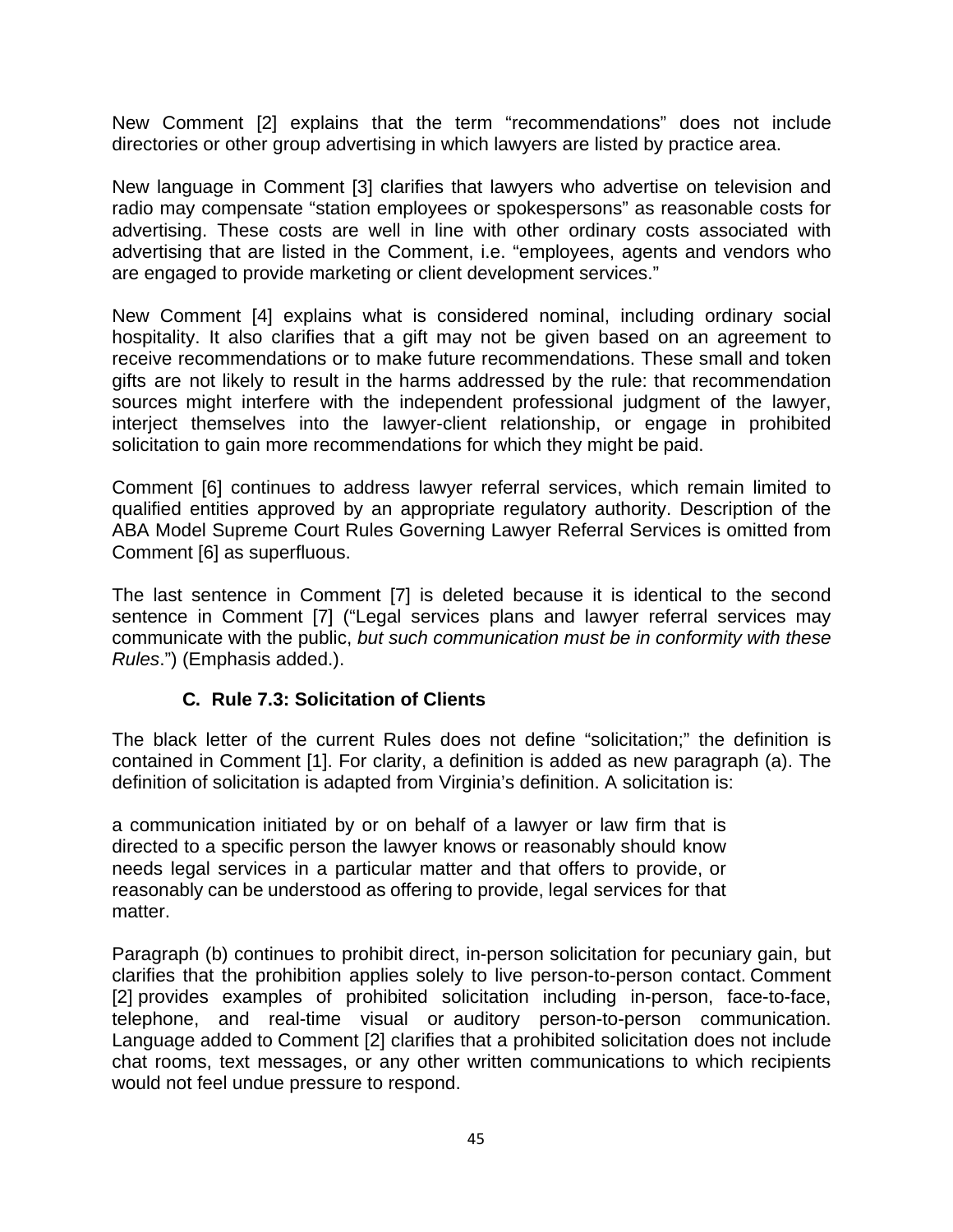The Rule no longer prohibits real-time electronic solicitation because real-time electronic communication includes texts and Tweets. These forms of communication are more like a written communication, which allows the reader to pause before responding and creates less pressure to immediately respond or to respond at all, unlike a direct interpersonal encounter.

Exceptions to live person-to-person solicitation are slightly broadened in Rule 7.3(b)(2). Persons with whom a lawyer has a business relationship—in addition to or separate from a professional relationship—may be solicited because the potential for overreaching by the lawyer is reduced.

Exceptions to prohibited live person-to-person solicitation are slightly broadened in Rule 7.3(b)(3) to include "person who routinely uses for business purposes the type of l legal services offered by the lawyer." Similarly, Comment [5] to Rule 7.3 is amended to explain that the potential for overreaching, which justifies the prohibition against inperson solicitation, is unlikely to occur when the solicitation is directed toward experienced users of the legal services in a business matter.

The amendments retain Rule 7.3(c)(1) and (2), which prohibit solicitation of any kind when a target has made known his or her desire not to be solicited, or the solicitation involves coercion, duress, or harassment. These restrictions apply to both live inperson and written solicitations. Comment [6] identifies examples of persons who may be most vulnerable to coercion or duress, such as the elderly, those whose first language is not English, or the disabled.

After much discussion, SCEPR is recommending deletion of the requirement that targeted written solicitations be marked as "advertising material." Agreeing with the recommendation of the Standing Committee on Professionalism and the Standing Committee on Professional Discipline's suggestion to review both Oregon's rules and Washington State's proposed rules, which do not require such labeling, SCEPR has concluded that the requirement is no longer necessary to protect the public. Consumers have become accustomed to receiving advertising material via many methods of paper and electronic delivery. Advertising materials are unlikely to mislead consumers due to the nature of the communications. SCEPR was presented with no evidence that consumers are harmed by receiving unmarked mail solicitations from lawyers, even if the solicitations are opened by consumers. If the solicitation itself or its contents are misleading, that harm can and will be addressed by Rule 7.1's prohibition against false and misleading advertising.

The statement that the rules do not prohibit communications about legal services authorized by law or by court order is moved from Comment [4] of Rule 7.2 to new paragraph (d) of Rule 7.3.

Amendments were made to Rule 7.3(e) to make the prohibition language consistent with the solicitation prohibition and to reflect the reality that prepaid and group legal service plans enroll members and sell subscriptions to wide range of groups. They do not engage in solicitation as defined by the Rules.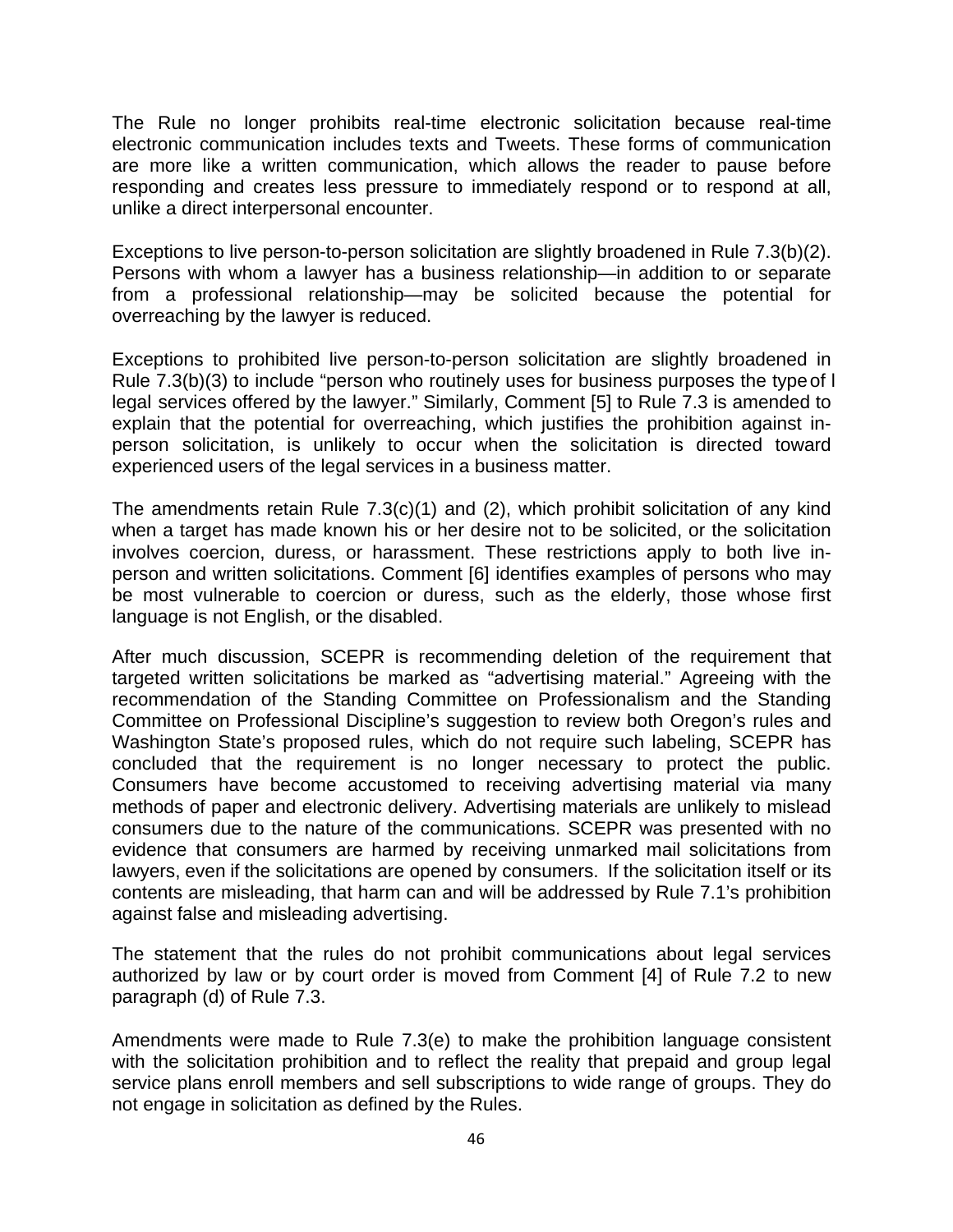New Comment [8] to Rule 7.3 adds class action notices as an example of a communication that is authorized by law or court order.

# **IV. SCEPR's Process and Timetable**

The amendments were developed during two years of intensive study by SCEPR, after SCEPR received a proposal from the Association of Professional Responsibility Lawyers (APRL) in 2016.<sup>5</sup> Throughout, SCEPR's process has been transparent, open, and welcoming of comments, suggestions, revisions, and discussion from all quarters of the ABA and the profession. SCEPR's work included the formation of a broad-based working group, posting drafts for comment on the website of the Center for Professional Responsibility, holding public forums at the Midyear Meetings in February 2017 and February 2018, conducting a webinar in March 2018, and engaging in extensive outreach seeking participation and feedback from ABA and state entities and individuals.6

## **A. Development of Proposals by the Association of Professional Responsibility Lawyers (APRL) – 2013 - 2016**

In 2013, APRL created a Regulation of Lawyer Advertising Committee to analyze and study lawyer advertising rules. That committee studied the ABA Model Rules and various state approaches to regulating lawyer advertising and made recommendations aimed at bringing rationality and uniformity to the regulation of lawyer advertising and disciplinary enforcement. APRL's committee consisted of former and current bar regulators, law school professors, authors of treatises on the law of lawyering, and lawyer- experts in the field of professional responsibility and legal ethics. Liaisons to the committee from the ABA Center for Professional Responsibility and the National Organization of Bar Counsel ("NOBC") provided valuable advice and comments.

The APRL committee obtained, with NOBC's assistance, empirical data derived from a survey sent to bar regulators regarding the enforcement of current advertising rules. That committee received survey responses from 34 of 51 U.S. jurisdictions.

APRL's 2014 survey of U.S. lawyer regulatory authorities showed:

Complaints about lawyer advertising are rare;

People who complain about lawyer advertising are predominantly other lawyers and not consumers;

Most complaints are handled informally, even where there is a provable advertising rule

<sup>5</sup> APRL's April 26, 2016 Supplemental Report can be accessed here:

https://www.americanbar.org/content/dam/aba/administrative/professional\_responsibility/aprl\_april\_26\_20 16%20report.authcheckdam.pdf.

<sup>6</sup> Written comments were received through the CPR website. SCEPR studied them all. Those comments are available here:

https://www.americanbar.org/groups/professional\_responsibility/committees\_commissions/ethicsandprof essionalresponsibility/mrpc\_rule71\_72\_73\_74\_75/modelrule7\_1\_7\_5comments.html.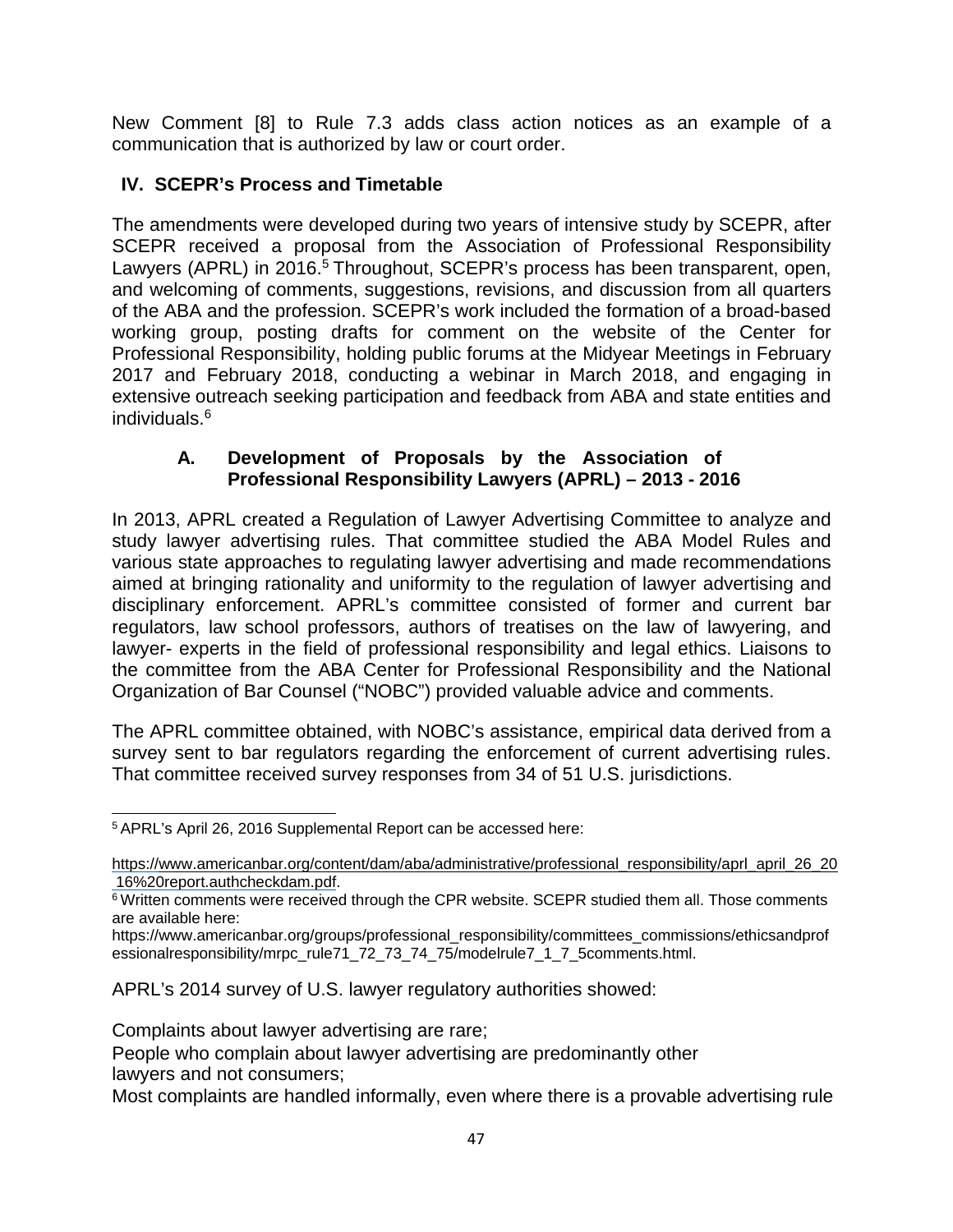violation;

Few states engage in active monitoring of lawyer advertisements; and Many cases in which discipline has been imposed involve conduct that would constitute a violation of ABA Model Rule 8.4(c).

APRL issued reports in June 2015 and April 2016<sup>7</sup> proposing amendments to Rules 7.1 through 7.5 to streamline the regulations while maintaining the enforceable standard of prohibiting false and misleading communications.

In September 2016 APRL requested that SCEPR consider its proposals for amendments to the Model Rules.

## **B. ABA Public Forum – February 2017**

On February 3, 2017 SCEPR hosted a public forum at the ABA 2017 Midyear Meeting to receive comments about the APRL proposals. More than a dozen speakers testified, and written comments were collected from almost 20 groups and individuals.<sup>8</sup>

## **C. Working Group Meetings and Reports – 2017**

In January 2017, SCEPR's then chair Myles Lynk appointed a working group to review the APRL proposals. The working group, chaired by SCEPR member Wendy Wen Yun Chang, included representatives from Center for Professional Responsibility ("CPR") committees: Client Protection, Ethics and Professional Responsibility, Professional Discipline, Professionalism, and Specialization. Liaisons from the National Conference of Bar Presidents, the ABA Solo, Small Firm and General Practice Division, NOBC, and APRL were also appointed.

Chang provided SCEPR with two memoranda summarizing the various suggestions received for each advertising rule and, where applicable, identified recommendations from the working group.

# **D. SCEPR December 2017 Draft**

After reviewing the Chang memoranda and other materials SCEPR drafted proposed amendments to Model Rules 7.1 through 7.5, and Model Rule 1.0 (terminology), which were presented to all ABA CPR Committees at the October 2017 Leadership Conference. SCEPR then further modified the proposed changes to the advertising

<sup>7</sup> Links to both APRL reports are available at:

https://www.americanbar.org/groups/professional\_responsibility/committees\_commissions/ethicsandprofe ssionalresponsibility/mrpc\_rule71\_72\_73\_74\_75.html.

<sup>8</sup> Written submissions to SCEPR are available at:

https://www.americanbar.org/groups/professional\_responsibility/committees\_commissions/ethicsandprofe ssionalresponsibility/mrpc\_rule71\_72\_73\_74\_75/modelrule7\_1\_7\_5comments.html.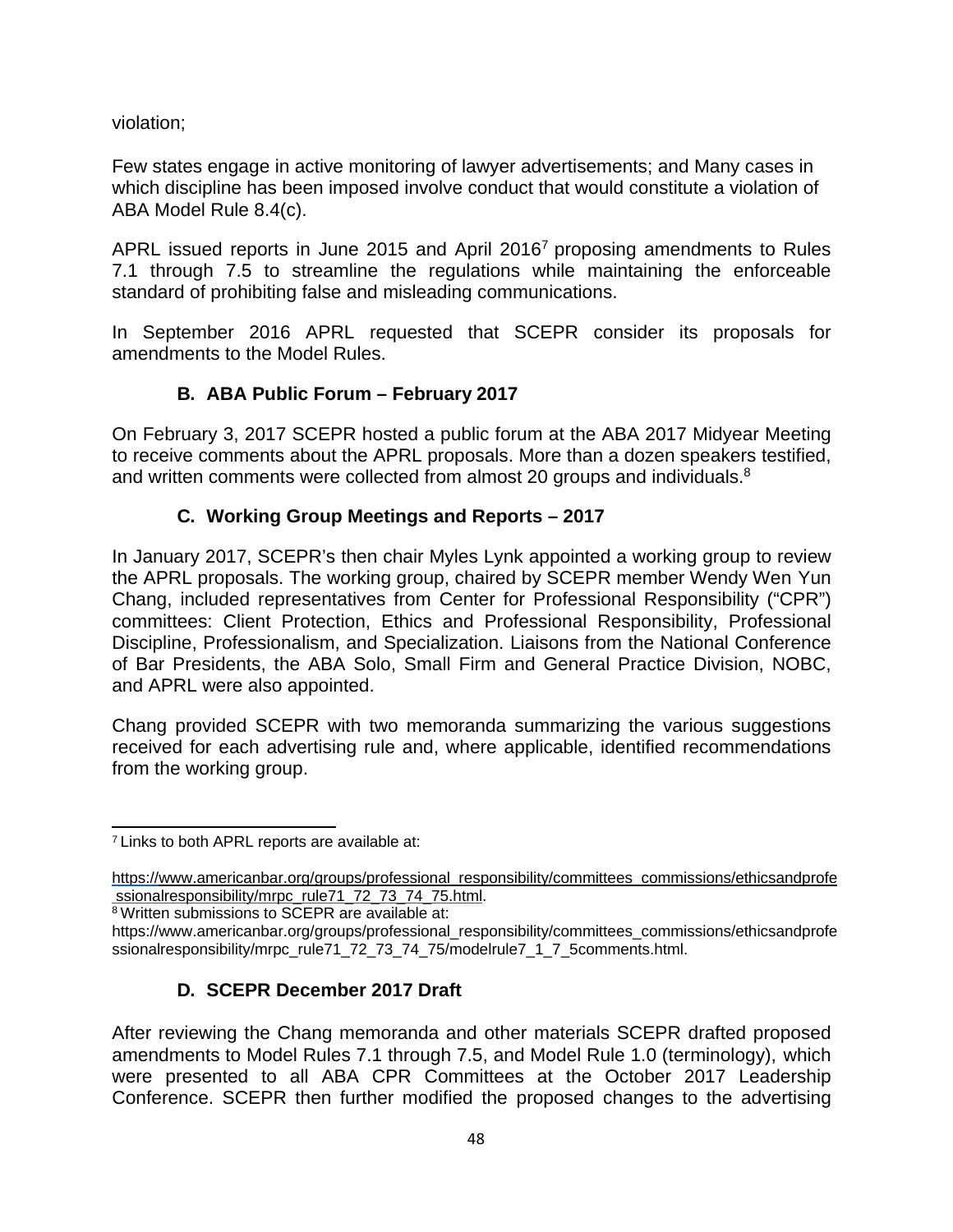rules based in part on the suggestions and comments of CPR Committees. In December 2017, SCEPR released for comment and circulated to ABA entities and outside groups a new Working Draft of proposed amendments to Model Rules 7.1-7.5.

## **E. ABA Public Forum – February 2018**

In February 2018, the SCEPR hosted another public forum at the 2018 Midyear Meeting, to receive comments about the revised proposals.<sup>9</sup> The proposed amendments were also posted on the ABA CPR website and circulated to state bar representatives, NOBC, and APRL. Thirteen speakers appeared. Twenty-seven written comments were submitted. SCEPR carefully considered all comments and further modified its proposals.10

On March 28, 2018, SCEPR presented a free webinar to introduce and explain the Committee's revised recommendations. More than 100 people registered for the forum, and many favorable comments were received.<sup>11</sup>

### **V. The Background and History of Lawyer Advertising Rules Demonstrates Why the Proposed Rules are Timely and Necessary**

# **A. 1908 – A Key Year in the Regulation of Lawyer Advertising**

Prior to the ABA's adoption of the Canons of Professional Ethics in 1908, legal advertising was virtually unregulated. The 1908 Canons changed this landscape; the Canons contained a total ban on attorney advertising. This prohibition stemmed partially from an explosion in the size of the legal profession that resulted in aggressive attorney

<sup>9</sup> Speakers included George Clark, President of APRL; Mark Tuft, Chair, APRL Subcommittee on Advertising; Charlie Garcia and Will Hornsby, ABA Division for Legal Services; Bruce Johnson; Arthur Lachman; Karen Gould, Executive Director of the Virginia State Bar; Dan Lear, AVVO; Matthew Driggs; and Elijah Marchbanks.

<sup>10</sup> All Comments can be found here:

https://www.americanbar.org/groups/professional\_responsibility/committees\_commissions/ethicsandprofe ssionalresponsibility/mrpc\_rule71\_72\_73\_74\_75/modelrule7\_1\_7\_5comments.html. The full transcript of the Public Forum can be accessed here:

https://www.americanbar.org/content/dam/aba/administrative/professional\_responsibility/public\_hearing\_t ranscript\_complete.authcheckdam.pdf.

<sup>11</sup> An MP3 recording of the webinar can be accessed here:

https://www.americanbar.org/content/dam/aba/multimedia/professional\_responsibility/advertising\_rules\_w ebinar.authcheckdam.mp3. A PowerPoint of the webinar is also available:

https://www.americanbar.org/content/dam/aba/administrative/professional\_responsibility/webinar\_advertis ing\_powerpoint.authcheckdam.pdf.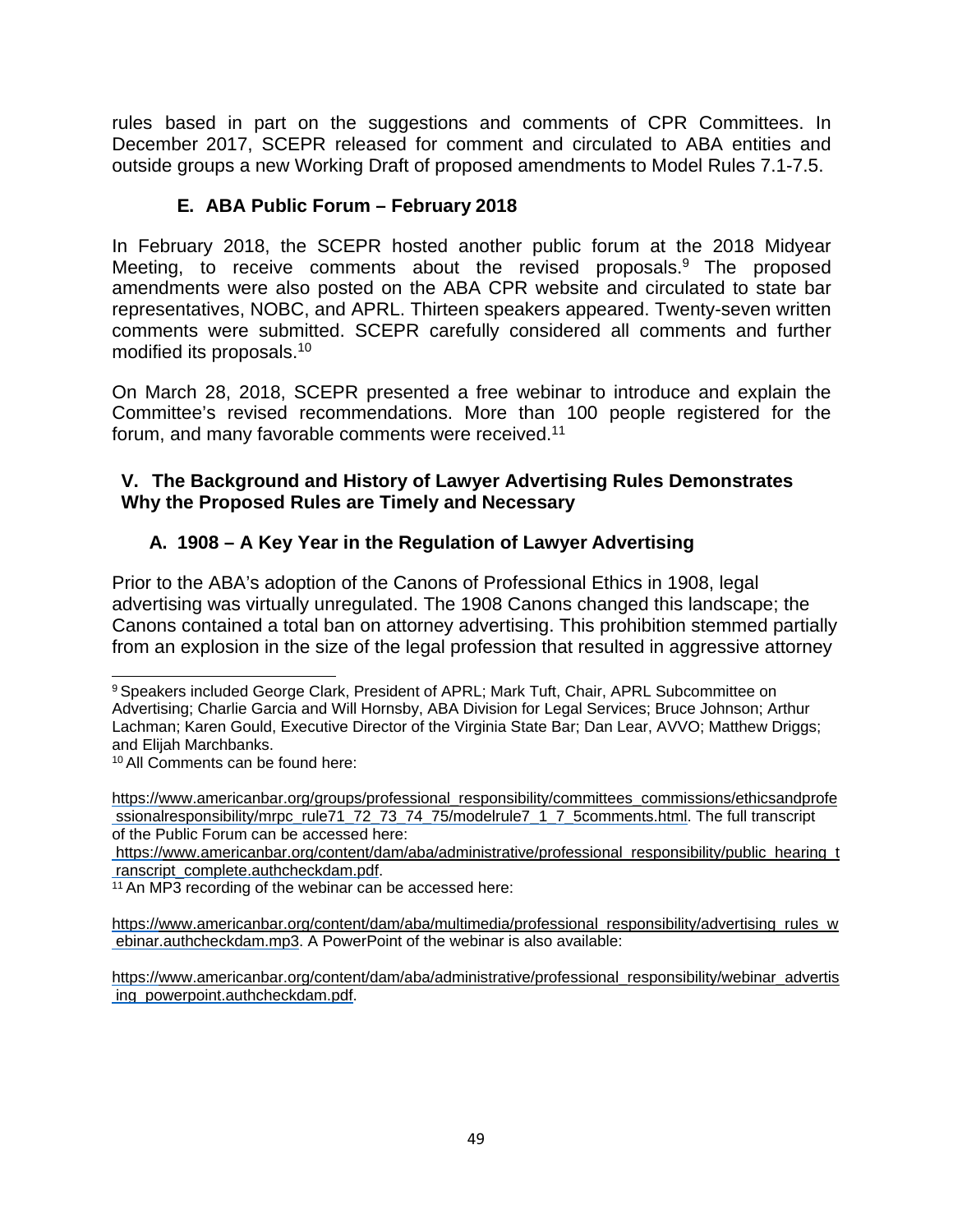advertising, which was thought to diminish ethical standards and undermine the public's perception of lawyers.12 This ban on attorney advertising remained for approximately six decades, until the Supreme Court's decision in 1977 in *Bates v. Arizona*. 13

## **B. Attorney Advertising in the 20<sup>th</sup> Century**

*Bates* established that lawyer advertising is commercial speech and entitled to First Amendment protection. But the Court also said that a state could prohibit false, deceptive, or misleading ads, and that other regulation may be permissible.

Three years later, in *Central Hudson,14* the Supreme Court explained that regulations on commercial speech must "directly advance the [legitimate] state interest involved" and "[i]f the governmental interest could be served as well by a more limited restriction . . . the excessive restrictions cannot survive."15

In the years that followed, the Supreme Court applied the *Central Hudson* test to strike down a number of regulations on attorney-advertising.16 The Court reviewed issues such as the failure to adhere to a state "laundry list" of permitted content in direct mail advertisements,17 a newspaper advertisement's use of a picture of a Dalkon Shield intrauterine device in a state that prohibited all illustrations,<sup>18</sup> and an attorney's letterhead that included his board certification in violation of prohibition against referencing expertise.19 The court's decisions in these cases reinforced the holding in *Bates*: a state may not constitutionally prohibit commercial speech unless the regulation advances a substantial state interest, and no less restrictive means exists to accomplish the state's goal.20

### **C. Solicitation**

Unlike advertising, in-person solicitation is subject to heightened scrutiny. In *Ohralik v. Ohio State Bar Ass'n,* the Supreme Court upheld an Ohio regulation prohibiting lawyers from in-person solicitation for pecuniary gain. The Court declared: "[T]he State— or the Bar acting with state authorization—constitutionally may discipline a lawyer for soliciting clients in-person, for pecuniary gain, under circumstances likely to pose

<sup>17</sup>*In re* R.M.J.*,* 455 U.S. 191, 197 (1982).

<sup>19</sup>*Peel v. Attorney Registration & Disciplinary Comm'n,* 496 U.S. 91, 93-94 (1990).

<sup>12</sup> Robert F. Boden, *Five Years After Bates: Lawyer Advertising in Legal and Ethical Perspective*, 65 MARQ. L. REV. 547, 549 (1982). Mylene Brooks, *Lawyer Advertising: Is There Really A Problem*, 15 Loy.

L.A. ENT. L. REV. 1, 6-9 (1994). *See also* APRL 2015 Report*, supra* note 2.

<sup>13</sup>*Bates v. State Bar of Arizona*, 433 U.S. 350 (1977).

<sup>&</sup>lt;sup>14</sup> Central Hudson Gas & Elec. Corp. v. Pub. Service Comm'n of N.Y., 447 U.S. 557 (1980). 15 447 U.S. at 564.

<sup>16</sup>*See* APRL 2015 Report*, supra* note 2, at 9-18, for a discussion of these cases.

<sup>18</sup>*Zauderer v. Office of Disciplinary Counsel,* 471 U.S. 626, 647 (1985).

<sup>20</sup>*In re R.M.J.,* 455 U.S. 191, 197 (1982); *Zauderer v. Office of Disciplinary Counsel,* 471 U.S. 626, 647

<sup>(1985);</sup> *Peel v. Attorney Registration & Disciplinary Comm'n,* 496 U.S. 91, 93-94 (1990).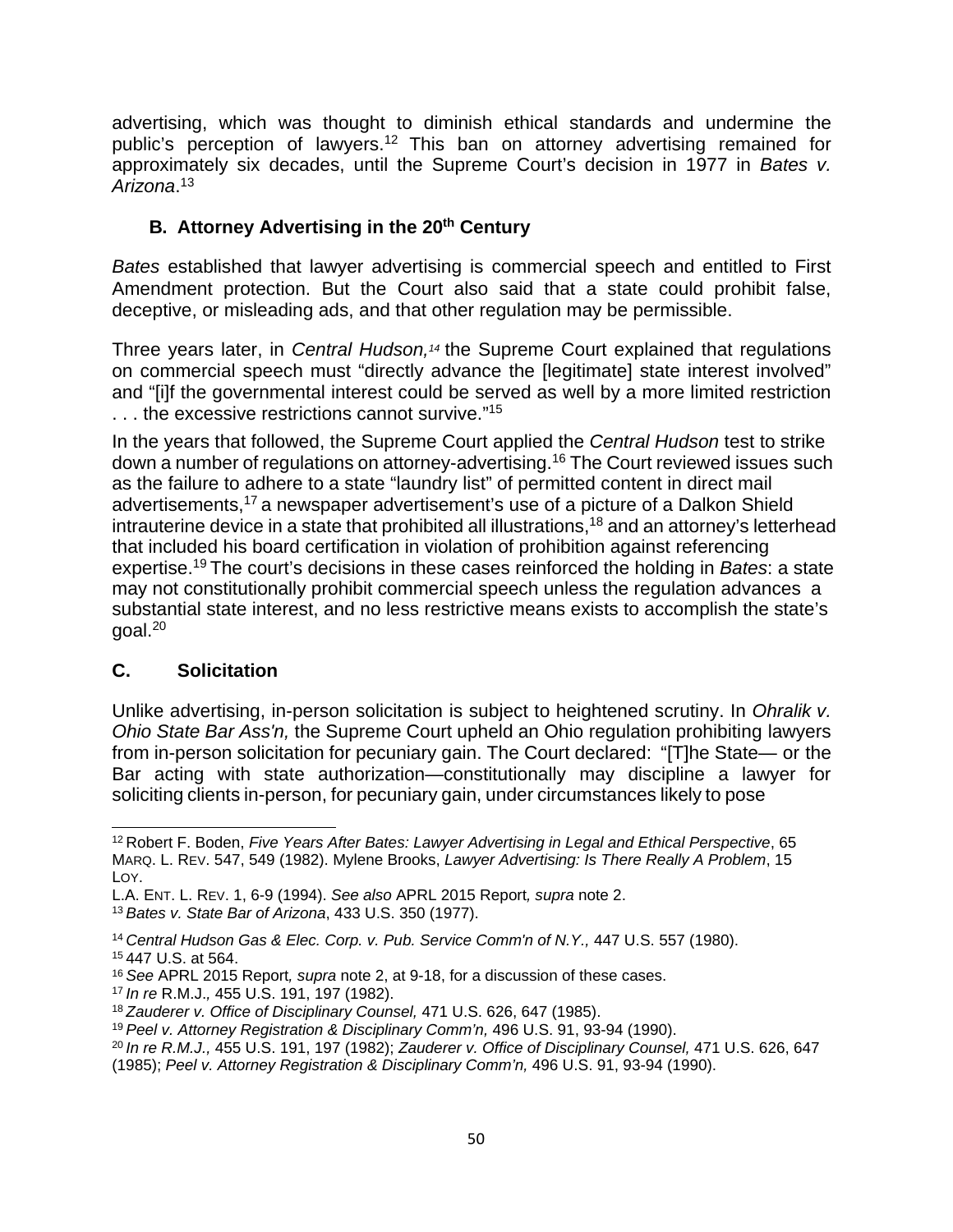dangers that the State has a right to prevent."21 The Court added: "It hardly need be said that the potential for overreaching is significantly greater when a lawyer, a professional trained in the art of persuasion, personally solicits an unsophisticated, injured, or distressed lay person."<sup>22</sup> The Court concluded that a prophylactic ban is constitutional given the virtual impossibility of regulating in-person solicitation.23

*Ohralik's* blanket prohibition on in-person solicitation does not extend to targeted letters. The U.S. Supreme Court held in Shapero v. Kentucky Bar Ass'n,<sup>24</sup> that a state may not prohibit a lawyer from sending truthful solicitation letters to persons identified as having legal problems. The Court concluded that targeted letters were comparable to print advertising, which can easily be ignored or discarded.

## **A. Commercial Speech in the Digital Age**

The *Bates*-era cases preceded the advent of the Internet and social media, which have revolutionized attorney advertising and client solicitation. Attorneys are posting, blogging, and Tweeting at minimal cost. Their presence on websites, Facebook, LinkedIn, Twitter, and blogs increases exponentially each year. Attorneys are reaching out to a public that has also become social media savvy.

More recent cases, while relying on the commercial speech doctrine, exemplify digital age facts. A 2010 case involves a law firm's challenge to New York's 2006 revised advertising rules, which prohibited the use of "the irrelevant attention-getting techniques unrelated to attorney competence, such as style and advertising gimmicks, puffery, wisps of smoke, blue electrical currents, and special effects, and… the use of nicknames, monikers, mottos, or trade names implying an ability to obtain results in a matter."25 The U.S. Court of Appeals for the Second Circuit found New York's regulation to be to be

<sup>21</sup>*Ohralik v. Ohio State Bar Ass'n*, 436 U.S. 447, 449 (1978).

<sup>22</sup>*Id.* at 464–65.

<sup>23</sup>*Id.* at 465-467.

<sup>24 486</sup> U.S. 466 (1988). *But see*, *Florida Bar v. Went For It, Inc.,* 515 U.S. 618 (1995). The Supreme Court has upheld (in a 5 to 4 decision) a Florida Bar rule banning targeted direct mail solicitation to personal injury accident victims or their families for 30 days. The court found that the timing and intrusive nature of the targeted letters was an invasion of privacy; and, when coupled with the negative public perception of the legal profession, the Florida rule imposing a 30 day "cooling off" period materially advanced a significant government interest. This decision, however, does not support a prophylactic ban on targeted letters, only a restriction as to their timing*. But see*, *Ficker v. Curran,* 119 F.3d 1150 (4th Cir. 1997), in which Maryland's 30-day ban on direct mail in traffic and criminal defense cases was found unconstitutional, distinguishing *Went for It*, because criminal and traffic defendants need legal representation, time is of the essence, privacy concerns are different, and criminal defendants enjoy a 6th amendment right to counsel.

<sup>25</sup>*Alexander v. Cahill,* 598 F.3d 79, 84-86 (2d Cir. 2010). The court commented, "Moreover, the sorts of gimmicks that this rule appears designed to reach—such as Alexander & Catalano's wisps of smoke, blue electrical currents, and special effects—do not actually seem likely to mislead. It is true that Alexander and his partner are not giants towering above local buildings; they cannot run to a client's house so quickly that they appear as blurs; and they do not actually provide legal assistance to space aliens. But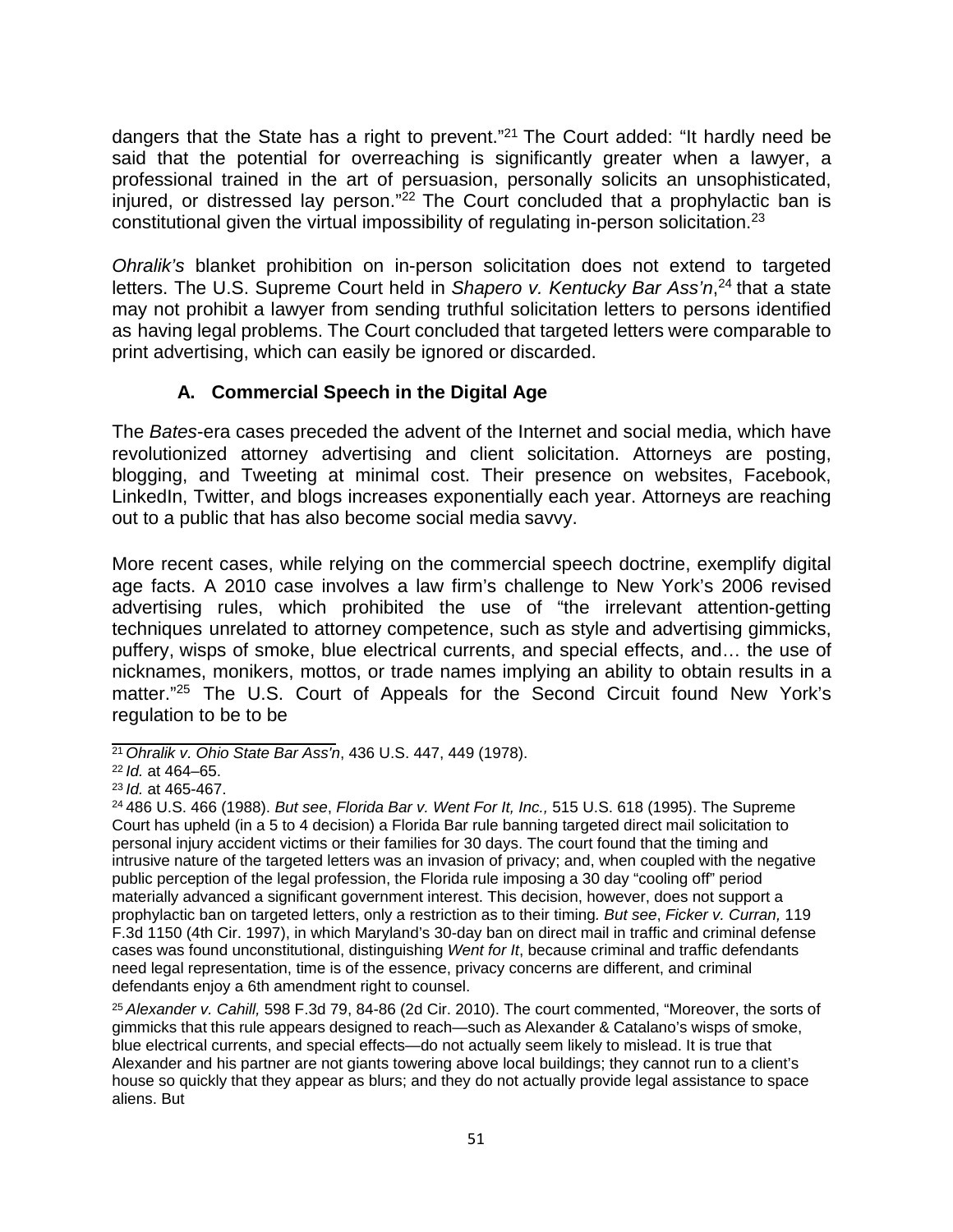misleading.26 The court noted that prohibiting *potentially misleading* commercial speech might fail the *Central Hudson* test.<sup>27</sup> The court concluded that even assuming that New York could justify its regulations under the first three prongs of the *Central Hudson* test, an absolute prohibition generally fails the prong requiring that the regulation be narrowly fashioned.28

In 2011, the Fifth Circuit reached a similar conclusion, ruling that many of Louisiana's 2009 revised attorney advertising regulations contained absolute prohibitions on commercial speech, rendering the regulations unconstitutional due to a failure to comply with the least restrictive means test in *Central Hudson*. 29 The Fifth Circuit applied the *Central Hudson* test to attorney advertising regulations.30 Although paying homage to a state's substantial interest in ensuring the accuracy of information in the commercial marketplace and the ethical conduct of its licensed professionals, the Fifth Circuit relied on the Supreme Court's decision in *Zauderer* to conclude that the dignity of attorney advertising does not fit within the substantial interest criteria.31

[T]he mere possibility that some members of the population might find advertising embarrassing or offensive cannot justify suppressing it. The same must hold true for advertising that some members of the bar might find beneath their dignity.<sup>32</sup>

Florida also revised its attorney advertising rules in light of the digital age evolution of attorney advertising and the commercial speech doctrine. Nonetheless, some of Florida's rules and related guidelines have failed constitutional challenges. For example, in *Rubenstein v. Florida Bar* the Eleventh Circuit declared Florida Bar's prohibition on advertising of past results to be unconstitutional because the guidelines prohibited any

given the prevalence of these and other kinds of special effects in advertising and entertainment, we cannot seriously believe—purely as a matter of 'common sense'—that ordinary individuals are likely to be misled into thinking that these advertisements depict true characteristics. Indeed, some of these gimmicks, while seemingly irrelevant, may actually serve 'important communicative functions: [they] attract [ ] the attention of the audience to the advertiser's message, and [they] may also serve to impart information directly.'" (Citations omitted.).

<sup>26</sup>*Alexander v. Cahill,* 598 F.3d 79, at 96.

<sup>27</sup>*Id.* 

<sup>&</sup>lt;sup>28</sup> *Id.* Note that the court did uphold the moratorium provisions that prevent lawyers from contacting accident victims for a certain period of time.

<sup>29</sup>*Pub. Citizen, Inc. v. La. Attorney Disciplinary Bd.,* 632 F.3d 212, 229 (5th Cir. 2011). Note that the court did uphold the regulations that prohibited promising results, that prohibited use of monikers or trade names that implied a promise of success, and that required disclaimers on advertisements that portrayed scenes that were not actual or portrayed clients who were not actual clients. The court distinguished its holding from New York's in *Cahill* by indicating that the Bar had produced evidence in the form of survey results that supported the requirement that the regulation materially advanced the government's interest in protecting the public.

<sup>30</sup>*Pub. Citizen, Inc. v. La. Attorney Disciplinary Bd.*, 632 F.3d 212 (5th Cir. 2011). 31 *Id.* at 220. 32 *Id*. citing *Zauderer v. Office of Disciplinary Counsel,* 471 U.S. 626, 648 (1985).